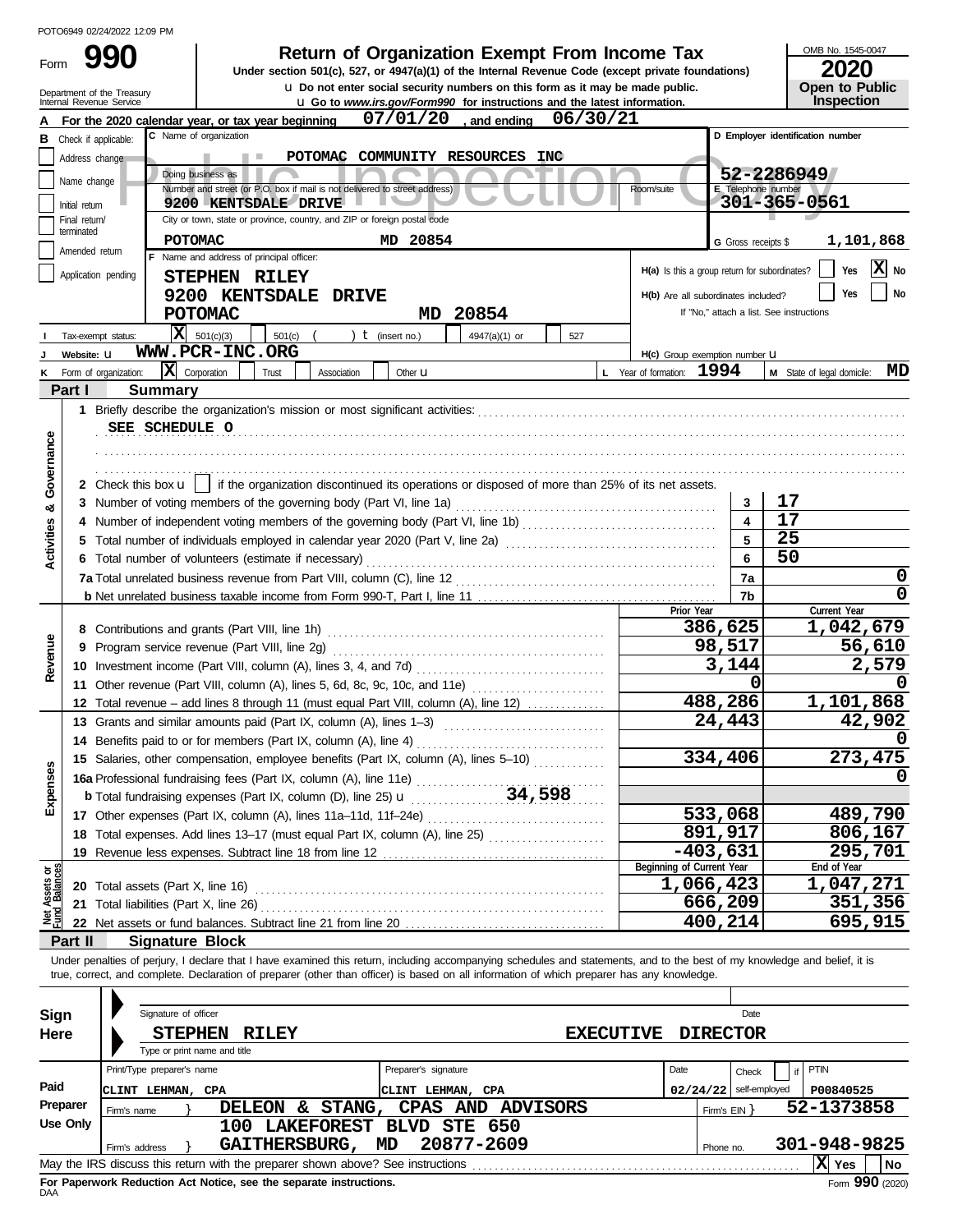| Part III                                                                                                                                                                                                                                                                                                                                                                            | Form 990 (2020) POTOMAC COMMUNITY RESOURCES INC                                                                                     | 52-2286949                                                                                                                                          | Page 2                |
|-------------------------------------------------------------------------------------------------------------------------------------------------------------------------------------------------------------------------------------------------------------------------------------------------------------------------------------------------------------------------------------|-------------------------------------------------------------------------------------------------------------------------------------|-----------------------------------------------------------------------------------------------------------------------------------------------------|-----------------------|
|                                                                                                                                                                                                                                                                                                                                                                                     | <b>Statement of Program Service Accomplishments</b>                                                                                 |                                                                                                                                                     |                       |
|                                                                                                                                                                                                                                                                                                                                                                                     |                                                                                                                                     |                                                                                                                                                     | $\mathbf{x}$          |
| Briefly describe the organization's mission:<br>1                                                                                                                                                                                                                                                                                                                                   |                                                                                                                                     |                                                                                                                                                     |                       |
| SEE SCHEDULE O                                                                                                                                                                                                                                                                                                                                                                      |                                                                                                                                     |                                                                                                                                                     |                       |
|                                                                                                                                                                                                                                                                                                                                                                                     |                                                                                                                                     |                                                                                                                                                     |                       |
|                                                                                                                                                                                                                                                                                                                                                                                     |                                                                                                                                     |                                                                                                                                                     |                       |
|                                                                                                                                                                                                                                                                                                                                                                                     |                                                                                                                                     |                                                                                                                                                     |                       |
| 2 Did the organization undertake any significant program services during the year which were not listed on the                                                                                                                                                                                                                                                                      |                                                                                                                                     |                                                                                                                                                     | Yes $ X $ No          |
| If "Yes," describe these new services on Schedule O.                                                                                                                                                                                                                                                                                                                                |                                                                                                                                     |                                                                                                                                                     |                       |
| Did the organization cease conducting, or make significant changes in how it conducts, any program<br>3                                                                                                                                                                                                                                                                             |                                                                                                                                     |                                                                                                                                                     |                       |
| services?                                                                                                                                                                                                                                                                                                                                                                           |                                                                                                                                     |                                                                                                                                                     | Yes $\overline{X}$ No |
| If "Yes," describe these changes on Schedule O.                                                                                                                                                                                                                                                                                                                                     |                                                                                                                                     |                                                                                                                                                     |                       |
| Describe the organization's program service accomplishments for each of its three largest program services, as measured by                                                                                                                                                                                                                                                          |                                                                                                                                     |                                                                                                                                                     |                       |
| expenses. Section 501(c)(3) and 501(c)(4) organizations are required to report the amount of grants and allocations to others,                                                                                                                                                                                                                                                      |                                                                                                                                     |                                                                                                                                                     |                       |
| the total expenses, and revenue, if any, for each program service reported.                                                                                                                                                                                                                                                                                                         |                                                                                                                                     |                                                                                                                                                     |                       |
|                                                                                                                                                                                                                                                                                                                                                                                     |                                                                                                                                     |                                                                                                                                                     |                       |
| 4a (Code:                                                                                                                                                                                                                                                                                                                                                                           | ) (Expenses $\frac{1}{2}$ , $\frac{358}{100}$ , $\frac{363}{100}$ including grants of $\frac{1}{2}$ , $\frac{1}{2}$ , $\frac{1}{2}$ | ) (Revenue \$                                                                                                                                       | 56,610                |
| PCR PROGRAMS:                                                                                                                                                                                                                                                                                                                                                                       |                                                                                                                                     | WITH THE ONSET OF COVID, TO PROTECT THE HEALTH AND SAFETY OF                                                                                        |                       |
| OUR MEMBERS, VOLUNTEERS, AND STAFF, PCR SWITCHED TO A VIRTUAL FORMAT, AND                                                                                                                                                                                                                                                                                                           |                                                                                                                                     |                                                                                                                                                     |                       |
| DURING FY2021 OFFERED TWENTY ONLINE MUSIC, ART, HEALTH & FITNESS,                                                                                                                                                                                                                                                                                                                   |                                                                                                                                     |                                                                                                                                                     |                       |
| COMMUNICATIONS SKILLS, PHOTOGRAPHY, RESPITE, AND SOCIAL PROGRAMS.                                                                                                                                                                                                                                                                                                                   |                                                                                                                                     |                                                                                                                                                     |                       |
|                                                                                                                                                                                                                                                                                                                                                                                     |                                                                                                                                     |                                                                                                                                                     |                       |
|                                                                                                                                                                                                                                                                                                                                                                                     |                                                                                                                                     |                                                                                                                                                     |                       |
|                                                                                                                                                                                                                                                                                                                                                                                     |                                                                                                                                     |                                                                                                                                                     |                       |
|                                                                                                                                                                                                                                                                                                                                                                                     |                                                                                                                                     |                                                                                                                                                     |                       |
|                                                                                                                                                                                                                                                                                                                                                                                     |                                                                                                                                     |                                                                                                                                                     |                       |
|                                                                                                                                                                                                                                                                                                                                                                                     |                                                                                                                                     |                                                                                                                                                     |                       |
|                                                                                                                                                                                                                                                                                                                                                                                     |                                                                                                                                     |                                                                                                                                                     |                       |
|                                                                                                                                                                                                                                                                                                                                                                                     |                                                                                                                                     |                                                                                                                                                     |                       |
|                                                                                                                                                                                                                                                                                                                                                                                     |                                                                                                                                     | RESOURCE INFORMATION & REFERRALS: PCR PROVIDES FAMILY MEMBERS AND                                                                                   |                       |
| PROFESSIONALS WITH RESOURCE INFORMATION AND REFERRALS VIA INDIVIDUAL<br>CONSULTATION, MONTHLY INFORMATIONAL WEBINARS, AND A RESOURCE DIRECTORY ON<br>THE PCR WEBSITE. PCR PARTNERS WITH TWO DOZEN NON-PROFIT ORGANIZATIONS,<br>CIVIC GROUPS, CLUBS, PUBLIC AND PRIVATE EDUCATIONAL INSTITUTIONS, I/DD<br>SERVICE PROVIDERS, AND LOCAL GOVERNMENT AGENCIES TO SERVE INDIVIDUALS WITH |                                                                                                                                     |                                                                                                                                                     |                       |
| I/DD AND PROMOTE THEIR INTERESTS.                                                                                                                                                                                                                                                                                                                                                   |                                                                                                                                     |                                                                                                                                                     |                       |
|                                                                                                                                                                                                                                                                                                                                                                                     |                                                                                                                                     |                                                                                                                                                     |                       |
|                                                                                                                                                                                                                                                                                                                                                                                     |                                                                                                                                     |                                                                                                                                                     |                       |
|                                                                                                                                                                                                                                                                                                                                                                                     |                                                                                                                                     |                                                                                                                                                     |                       |
|                                                                                                                                                                                                                                                                                                                                                                                     |                                                                                                                                     |                                                                                                                                                     |                       |
| <b>COLLABORATIONS:</b><br><b>COMMUNITY</b><br>GROUPS IN CREATING PROGRAMS FOR PERSONS WITH DEVELOPMENTAL DIFFERENCES,                                                                                                                                                                                                                                                               |                                                                                                                                     | ) (Expenses $\frac{135,198}{2}$ including grants of $\frac{135,198}{2}$ (Revenue $\frac{135,198}{2}$<br>PCR ASSISTS OTHER COMMUNITY AND FAITH-BASED |                       |
|                                                                                                                                                                                                                                                                                                                                                                                     |                                                                                                                                     |                                                                                                                                                     |                       |
| INDIVIDUALS AND FAMILIES WHOSE FIRST LANGUAGE IS SPANISH.<br>SUPPORTS SAFE, AFFORDABLE HOUSING OPPORTUNITIES FOR PEOPLE WITH I/DD.                                                                                                                                                                                                                                                  |                                                                                                                                     |                                                                                                                                                     | PCR ALSO              |
|                                                                                                                                                                                                                                                                                                                                                                                     |                                                                                                                                     |                                                                                                                                                     |                       |
| RESULTING IN THE START-UP OF NEW PROGRAMS IN THE FOLLOWING LOCATIONS:<br>CHEVY CHASE, MD; NORTHEAST WASHINGTON, DC; UPPER MONTGOMERY COUNTY, MD;<br>SOUTHERN MARYLAND; AND PRINCE GEORGE'S COUNTY, MD, INCLUDING ONE FOR                                                                                                                                                            |                                                                                                                                     |                                                                                                                                                     |                       |
|                                                                                                                                                                                                                                                                                                                                                                                     |                                                                                                                                     |                                                                                                                                                     |                       |
|                                                                                                                                                                                                                                                                                                                                                                                     |                                                                                                                                     |                                                                                                                                                     |                       |
| $4c$ (Code: $\ldots$<br>4d Other program services (Describe on Schedule O.)<br>(Expenses \$<br>4e Total program service expenses u                                                                                                                                                                                                                                                  | $44,197$ including grants of \$<br>722,899                                                                                          | (Revenue \$                                                                                                                                         |                       |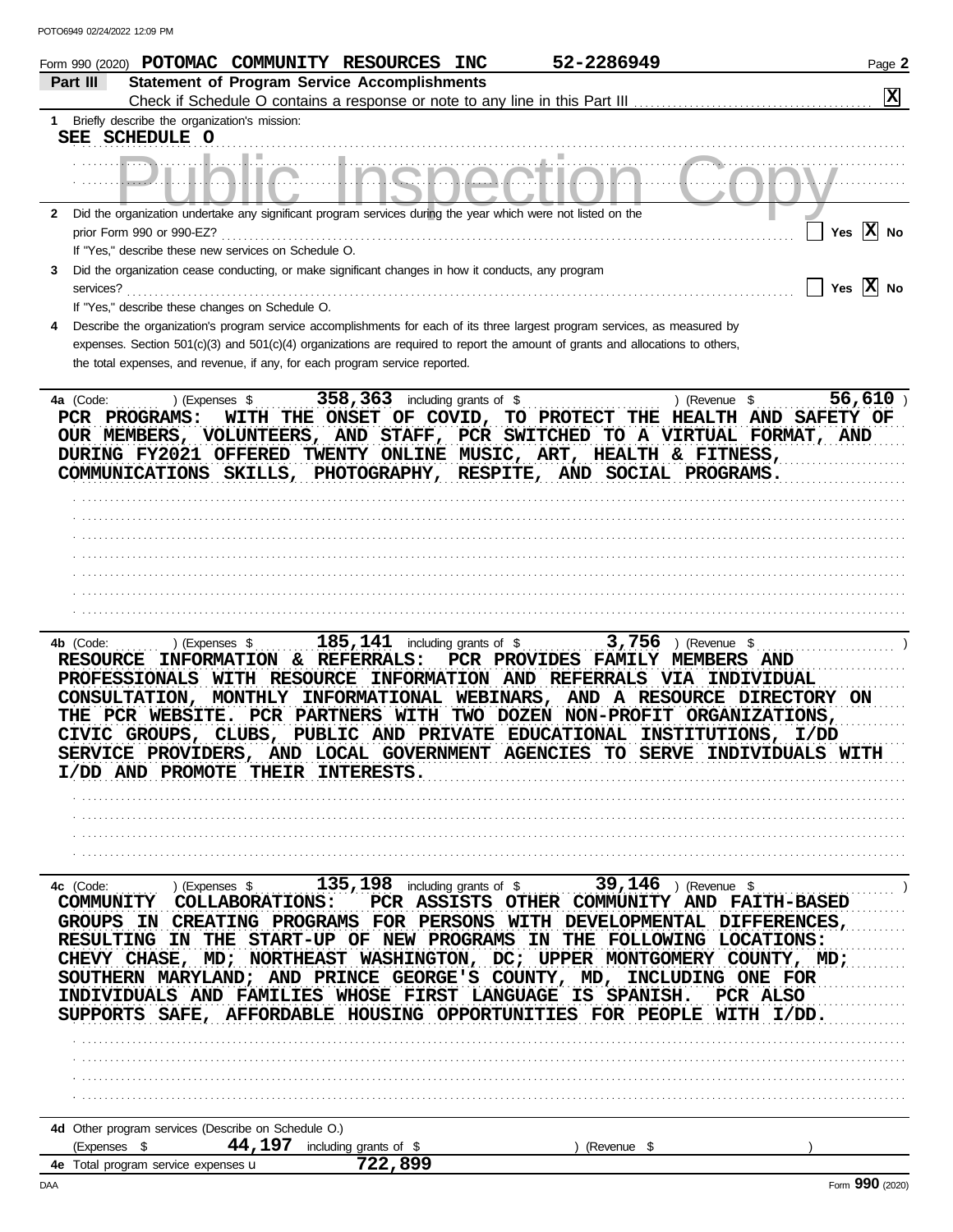|     | 52-2286949<br>Form 990 (2020) POTOMAC COMMUNITY RESOURCES<br><b>INC</b>                                                                                                                                                                          |                 |             | Page 3       |  |  |  |  |  |  |
|-----|--------------------------------------------------------------------------------------------------------------------------------------------------------------------------------------------------------------------------------------------------|-----------------|-------------|--------------|--|--|--|--|--|--|
|     | Part IV<br><b>Checklist of Required Schedules</b>                                                                                                                                                                                                |                 |             |              |  |  |  |  |  |  |
|     |                                                                                                                                                                                                                                                  |                 | Yes $ $     | No           |  |  |  |  |  |  |
| 1   | Is the organization described in section $501(c)(3)$ or $4947(a)(1)$ (other than a private foundation)? If "Yes,"                                                                                                                                |                 |             |              |  |  |  |  |  |  |
|     | complete Schedule A                                                                                                                                                                                                                              | 1               | X           |              |  |  |  |  |  |  |
| 2   | Is the organization required to complete Schedule B, Schedule of Contributors (see instructions)?                                                                                                                                                | $\mathbf 2$     | $\mathbf x$ |              |  |  |  |  |  |  |
| 3   | Did the organization engage in direct or indirect political campaign activities on behalf of or in opposition to                                                                                                                                 |                 |             |              |  |  |  |  |  |  |
|     | candidates for public office? If "Yes," complete Schedule C, Part I. Marten Allen Allen Allen Allen                                                                                                                                              | 3               |             | X            |  |  |  |  |  |  |
| 4   | Section 501(c)(3) organizations. Did the organization engage in lobbying activities, or have a section 501(h)                                                                                                                                    | 4               |             | X            |  |  |  |  |  |  |
|     |                                                                                                                                                                                                                                                  |                 |             |              |  |  |  |  |  |  |
| 5   | Is the organization a section $501(c)(4)$ , $501(c)(5)$ , or $501(c)(6)$ organization that receives membership dues,<br>assessments, or similar amounts as defined in Revenue Procedure 98-19? If "Yes," complete Schedule C, Part III           | 5               |             | X            |  |  |  |  |  |  |
| 6   | Did the organization maintain any donor advised funds or any similar funds or accounts for which donors                                                                                                                                          |                 |             |              |  |  |  |  |  |  |
|     | have the right to provide advice on the distribution or investment of amounts in such funds or accounts? If                                                                                                                                      |                 |             |              |  |  |  |  |  |  |
|     | "Yes," complete Schedule D, Part I                                                                                                                                                                                                               | 6               |             | X            |  |  |  |  |  |  |
| 7   | Did the organization receive or hold a conservation easement, including easements to preserve open space,                                                                                                                                        |                 |             |              |  |  |  |  |  |  |
|     | the environment, historic land areas, or historic structures? If "Yes," complete Schedule D, Part II                                                                                                                                             | 7               |             | X            |  |  |  |  |  |  |
| 8   | Did the organization maintain collections of works of art, historical treasures, or other similar assets? If "Yes,"                                                                                                                              |                 |             |              |  |  |  |  |  |  |
|     | complete Schedule D, Part III                                                                                                                                                                                                                    | 8               |             | X            |  |  |  |  |  |  |
| 9   | Did the organization report an amount in Part X, line 21, for escrow or custodial account liability, serve as a                                                                                                                                  |                 |             |              |  |  |  |  |  |  |
|     | custodian for amounts not listed in Part X; or provide credit counseling, debt management, credit repair, or                                                                                                                                     |                 |             |              |  |  |  |  |  |  |
|     |                                                                                                                                                                                                                                                  | 9               |             | X            |  |  |  |  |  |  |
| 10  | Did the organization, directly or through a related organization, hold assets in donor-restricted endowments                                                                                                                                     |                 |             |              |  |  |  |  |  |  |
|     | or in quasi endowments? If "Yes," complete Schedule D, Part V                                                                                                                                                                                    | 10              |             | x            |  |  |  |  |  |  |
| 11  | If the organization's answer to any of the following questions is "Yes," then complete Schedule D, Parts VI,                                                                                                                                     |                 |             |              |  |  |  |  |  |  |
|     | VII, VIII, IX, or X as applicable.                                                                                                                                                                                                               |                 |             |              |  |  |  |  |  |  |
| a   | Did the organization report an amount for land, buildings, and equipment in Part X, line 10? If "Yes,"                                                                                                                                           |                 |             |              |  |  |  |  |  |  |
|     | complete Schedule D, Part VI                                                                                                                                                                                                                     | 11a             | X           |              |  |  |  |  |  |  |
| b   | Did the organization report an amount for investments—other securities in Part X, line 12, that is 5% or more                                                                                                                                    | 11b             |             | X            |  |  |  |  |  |  |
|     |                                                                                                                                                                                                                                                  |                 |             |              |  |  |  |  |  |  |
| c   | Did the organization report an amount for investments—program related in Part X, line 13, that is 5% or more                                                                                                                                     |                 |             | X            |  |  |  |  |  |  |
| d   | Did the organization report an amount for other assets in Part X, line 15, that is 5% or more of its total assets                                                                                                                                | 11c             |             |              |  |  |  |  |  |  |
|     | reported in Part X, line 16? If "Yes," complete Schedule D, Part IX                                                                                                                                                                              | 11d             |             | X            |  |  |  |  |  |  |
| е   |                                                                                                                                                                                                                                                  | 11e             |             | $\mathbf{x}$ |  |  |  |  |  |  |
|     | Did the organization's separate or consolidated financial statements for the tax year include a footnote that addresses                                                                                                                          |                 |             |              |  |  |  |  |  |  |
|     | the organization's liability for uncertain tax positions under FIN 48 (ASC 740)? If "Yes," complete Schedule D, Part X                                                                                                                           | 11f             | X           |              |  |  |  |  |  |  |
|     | Did the organization obtain separate, independent audited financial statements for the tax year? If "Yes," complete                                                                                                                              |                 |             |              |  |  |  |  |  |  |
|     |                                                                                                                                                                                                                                                  | 12a             | X           |              |  |  |  |  |  |  |
|     | <b>b</b> Was the organization included in consolidated, independent audited financial statements for the tax year? If                                                                                                                            |                 |             |              |  |  |  |  |  |  |
|     | "Yes," and if the organization answered "No" to line 12a, then completing Schedule D, Parts XI and XII is optional                                                                                                                               | 12b             |             | $\mathbf{x}$ |  |  |  |  |  |  |
| 13  | Is the organization a school described in section 170(b)(1)(A)(ii)? If "Yes," complete Schedule E<br>Schedule E<br>Schedule E<br>Schedule E<br>Schedule E<br>Schedule E<br>Schedule E<br>Schedule E<br>Schedule T<br>Schedule Times and the sche | 13              |             | $\mathbf x$  |  |  |  |  |  |  |
| 14a |                                                                                                                                                                                                                                                  | 14a             |             | $\mathbf x$  |  |  |  |  |  |  |
| b   | Did the organization have aggregate revenues or expenses of more than \$10,000 from grantmaking,                                                                                                                                                 |                 |             |              |  |  |  |  |  |  |
|     | fundraising, business, investment, and program service activities outside the United States, or aggregate                                                                                                                                        |                 |             |              |  |  |  |  |  |  |
|     | foreign investments valued at \$100,000 or more? If "Yes," complete Schedule F, Parts I and IV [[[[[[[[[[[[[[[[                                                                                                                                  | 14b             |             | X            |  |  |  |  |  |  |
| 15  | Did the organization report on Part IX, column (A), line 3, more than \$5,000 of grants or other assistance to or                                                                                                                                |                 |             |              |  |  |  |  |  |  |
|     | for any foreign organization? If "Yes," complete Schedule F, Parts II and IV [[[[[[[[[[[[[[[[[[[[[[[[[[[[[[[[[                                                                                                                                   | 15              |             | X            |  |  |  |  |  |  |
| 16  | Did the organization report on Part IX, column (A), line 3, more than \$5,000 of aggregate grants or other                                                                                                                                       |                 |             |              |  |  |  |  |  |  |
|     | Did the organization report a total of more than \$15,000 of expenses for professional fundraising services on                                                                                                                                   | 16              |             | X            |  |  |  |  |  |  |
| 17  |                                                                                                                                                                                                                                                  | 17              |             | X            |  |  |  |  |  |  |
| 18  | Did the organization report more than \$15,000 total of fundraising event gross income and contributions on                                                                                                                                      |                 |             |              |  |  |  |  |  |  |
|     |                                                                                                                                                                                                                                                  | 18              |             | X            |  |  |  |  |  |  |
| 19  | Did the organization report more than \$15,000 of gross income from gaming activities on Part VIII, line 9a?                                                                                                                                     |                 |             |              |  |  |  |  |  |  |
|     |                                                                                                                                                                                                                                                  | 19              |             | X            |  |  |  |  |  |  |
| 20a |                                                                                                                                                                                                                                                  | <b>20a</b>      |             | $\mathbf x$  |  |  |  |  |  |  |
| b   |                                                                                                                                                                                                                                                  | 20 <sub>b</sub> |             |              |  |  |  |  |  |  |
| 21  | Did the organization report more than \$5,000 of grants or other assistance to any domestic organization or                                                                                                                                      |                 |             |              |  |  |  |  |  |  |

domestic government on Part IX, column (A), line 1? If "Yes," complete Schedule I, Parts I and II

**21 X**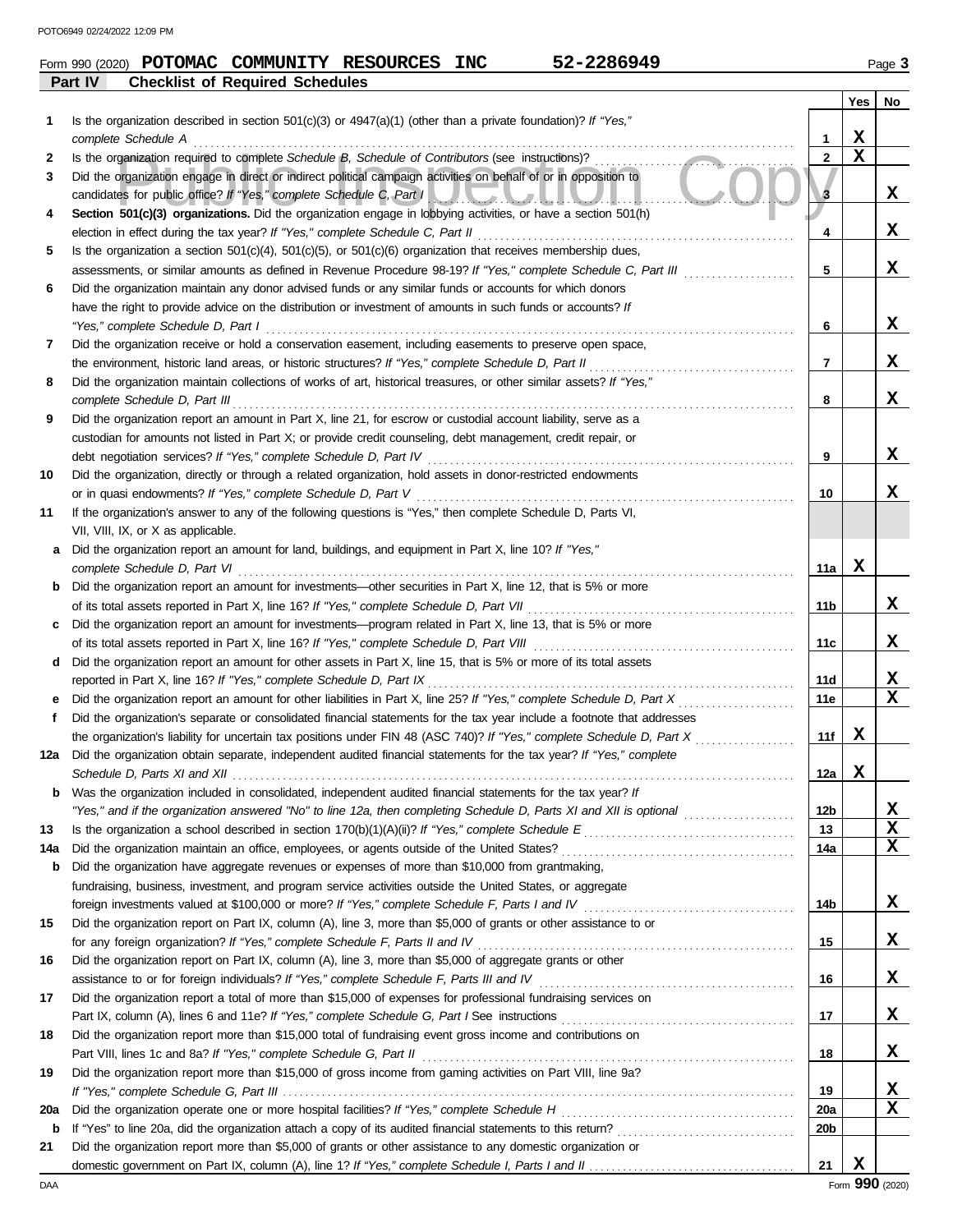|     | 52-2286949<br>Form 990 (2020) POTOMAC COMMUNITY RESOURCES<br>INC                                                                                  |                 |             | Page 4             |
|-----|---------------------------------------------------------------------------------------------------------------------------------------------------|-----------------|-------------|--------------------|
|     | Part IV<br><b>Checklist of Required Schedules (continued)</b>                                                                                     |                 |             |                    |
|     |                                                                                                                                                   |                 | Yes         | No                 |
| 22  | Did the organization report more than \$5,000 of grants or other assistance to or for domestic individuals on                                     |                 |             |                    |
|     | Part IX, column (A), line 2? If "Yes," complete Schedule I, Parts I and III                                                                       | 22              |             | X                  |
| 23  | Did the organization answer "Yes" to Part VII, Section A, line 3, 4, or 5 about compensation of the                                               |                 |             |                    |
|     | organization's current and former officers, directors, trustees, key employees, and highest compensated                                           |                 |             |                    |
|     | employees? If "Yes," complete Schedule J<br><u> HERDICACAUHAC</u>                                                                                 | 23              |             | X                  |
| 24a | Did the organization have a tax-exempt bond issue with an outstanding principal amount of more than                                               |                 |             |                    |
|     | \$100,000 as of the last day of the year, that was issued after December 31, 2002? If "Yes," answer lines 24b                                     |                 |             |                    |
|     | through 24d and complete Schedule K. If "No," go to line 25a                                                                                      | 24a             |             | X                  |
| b   | Did the organization invest any proceeds of tax-exempt bonds beyond a temporary period exception?                                                 | 24b             |             |                    |
| c   | Did the organization maintain an escrow account other than a refunding escrow at any time during the year                                         |                 |             |                    |
|     | to defease any tax-exempt bonds?                                                                                                                  | 24c             |             |                    |
| d   |                                                                                                                                                   | 24d             |             |                    |
| 25а | Section 501(c)(3), 501(c)(4), and 501(c)(29) organizations. Did the organization engage in an excess benefit                                      |                 |             |                    |
|     |                                                                                                                                                   | 25a             |             | x                  |
| b   | Is the organization aware that it engaged in an excess benefit transaction with a disqualified person in a prior                                  |                 |             |                    |
|     | year, and that the transaction has not been reported on any of the organization's prior Forms 990 or 990-EZ?                                      |                 |             |                    |
|     | If "Yes," complete Schedule L, Part I                                                                                                             | 25 <sub>b</sub> |             | X                  |
| 26  | Did the organization report any amount on Part X, line 5 or 22, for receivables from or payables to any current                                   |                 |             |                    |
|     | or former officer, director, trustee, key employee, creator or founder, substantial contributor, or 35%                                           |                 |             |                    |
|     | controlled entity or family member of any of these persons? If "Yes," complete Schedule L, Part II                                                | 26              |             | x                  |
| 27  | Did the organization provide a grant or other assistance to any current or former officer, director, trustee, key                                 |                 |             |                    |
|     | employee, creator or founder, substantial contributor or employee thereof, a grant selection committee                                            |                 |             |                    |
|     | member, or to a 35% controlled entity (including an employee thereof) or family member of any of these                                            |                 |             |                    |
|     | persons? If "Yes," complete Schedule L, Part III                                                                                                  | 27              |             | x                  |
| 28  | Was the organization a party to a business transaction with one of the following parties (see Schedule L, Part                                    |                 |             |                    |
|     | IV instructions, for applicable filing thresholds, conditions, and exceptions):                                                                   |                 |             |                    |
| а   | A current or former officer, director, trustee, key employee, creator or founder, or substantial contributor? If                                  |                 |             |                    |
|     | "Yes," complete Schedule L, Part IV                                                                                                               | 28a             |             | X                  |
| b   |                                                                                                                                                   | 28b             |             | $\mathbf x$        |
| c   | A 35% controlled entity of one or more individuals and/or organizations described in lines 28a or 28b? If                                         |                 |             |                    |
|     | "Yes," complete Schedule L, Part IV                                                                                                               | 28c             | X           |                    |
| 29  |                                                                                                                                                   | 29              |             | X                  |
| 30  | Did the organization receive contributions of art, historical treasures, or other similar assets, or qualified                                    |                 |             |                    |
|     |                                                                                                                                                   | 30              |             | X                  |
| 31  | Did the organization liquidate, terminate, or dissolve and cease operations? If "Yes," complete Schedule N, Part I                                | 31              |             | $\bar{\mathbf{x}}$ |
| 32  | Did the organization sell, exchange, dispose of, or transfer more than 25% of its net assets? If "Yes,"                                           |                 |             |                    |
|     | complete Schedule N, Part II                                                                                                                      | 32              |             | X                  |
| 33  | Did the organization own 100% of an entity disregarded as separate from the organization under Regulations                                        |                 |             |                    |
|     |                                                                                                                                                   | 33              |             | X                  |
| 34  | Was the organization related to any tax-exempt or taxable entity? If "Yes," complete Schedule R, Part II, III,                                    |                 |             |                    |
|     | or IV, and Part V, line 1                                                                                                                         | 34              | X           |                    |
| 35a |                                                                                                                                                   | 35a             | $\mathbf x$ |                    |
| b   | If "Yes" to line 35a, did the organization receive any payment from or engage in any transaction with a                                           |                 |             |                    |
|     | controlled entity within the meaning of section 512(b)(13)? If "Yes," complete Schedule R, Part V, line 2                                         | 35 <sub>b</sub> | X           |                    |
| 36  | Section 501(c)(3) organizations. Did the organization make any transfers to an exempt non-charitable                                              |                 |             |                    |
|     | related organization? If "Yes," complete Schedule R, Part V, line 2                                                                               | 36              |             | X                  |
| 37  | Did the organization conduct more than 5% of its activities through an entity that is not a related organization                                  |                 |             |                    |
|     |                                                                                                                                                   | 37              |             | x                  |
| 38  | Did the organization complete Schedule O and provide explanations in Schedule O for Part VI, lines 11b and                                        |                 |             |                    |
|     | 19? Note: All Form 990 filers are required to complete Schedule O.                                                                                | 38              | X           |                    |
|     | Statements Regarding Other IRS Filings and Tax Compliance<br>Part V                                                                               |                 |             |                    |
|     |                                                                                                                                                   |                 |             |                    |
|     |                                                                                                                                                   |                 | Yes         | No                 |
| 1a  | 18<br>1a                                                                                                                                          |                 |             |                    |
| b   | $\overline{0}$<br>1 <sub>b</sub><br>Enter the number of Forms W-2G included in line 1a. Enter -0- if not applicable [[[[[[[[[[[[[[[[[[[[[[[[[[[[[ |                 |             |                    |
| c   | Did the organization comply with backup withholding rules for reportable payments to vendors and                                                  |                 |             |                    |
|     |                                                                                                                                                   | 1c              | X           |                    |

| -2286949 |
|----------|
|          |
|          |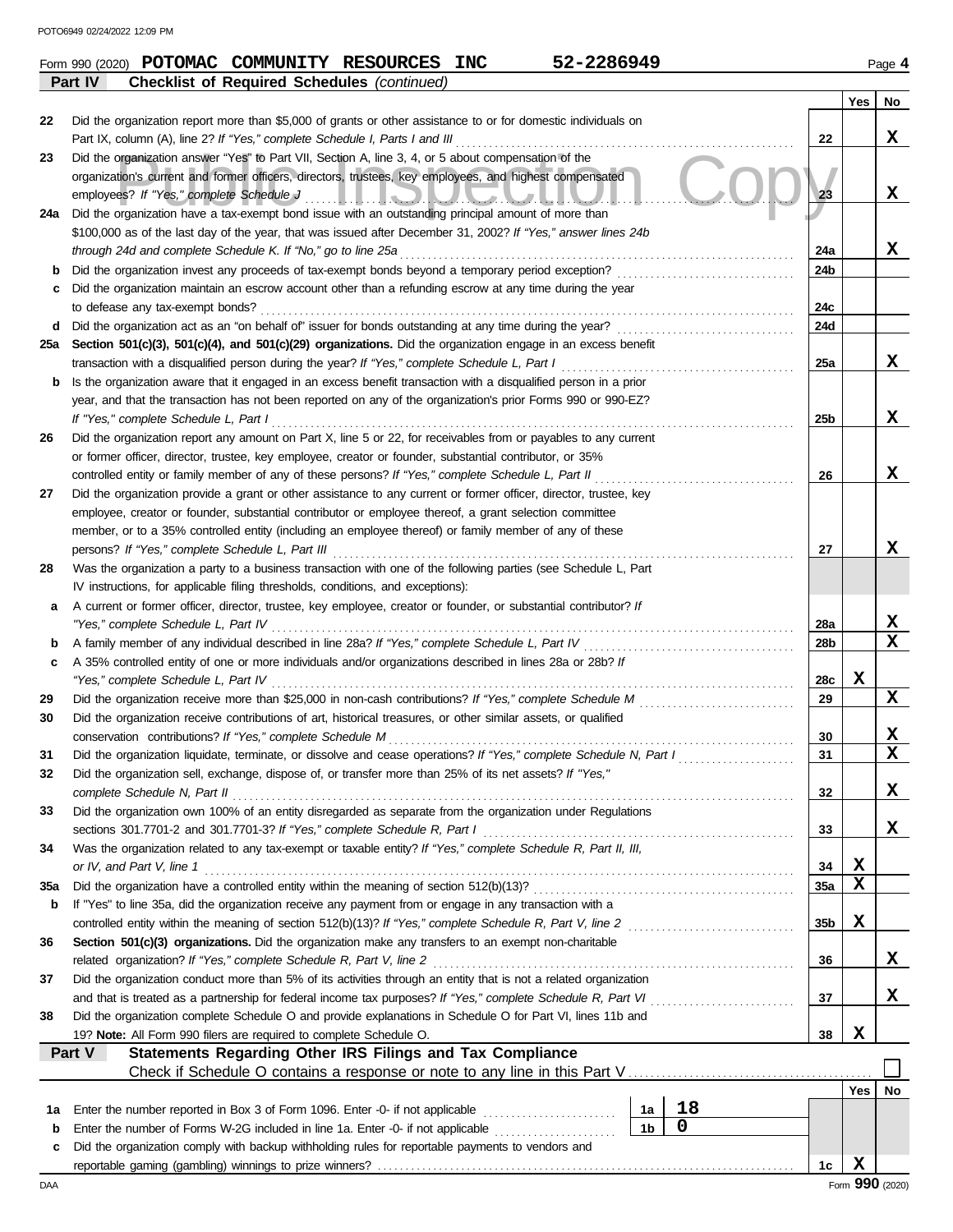|     | 52-2286949<br>Form 990 (2020) POTOMAC COMMUNITY RESOURCES<br><b>INC</b>                                                                                                                                          |                |             | Page 5 |  |  |  |  |  |  |
|-----|------------------------------------------------------------------------------------------------------------------------------------------------------------------------------------------------------------------|----------------|-------------|--------|--|--|--|--|--|--|
|     | Statements Regarding Other IRS Filings and Tax Compliance (continued)<br>Part V                                                                                                                                  |                |             |        |  |  |  |  |  |  |
|     |                                                                                                                                                                                                                  |                | Yes         | No     |  |  |  |  |  |  |
| 2a  | Enter the number of employees reported on Form W-3, Transmittal of Wage and Tax                                                                                                                                  |                |             |        |  |  |  |  |  |  |
|     | 25<br>Statements, filed for the calendar year ending with or within the year covered by this return<br>2a                                                                                                        |                |             |        |  |  |  |  |  |  |
| b   | If at least one is reported on line 2a, did the organization file all required federal employment tax returns?                                                                                                   | 2b             | X           |        |  |  |  |  |  |  |
|     | Note: If the sum of lines 1a and 2a is greater than 250, you may be required to e-file (see instructions)                                                                                                        |                |             |        |  |  |  |  |  |  |
| За  | Did the organization have unrelated business gross income of \$1,000 or more during the year?                                                                                                                    | 3a             |             | x      |  |  |  |  |  |  |
| b   | If "Yes," has it filed a Form 990-T for this year? If "No" to line 3b, provide an explanation on Schedule O                                                                                                      | 3 <sub>b</sub> |             |        |  |  |  |  |  |  |
| 4a  | At any time during the calendar year, did the organization have an interest in, or a signature or other authority over,                                                                                          |                |             |        |  |  |  |  |  |  |
|     | a financial account in a foreign country (such as a bank account, securities account, or other financial account)?                                                                                               | 4a             |             | x      |  |  |  |  |  |  |
| b   | If "Yes," enter the name of the foreign country <b>u</b>                                                                                                                                                         |                |             |        |  |  |  |  |  |  |
|     | See instructions for filing requirements for FinCEN Form 114, Report of Foreign Bank and Financial Accounts (FBAR).                                                                                              |                |             | X      |  |  |  |  |  |  |
| 5а  | Did any taxable party notify the organization that it was or is a party to a prohibited tax shelter transaction?                                                                                                 | 5a<br>5b       |             | X      |  |  |  |  |  |  |
| b   | If "Yes" to line 5a or 5b, did the organization file Form 8886-T?                                                                                                                                                | 5c             |             |        |  |  |  |  |  |  |
| c   |                                                                                                                                                                                                                  |                |             |        |  |  |  |  |  |  |
|     | Does the organization have annual gross receipts that are normally greater than \$100,000, and did the<br>6а<br>organization solicit any contributions that were not tax deductible as charitable contributions? |                |             |        |  |  |  |  |  |  |
| b   | If "Yes," did the organization include with every solicitation an express statement that such contributions or                                                                                                   | 6a             |             | x      |  |  |  |  |  |  |
|     | gifts were not tax deductible?                                                                                                                                                                                   | 6b             |             |        |  |  |  |  |  |  |
| 7   | Organizations that may receive deductible contributions under section 170(c).                                                                                                                                    |                |             |        |  |  |  |  |  |  |
| a   | Did the organization receive a payment in excess of \$75 made partly as a contribution and partly for goods                                                                                                      |                |             |        |  |  |  |  |  |  |
|     | and services provided to the payor?                                                                                                                                                                              | 7а             | X           |        |  |  |  |  |  |  |
| b   |                                                                                                                                                                                                                  | 7b             | $\mathbf x$ |        |  |  |  |  |  |  |
| c   | Did the organization sell, exchange, or otherwise dispose of tangible personal property for which it was                                                                                                         |                |             |        |  |  |  |  |  |  |
|     | required to file Form 8282?                                                                                                                                                                                      | 7c             |             | x      |  |  |  |  |  |  |
| d   | <b>7d</b>                                                                                                                                                                                                        |                |             |        |  |  |  |  |  |  |
| е   | Did the organization receive any funds, directly or indirectly, to pay premiums on a personal benefit contract?                                                                                                  | 7e             |             | X      |  |  |  |  |  |  |
| f   | Did the organization, during the year, pay premiums, directly or indirectly, on a personal benefit contract?                                                                                                     | 7f             |             | x      |  |  |  |  |  |  |
| g   | If the organization received a contribution of qualified intellectual property, did the organization file Form 8899 as required?                                                                                 | 7g             |             |        |  |  |  |  |  |  |
| h   | If the organization received a contribution of cars, boats, airplanes, or other vehicles, did the organization file a Form 1098-C?                                                                               | 7h             |             |        |  |  |  |  |  |  |
| 8   | Sponsoring organizations maintaining donor advised funds. Did a donor advised fund maintained by the                                                                                                             |                |             |        |  |  |  |  |  |  |
|     |                                                                                                                                                                                                                  | 8              |             |        |  |  |  |  |  |  |
| 9   | Sponsoring organizations maintaining donor advised funds.                                                                                                                                                        |                |             |        |  |  |  |  |  |  |
| а   | Did the sponsoring organization make any taxable distributions under section 4966?                                                                                                                               | 9а             |             |        |  |  |  |  |  |  |
| b   |                                                                                                                                                                                                                  | 9b             |             |        |  |  |  |  |  |  |
| 10  | Section 501(c)(7) organizations. Enter:                                                                                                                                                                          |                |             |        |  |  |  |  |  |  |
|     | 10a                                                                                                                                                                                                              |                |             |        |  |  |  |  |  |  |
| b   | 10 <sub>b</sub><br>Gross receipts, included on Form 990, Part VIII, line 12, for public use of club facilities                                                                                                   |                |             |        |  |  |  |  |  |  |
| 11  | Section 501(c)(12) organizations. Enter:                                                                                                                                                                         |                |             |        |  |  |  |  |  |  |
| a   | 11a<br>Gross income from members or shareholders                                                                                                                                                                 |                |             |        |  |  |  |  |  |  |
| b   | Gross income from other sources (Do not net amounts due or paid to other sources                                                                                                                                 |                |             |        |  |  |  |  |  |  |
|     | 11 <sub>b</sub><br>against amounts due or received from them.)                                                                                                                                                   |                |             |        |  |  |  |  |  |  |
| 12a | Section 4947(a)(1) non-exempt charitable trusts. Is the organization filing Form 990 in lieu of Form 1041?                                                                                                       | 12a            |             |        |  |  |  |  |  |  |
| b   | 12 <sub>b</sub><br>If "Yes," enter the amount of tax-exempt interest received or accrued during the year                                                                                                         |                |             |        |  |  |  |  |  |  |
| 13  | Section 501(c)(29) qualified nonprofit health insurance issuers.                                                                                                                                                 |                |             |        |  |  |  |  |  |  |
| a   | Is the organization licensed to issue qualified health plans in more than one state?                                                                                                                             | 13a            |             |        |  |  |  |  |  |  |
|     | Note: See the instructions for additional information the organization must report on Schedule O.                                                                                                                |                |             |        |  |  |  |  |  |  |
| b   | Enter the amount of reserves the organization is required to maintain by the states in which                                                                                                                     |                |             |        |  |  |  |  |  |  |
|     | 13 <sub>b</sub>                                                                                                                                                                                                  |                |             |        |  |  |  |  |  |  |
| c   | 13c<br>Enter the amount of reserves on hand                                                                                                                                                                      |                |             |        |  |  |  |  |  |  |
| 14a |                                                                                                                                                                                                                  | 14a            |             | X      |  |  |  |  |  |  |
| b   | If "Yes," has it filed a Form 720 to report these payments? If "No," provide an explanation on Schedule O                                                                                                        | 14b            |             |        |  |  |  |  |  |  |
| 15  | Is the organization subject to the section 4960 tax on payment(s) of more than \$1,000,000 in remuneration or                                                                                                    |                |             |        |  |  |  |  |  |  |
|     | excess parachute payment(s) during the year?                                                                                                                                                                     | 15             |             | X      |  |  |  |  |  |  |
|     | If "Yes," see instructions and file Form 4720, Schedule N.                                                                                                                                                       |                |             |        |  |  |  |  |  |  |
| 16  | Is the organization an educational institution subject to the section 4968 excise tax on net investment income?                                                                                                  | 16             |             | X      |  |  |  |  |  |  |
|     | If "Yes," complete Form 4720, Schedule O.                                                                                                                                                                        |                |             |        |  |  |  |  |  |  |

Form **990** (2020)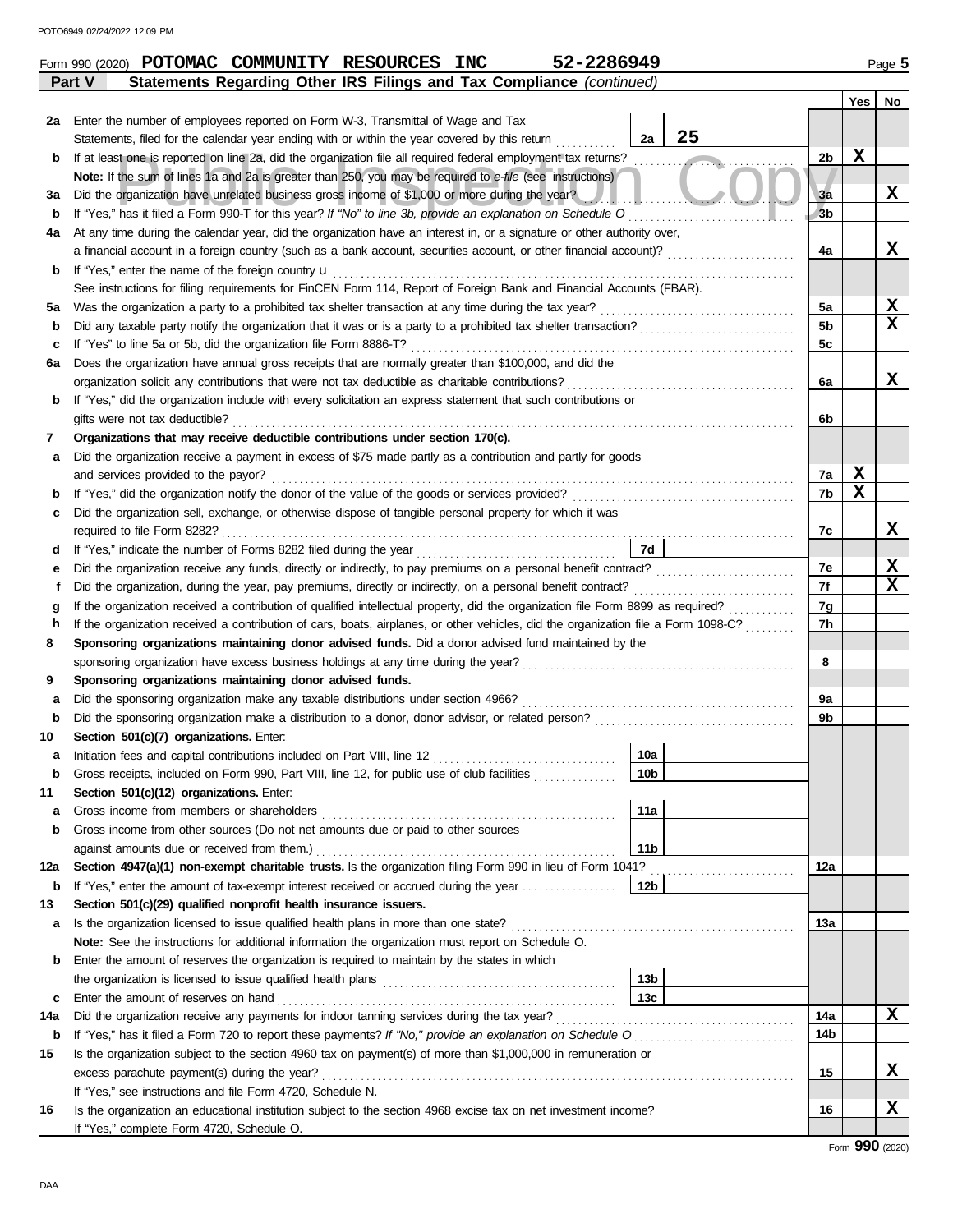|     | 52-2286949<br>Form 990 (2020) POTOMAC COMMUNITY RESOURCES INC                                                                                                                            |                        |             | Page 6 |
|-----|------------------------------------------------------------------------------------------------------------------------------------------------------------------------------------------|------------------------|-------------|--------|
|     | Part VI<br>Governance, Management, and Disclosure For each "Yes" response to lines 2 through 7b below, and for a "No"                                                                    |                        |             |        |
|     | response to line 8a, 8b, or 10b below, describe the circumstances, processes, or changes on Schedule O. See instructions.                                                                |                        |             |        |
|     |                                                                                                                                                                                          |                        |             | Iх     |
|     | Section A. Governing Body and Management                                                                                                                                                 |                        |             |        |
|     |                                                                                                                                                                                          |                        | Yes         | No     |
| 1а  | 1a<br>Enter the number of voting members of the governing body at the end of the tax year                                                                                                |                        |             |        |
|     | If there are material differences in voting rights among members of the governing body, or                                                                                               |                        |             |        |
|     | if the governing body delegated broad authority to an executive committee or similar                                                                                                     |                        |             |        |
|     | committee, explain on Schedule O.                                                                                                                                                        |                        |             |        |
| b   | 17<br>1b<br>Enter the number of voting members included on line 1a, above, who are independent                                                                                           |                        |             |        |
| 2   | Did any officer, director, trustee, or key employee have a family relationship or a business relationship with                                                                           |                        |             |        |
|     | any other officer, director, trustee, or key employee?                                                                                                                                   | 2                      | X           |        |
| 3   | Did the organization delegate control over management duties customarily performed by or under the direct                                                                                |                        |             |        |
|     | supervision of officers, directors, trustees, or key employees to a management company or other person?                                                                                  | 3                      | X           |        |
| 4   | Did the organization make any significant changes to its governing documents since the prior Form 990 was filed?                                                                         | 4                      |             | X      |
| 5   |                                                                                                                                                                                          | 5                      |             | X      |
| 6   | Did the organization have members or stockholders?                                                                                                                                       | 6                      |             | X      |
| 7a  | Did the organization have members, stockholders, or other persons who had the power to elect or appoint                                                                                  |                        |             |        |
|     | one or more members of the governing body?                                                                                                                                               | 7а                     |             | X      |
| b   | Are any governance decisions of the organization reserved to (or subject to approval by) members,                                                                                        |                        |             |        |
|     | stockholders, or persons other than the governing body?                                                                                                                                  | 7b                     |             | x      |
| 8   | Did the organization contemporaneously document the meetings held or written actions undertaken during the year by the following:                                                        |                        |             |        |
| а   | The governing body?                                                                                                                                                                      | 8a                     | X           |        |
| b   | Each committee with authority to act on behalf of the governing body?                                                                                                                    | 8b                     | X           |        |
| 9   | Is there any officer, director, trustee, or key employee listed in Part VII, Section A, who cannot be reached at                                                                         |                        |             |        |
|     |                                                                                                                                                                                          | 9                      |             | X      |
|     | <b>Section B. Policies</b> (This Section B requests information about policies not required by the Internal Revenue Code.)                                                               |                        |             |        |
|     |                                                                                                                                                                                          |                        | Yes         | No     |
| 10a | Did the organization have local chapters, branches, or affiliates?                                                                                                                       | 10a                    |             | X      |
| b   | If "Yes," did the organization have written policies and procedures governing the activities of such chapters,                                                                           |                        |             |        |
|     | affiliates, and branches to ensure their operations are consistent with the organization's exempt purposes?                                                                              | 10b                    |             |        |
|     | Has the organization provided a complete copy of this Form 990 to all members of its governing body before filing the form?                                                              | 11a                    | X           |        |
| 11a |                                                                                                                                                                                          |                        |             |        |
| b   | Describe in Schedule O the process, if any, used by the organization to review this Form 990.<br>Did the organization have a written conflict of interest policy? If "No," go to line 13 |                        | X           |        |
| 12a |                                                                                                                                                                                          | 12a<br>12 <sub>b</sub> | $\mathbf x$ |        |
| b   | Were officers, directors, or trustees, and key employees required to disclose annually interests that could give rise to conflicts?                                                      |                        |             |        |
| с   | Did the organization regularly and consistently monitor and enforce compliance with the policy? If "Yes,"                                                                                |                        | X           |        |
|     | describe in Schedule O how this was done                                                                                                                                                 | 12 <sub>c</sub>        | X           |        |
| 13  | Did the organization have a written whistleblower policy?                                                                                                                                | 13                     | X           |        |
| 14  | Did the organization have a written document retention and destruction policy?                                                                                                           | 14                     |             |        |
| 15  | Did the process for determining compensation of the following persons include a review and approval by                                                                                   |                        |             |        |
|     | independent persons, comparability data, and contemporaneous substantiation of the deliberation and decision?                                                                            |                        |             |        |
| а   |                                                                                                                                                                                          | 15a                    | X           |        |
| b   | Other officers or key employees of the organization                                                                                                                                      | 15b                    |             | x      |
|     | If "Yes" to line 15a or 15b, describe the process in Schedule O (see instructions).                                                                                                      |                        |             |        |
| 16a | Did the organization invest in, contribute assets to, or participate in a joint venture or similar arrangement                                                                           |                        |             |        |
|     | with a taxable entity during the year?                                                                                                                                                   | 16a                    |             | x      |
| b   | If "Yes," did the organization follow a written policy or procedure requiring the organization to evaluate its                                                                           |                        |             |        |
|     | participation in joint venture arrangements under applicable federal tax law, and take steps to safeguard the                                                                            |                        |             |        |
|     |                                                                                                                                                                                          | 16b                    |             |        |
|     | <b>Section C. Disclosure</b>                                                                                                                                                             |                        |             |        |
| 17  | List the states with which a copy of this Form 990 is required to be filed $\mathbf{u}$ MONE                                                                                             |                        |             |        |
| 18  | Section 6104 requires an organization to make its Forms 1023 (1024 or 1024-A, if applicable), 990, and 990-T (Section 501(c)                                                             |                        |             |        |
|     | (3)s only) available for public inspection. Indicate how you made these available. Check all that apply.                                                                                 |                        |             |        |
|     | Another's website<br>Upon request<br>Other (explain on Schedule O)<br>Own website                                                                                                        |                        |             |        |
| 19  | Describe on Schedule O whether (and if so, how) the organization made its governing documents, conflict of interest policy, and                                                          |                        |             |        |
|     | financial statements available to the public during the tax year.                                                                                                                        |                        |             |        |
| 20  | State the name, address, and telephone number of the person who possesses the organization's books and records u                                                                         |                        |             |        |
|     | MICHAEL CIPPEL<br>8330 BOONE BLVD SUITE 350                                                                                                                                              |                        |             |        |
|     | 703-462-6200<br>VA 22182<br><b>VIENNA</b>                                                                                                                                                |                        |             |        |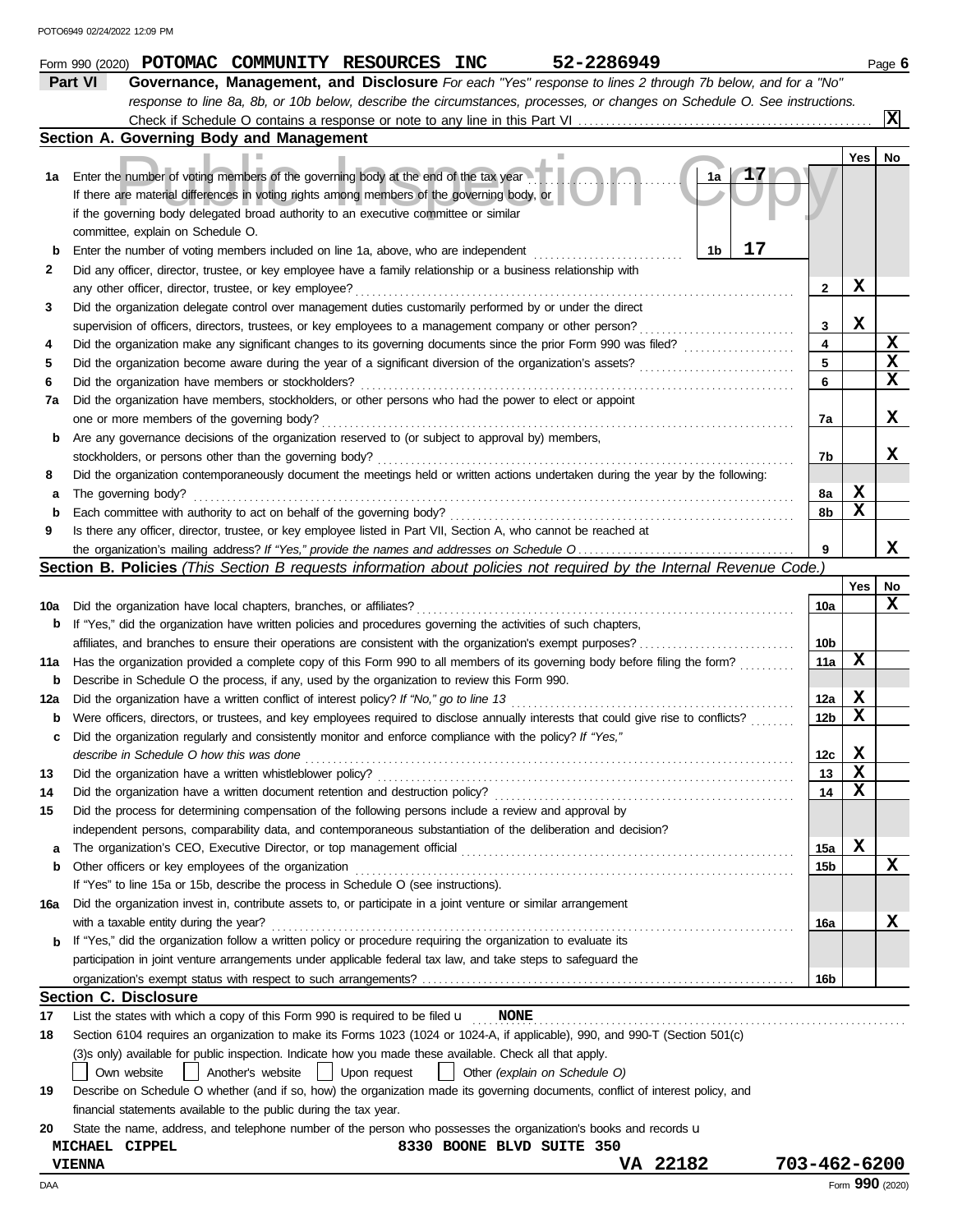| Form 990 (2020) POTOMAC COMMUNITY RESOURCES INC                                                                                                                                                                                                                                                                             |                       |                           |               |         |          |                                                              |        | 52-2286949                                                                      |                                                                                                  | Page 7                                    |
|-----------------------------------------------------------------------------------------------------------------------------------------------------------------------------------------------------------------------------------------------------------------------------------------------------------------------------|-----------------------|---------------------------|---------------|---------|----------|--------------------------------------------------------------|--------|---------------------------------------------------------------------------------|--------------------------------------------------------------------------------------------------|-------------------------------------------|
| Part VII                                                                                                                                                                                                                                                                                                                    |                       |                           |               |         |          |                                                              |        |                                                                                 | Compensation of Officers, Directors, Trustees, Key Employees, Highest Compensated Employees, and |                                           |
| <b>Independent Contractors</b>                                                                                                                                                                                                                                                                                              |                       |                           |               |         |          |                                                              |        |                                                                                 |                                                                                                  |                                           |
|                                                                                                                                                                                                                                                                                                                             |                       |                           |               |         |          |                                                              |        |                                                                                 |                                                                                                  |                                           |
| Section A.                                                                                                                                                                                                                                                                                                                  |                       |                           |               |         |          |                                                              |        | Officers, Directors, Trustees, Key Employees, and Highest Compensated Employees |                                                                                                  |                                           |
| 1a Complete this table for all persons required to be listed. Report compensation for the calendar year ending with or within the<br>organization's tax year.                                                                                                                                                               |                       |                           |               |         |          |                                                              |        |                                                                                 |                                                                                                  |                                           |
| • List all of the organization's current officers, directors, trustees (whether individuals or organizations), regardless of amount of<br>compensation. Enter -0- in columns (D), (E), and (F) if no compensation was paid.                                                                                                 |                       |                           |               |         |          |                                                              |        |                                                                                 |                                                                                                  |                                           |
| • List all of the organization's current key employees, if any. See instructions for definition of "key employee."                                                                                                                                                                                                          |                       |                           |               |         |          |                                                              |        |                                                                                 |                                                                                                  |                                           |
| • List the organization's five current highest compensated employees (other than an officer, director, trustee, or key employee)<br>who received reportable compensation (Box 5 of Form W-2 and/or Box 7 of Form 1099-MISC) of more than \$100,000 from the<br>organization and any related organizations.                  |                       |                           |               |         |          |                                                              |        |                                                                                 |                                                                                                  |                                           |
| List all of the organization's former officers, key employees, and highest compensated employees who received more than<br>\$100,000 of reportable compensation from the organization and any related organizations.                                                                                                        |                       |                           |               |         |          |                                                              |        |                                                                                 |                                                                                                  |                                           |
| List all of the organization's former directors or trustees that received, in the capacity as a former director or trustee of the<br>organization, more than \$10,000 of reportable compensation from the organization and any related organizations.<br>See instructions for the order in which to list the persons above. |                       |                           |               |         |          |                                                              |        |                                                                                 |                                                                                                  |                                           |
| Check this box if neither the organization nor any related organization compensated any current officer, director, or trustee.                                                                                                                                                                                              |                       |                           |               |         |          |                                                              |        |                                                                                 |                                                                                                  |                                           |
| (A)                                                                                                                                                                                                                                                                                                                         | (B)                   |                           |               |         | (C)      |                                                              |        | (D)                                                                             | (E)                                                                                              | $(\mathsf{F})$                            |
| Name and title                                                                                                                                                                                                                                                                                                              | Average               |                           |               |         | Position |                                                              |        | Reportable                                                                      | Reportable                                                                                       | Estimated amount                          |
|                                                                                                                                                                                                                                                                                                                             | hours<br>per week     |                           |               |         |          | (do not check more than one<br>box, unless person is both an |        | compensation<br>from the                                                        | compensation<br>from related                                                                     | of other<br>compensation                  |
|                                                                                                                                                                                                                                                                                                                             | (list any             |                           |               |         |          | officer and a director/trustee)                              |        | organization                                                                    | organizations                                                                                    | from the                                  |
|                                                                                                                                                                                                                                                                                                                             | hours for<br>related  |                           |               | Officer | Ķey      |                                                              | Former | (W-2/1099-MISC)                                                                 | (W-2/1099-MISC)                                                                                  | organization and<br>related organizations |
|                                                                                                                                                                                                                                                                                                                             | organizations         | Individual<br>or director | Institutional |         |          |                                                              |        |                                                                                 |                                                                                                  |                                           |
|                                                                                                                                                                                                                                                                                                                             | below<br>dotted line) |                           |               |         | employee |                                                              |        |                                                                                 |                                                                                                  |                                           |
|                                                                                                                                                                                                                                                                                                                             |                       | trustee                   | trustee       |         |          | Highest compensated<br>employee                              |        |                                                                                 |                                                                                                  |                                           |
| (1) REV. MSGR. CHARLES V. ANTONICELLI                                                                                                                                                                                                                                                                                       |                       |                           |               |         |          |                                                              |        |                                                                                 |                                                                                                  |                                           |
|                                                                                                                                                                                                                                                                                                                             | 2.00                  |                           |               |         |          |                                                              |        |                                                                                 |                                                                                                  |                                           |
| <b>DIRECTOR</b>                                                                                                                                                                                                                                                                                                             | 0.00                  | X                         |               |         |          |                                                              |        | 0                                                                               | 0                                                                                                | 0                                         |
| (2) DR. AMIR D. ASSILI                                                                                                                                                                                                                                                                                                      |                       |                           |               |         |          |                                                              |        |                                                                                 |                                                                                                  |                                           |
|                                                                                                                                                                                                                                                                                                                             | 2.00                  |                           |               |         |          |                                                              |        |                                                                                 |                                                                                                  |                                           |
| <b>DIRECTOR</b>                                                                                                                                                                                                                                                                                                             | 0.00                  | X                         |               |         |          |                                                              |        | 0                                                                               | 0                                                                                                | 0                                         |
| (3) TAYLOR BURKE                                                                                                                                                                                                                                                                                                            |                       |                           |               |         |          |                                                              |        |                                                                                 |                                                                                                  |                                           |
|                                                                                                                                                                                                                                                                                                                             | 2.00                  |                           |               |         |          |                                                              |        |                                                                                 |                                                                                                  |                                           |
| <b>SECRETARY</b>                                                                                                                                                                                                                                                                                                            | 0.00                  | х                         |               | X       |          |                                                              |        | 0                                                                               | 0                                                                                                | 0                                         |
| (4) REV. MSGR. JOHN                                                                                                                                                                                                                                                                                                         | <b>ENZLER</b><br>IJ.  |                           |               |         |          |                                                              |        |                                                                                 |                                                                                                  |                                           |
|                                                                                                                                                                                                                                                                                                                             | 2.00                  |                           |               |         |          |                                                              |        |                                                                                 |                                                                                                  |                                           |
| <b>CHAIRMAN</b>                                                                                                                                                                                                                                                                                                             | 0.00                  | X                         |               | X.      |          |                                                              |        | U                                                                               | U                                                                                                | O.                                        |
| (5) LIZ GRIMBERG                                                                                                                                                                                                                                                                                                            |                       |                           |               |         |          |                                                              |        |                                                                                 |                                                                                                  |                                           |
|                                                                                                                                                                                                                                                                                                                             | 2.00                  |                           |               |         |          |                                                              |        |                                                                                 |                                                                                                  |                                           |
| <b>DIRECTOR</b>                                                                                                                                                                                                                                                                                                             | 0.00                  | x                         |               |         |          |                                                              |        | 0                                                                               | 0                                                                                                | $\mathbf 0$                               |
| (6) AMANDA M. HERNDON                                                                                                                                                                                                                                                                                                       |                       |                           |               |         |          |                                                              |        |                                                                                 |                                                                                                  |                                           |
|                                                                                                                                                                                                                                                                                                                             | 2.00                  |                           |               |         |          |                                                              |        |                                                                                 |                                                                                                  |                                           |
| <b>DIRECTOR</b><br>(7) MICHAEL K. HICKEY                                                                                                                                                                                                                                                                                    | 0.00                  | x                         |               |         |          |                                                              |        | 0                                                                               | 0                                                                                                | $\mathbf 0$                               |
|                                                                                                                                                                                                                                                                                                                             | 2.00                  |                           |               |         |          |                                                              |        |                                                                                 |                                                                                                  |                                           |
|                                                                                                                                                                                                                                                                                                                             | 0.00                  | x                         |               |         |          |                                                              |        | 0                                                                               | 0                                                                                                | $\mathbf 0$                               |
| <b>DIRECTOR</b><br>(8) JOAN HOSMER                                                                                                                                                                                                                                                                                          |                       |                           |               |         |          |                                                              |        |                                                                                 |                                                                                                  |                                           |
|                                                                                                                                                                                                                                                                                                                             | 2.00                  |                           |               |         |          |                                                              |        |                                                                                 |                                                                                                  |                                           |
| <b>DIRECTOR</b>                                                                                                                                                                                                                                                                                                             | 0.00                  | x                         |               |         |          |                                                              |        | 0                                                                               | 0                                                                                                | $\mathbf 0$                               |
| (9) DENNIS G. HERMONSTYNE, JR.                                                                                                                                                                                                                                                                                              |                       |                           |               |         |          |                                                              |        |                                                                                 |                                                                                                  |                                           |
|                                                                                                                                                                                                                                                                                                                             | 2.00                  |                           |               |         |          |                                                              |        |                                                                                 |                                                                                                  |                                           |
| <b>DIRECTOR</b>                                                                                                                                                                                                                                                                                                             | 0.00                  | x                         |               |         |          |                                                              |        | 0                                                                               | 0                                                                                                | $\mathbf 0$                               |
| (10) SANDRA ANDREAS MCMURTIE                                                                                                                                                                                                                                                                                                |                       |                           |               |         |          |                                                              |        |                                                                                 |                                                                                                  |                                           |
|                                                                                                                                                                                                                                                                                                                             | 2.00                  |                           |               |         |          |                                                              |        |                                                                                 |                                                                                                  |                                           |
| <b>DIRECTOR</b>                                                                                                                                                                                                                                                                                                             | 0.00                  | X                         |               |         |          |                                                              |        | 0                                                                               | 0                                                                                                | $\mathbf 0$                               |

**(11)**

**DIRECTOR**

 $\begin{array}{|c|c|c|}\n\hline\n\text{2.00}\n\hline\n\text{DR} & 0.00\n\end{array}$ 

**2.00**

**REV. MARK A. MICHAEL**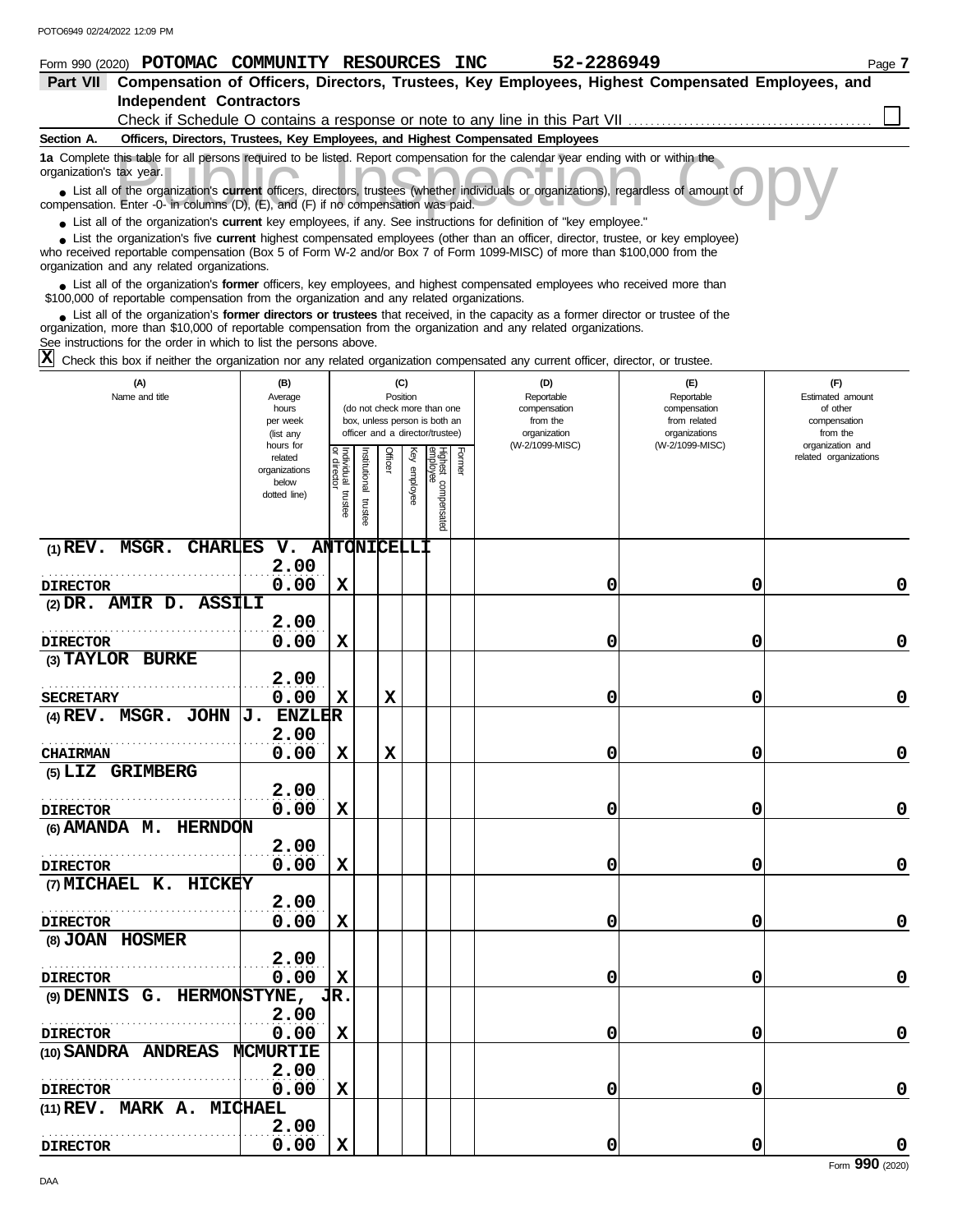| POTO6949 02/24/2022 12:<br>POTOMAC COMMUNITY RESOURCES<br>Form 990 (2020)                                                                                                                                                                                                                                                                          |                                                                                                                                                                        |                                      |                      |                |                                                    |        | <b>INC</b> | 52-2286949                                                    |                                                                    |   | Page 8                                                          |  |
|----------------------------------------------------------------------------------------------------------------------------------------------------------------------------------------------------------------------------------------------------------------------------------------------------------------------------------------------------|------------------------------------------------------------------------------------------------------------------------------------------------------------------------|--------------------------------------|----------------------|----------------|----------------------------------------------------|--------|------------|---------------------------------------------------------------|--------------------------------------------------------------------|---|-----------------------------------------------------------------|--|
| <b>Part VII</b><br>Section A. Officers, Directors, Trustees, Key Employees, and Highest Compensated Employees (continued)                                                                                                                                                                                                                          |                                                                                                                                                                        |                                      |                      |                |                                                    |        |            |                                                               |                                                                    |   |                                                                 |  |
| (A)<br>Name and title                                                                                                                                                                                                                                                                                                                              | (C)<br>(B)<br>Position<br>Average<br>(do not check more than one<br>hours<br>box, unless person is both an<br>per week<br>officer and a director/trustee)<br>(list any |                                      |                      |                |                                                    |        |            | (D)<br>Reportable<br>compensation<br>from the<br>organization | (F)<br>Reportable<br>compensation<br>from related<br>organizations |   | (F)<br>Estimated amount<br>of other<br>compensation<br>from the |  |
|                                                                                                                                                                                                                                                                                                                                                    | hours for<br>related<br>organizations<br>below<br>dotted line)                                                                                                         | Individual<br>or director<br>trustee | nstitutional trustee | <b>Officer</b> | Ķey<br>Highest compensated<br>employee<br>employee | Former |            | (W-2/1099-MISC)                                               | (W-2/1099-MISC)                                                    |   | organization and<br>related organizations                       |  |
| <b>LAWRENCE RYAN</b><br>(12)                                                                                                                                                                                                                                                                                                                       | 2.00                                                                                                                                                                   |                                      |                      |                |                                                    |        |            |                                                               |                                                                    |   |                                                                 |  |
| <b>DIRECTOR</b><br>ROBERT J. RYAN<br>(13)                                                                                                                                                                                                                                                                                                          | 0.00                                                                                                                                                                   | X                                    |                      |                |                                                    |        |            | 0                                                             | 0                                                                  |   | 0                                                               |  |
| .                                                                                                                                                                                                                                                                                                                                                  | 2.00                                                                                                                                                                   |                                      |                      |                |                                                    |        |            |                                                               |                                                                    |   |                                                                 |  |
| <b>VICE PRESIDENT</b><br>ROBERT F.<br>(14)                                                                                                                                                                                                                                                                                                         | 0.00<br><b>SHAFFER</b>                                                                                                                                                 | X                                    |                      | X              |                                                    |        |            | 0                                                             | 0                                                                  |   | 0                                                               |  |
| <b>DIRECTOR</b>                                                                                                                                                                                                                                                                                                                                    | 2.00<br>0.00                                                                                                                                                           | X                                    |                      |                |                                                    |        |            | 0                                                             | 0                                                                  |   | 0                                                               |  |
| BRIAN P. SULLIVAN<br>(15)                                                                                                                                                                                                                                                                                                                          | 2.00                                                                                                                                                                   |                                      |                      |                |                                                    |        |            |                                                               |                                                                    |   |                                                                 |  |
| PRESIDENT<br>JOAN G. SULLIVAN                                                                                                                                                                                                                                                                                                                      | 0.00                                                                                                                                                                   | X                                    |                      | X              |                                                    |        |            | 0                                                             | 0                                                                  |   | 0                                                               |  |
| (16)                                                                                                                                                                                                                                                                                                                                               | 2.00                                                                                                                                                                   |                                      |                      |                |                                                    |        |            |                                                               |                                                                    |   |                                                                 |  |
| <b>DIRECTOR</b><br>DANIEL E.<br>(17)                                                                                                                                                                                                                                                                                                               | 0.00<br><b>VERNER</b>                                                                                                                                                  | X                                    |                      |                |                                                    |        |            | 0                                                             | 0                                                                  |   | 0                                                               |  |
| TREASURER                                                                                                                                                                                                                                                                                                                                          | 2.00<br>0.00                                                                                                                                                           | х                                    |                      | X              |                                                    |        |            | 0                                                             | 0                                                                  |   | 0                                                               |  |
| <b>STEPHEN</b><br><b>RILEY</b><br>(18)                                                                                                                                                                                                                                                                                                             | 40.00                                                                                                                                                                  |                                      |                      |                |                                                    |        |            |                                                               |                                                                    |   |                                                                 |  |
| EXECUTIVE DIRECTOR                                                                                                                                                                                                                                                                                                                                 | 0.00                                                                                                                                                                   |                                      |                      | X              |                                                    |        |            | 0                                                             | 0                                                                  |   | 0                                                               |  |
|                                                                                                                                                                                                                                                                                                                                                    |                                                                                                                                                                        |                                      |                      |                |                                                    |        |            |                                                               |                                                                    |   |                                                                 |  |
| Subtotal<br>1b                                                                                                                                                                                                                                                                                                                                     |                                                                                                                                                                        |                                      |                      |                |                                                    | u      |            |                                                               |                                                                    |   |                                                                 |  |
| <b>Total from continuation sheets to Part VII, Section A</b><br>c<br>d                                                                                                                                                                                                                                                                             |                                                                                                                                                                        |                                      |                      |                |                                                    | u<br>u |            |                                                               |                                                                    |   |                                                                 |  |
| Total number of individuals (including but not limited to those listed above) who received more than \$100,000 of<br>$\mathbf{2}$<br>reportable compensation from the organization $\mathbf{u} \quad \mathbf{0}$                                                                                                                                   |                                                                                                                                                                        |                                      |                      |                |                                                    |        |            |                                                               |                                                                    |   |                                                                 |  |
| Did the organization list any former officer, director, trustee, key employee, or highest compensated<br>3                                                                                                                                                                                                                                         |                                                                                                                                                                        |                                      |                      |                |                                                    |        |            |                                                               |                                                                    |   | Yes<br>No                                                       |  |
| employee on line 1a? If "Yes," complete Schedule J for such individual [1] [1] contains the succession of the succession of the succession of the succession of the succession of the succession of the succession of the succ<br>For any individual listed on line 1a, is the sum of reportable compensation and other compensation from the<br>4 |                                                                                                                                                                        |                                      |                      |                |                                                    |        |            |                                                               |                                                                    | 3 | X                                                               |  |
| organization and related organizations greater than \$150,000? If "Yes," complete Schedule J for such<br>individual                                                                                                                                                                                                                                |                                                                                                                                                                        |                                      |                      |                |                                                    |        |            |                                                               |                                                                    | 4 | X                                                               |  |
| Did any person listed on line 1a receive or accrue compensation from any unrelated organization or individual<br>5                                                                                                                                                                                                                                 |                                                                                                                                                                        |                                      |                      |                |                                                    |        |            |                                                               |                                                                    | 5 | x                                                               |  |
| Section B. Independent Contractors                                                                                                                                                                                                                                                                                                                 |                                                                                                                                                                        |                                      |                      |                |                                                    |        |            |                                                               |                                                                    |   |                                                                 |  |
| Complete this table for your five highest compensated independent contractors that received more than \$100,000 of<br>1<br>compensation from the organization. Report compensation for the calendar year ending with or within the organization's tax year.                                                                                        | (A)                                                                                                                                                                    |                                      |                      |                |                                                    |        |            |                                                               |                                                                    |   | (C)                                                             |  |
| STEPHEN F. RILEY, P.C.                                                                                                                                                                                                                                                                                                                             | Name and business address                                                                                                                                              |                                      |                      |                | PO BOX                                             |        | 61094      |                                                               | (B)<br>Description of services                                     |   | Compensation                                                    |  |
| <b>POTOMAC</b>                                                                                                                                                                                                                                                                                                                                     |                                                                                                                                                                        |                                      | MD 20859             |                |                                                    |        | EXEC.      | <b>DIRECTOR</b>                                               |                                                                    |   | 152,700                                                         |  |
|                                                                                                                                                                                                                                                                                                                                                    |                                                                                                                                                                        |                                      |                      |                |                                                    |        |            |                                                               |                                                                    |   |                                                                 |  |
|                                                                                                                                                                                                                                                                                                                                                    |                                                                                                                                                                        |                                      |                      |                |                                                    |        |            |                                                               |                                                                    |   |                                                                 |  |
|                                                                                                                                                                                                                                                                                                                                                    |                                                                                                                                                                        |                                      |                      |                |                                                    |        |            |                                                               |                                                                    |   |                                                                 |  |
|                                                                                                                                                                                                                                                                                                                                                    |                                                                                                                                                                        |                                      |                      |                |                                                    |        |            |                                                               |                                                                    |   |                                                                 |  |
| Total number of independent contractors (including but not limited to those listed above) who<br>$\mathbf{2}$<br>received more than \$100,000 of compensation from the organization u                                                                                                                                                              |                                                                                                                                                                        |                                      |                      |                |                                                    |        |            |                                                               |                                                                    |   |                                                                 |  |

received more than  $$100,000$  of compensation from the organization  $\bf{u}$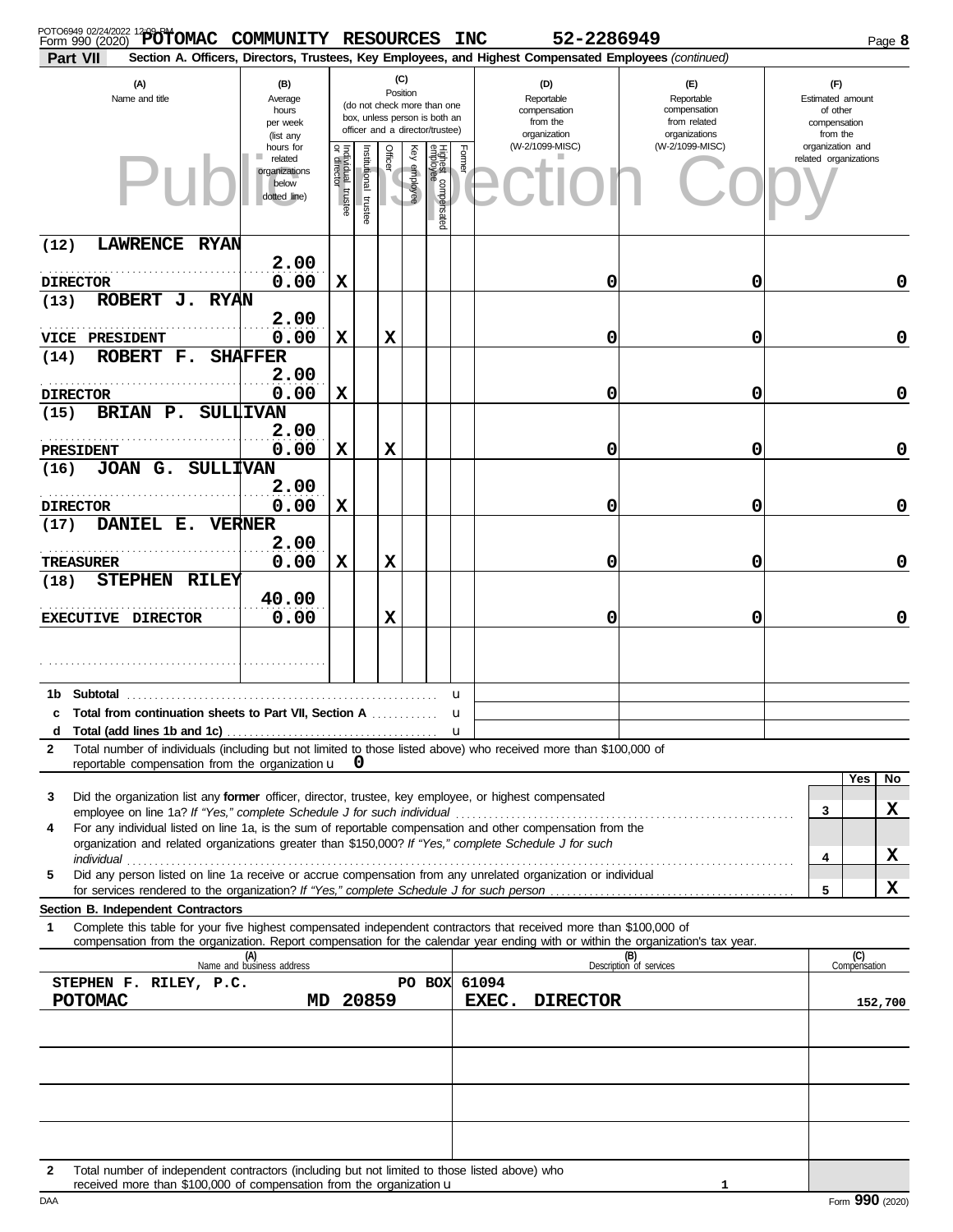|                                                           | Part VIII |                                                        |    | <b>Statement of Revenue</b> |                 |                           | Check if Schedule O contains a response or note to any line in this Part VIII [11] [11] [11] [11] [11] [11] [1 |                          |                               |                                    |
|-----------------------------------------------------------|-----------|--------------------------------------------------------|----|-----------------------------|-----------------|---------------------------|----------------------------------------------------------------------------------------------------------------|--------------------------|-------------------------------|------------------------------------|
|                                                           |           |                                                        |    |                             |                 |                           | (A)                                                                                                            | (B)<br>Related or exempt | (C)                           | (D)                                |
|                                                           |           |                                                        |    |                             |                 |                           | Total revenue                                                                                                  | function revenue         | Unrelated<br>business revenue | Revenue excluded<br>from tax under |
|                                                           |           |                                                        |    |                             |                 |                           |                                                                                                                |                          |                               | sections 512-514                   |
|                                                           |           | 1a Federated campaigns                                 |    |                             | 1a              |                           |                                                                                                                |                          |                               |                                    |
| Contributions, Gifts, Grants<br>and Other Similar Amounts |           | <b>b</b> Membership dues                               |    |                             | 1b              |                           |                                                                                                                |                          |                               |                                    |
|                                                           |           | c Fundraising events                                   |    |                             | 1c              |                           |                                                                                                                |                          |                               |                                    |
|                                                           |           | d Related organizations                                |    |                             | 1d              |                           |                                                                                                                |                          |                               |                                    |
|                                                           |           | e Government grants (contributions)                    |    |                             | 1e              | 154,668                   |                                                                                                                |                          |                               |                                    |
|                                                           |           | f All other contributions, gifts, grants,              |    |                             |                 |                           |                                                                                                                |                          |                               |                                    |
|                                                           |           | and similar amounts not included above                 |    |                             | 1f              | 888,011                   |                                                                                                                |                          |                               |                                    |
|                                                           |           | <b>g</b> Noncash contributions included in lines 1a-1f |    |                             | 1g $\sqrt{3}$   |                           |                                                                                                                |                          |                               |                                    |
|                                                           |           |                                                        |    |                             |                 | $\mathbf u$               | 1,042,679                                                                                                      |                          |                               |                                    |
|                                                           |           |                                                        |    |                             |                 | <b>Business Code</b>      |                                                                                                                |                          |                               |                                    |
|                                                           | 2a        | CLIENT FEES                                            |    |                             |                 | 624100                    | 56,610                                                                                                         | 56,610                   |                               |                                    |
| Program Service<br>Revenue                                | b         |                                                        |    |                             |                 |                           |                                                                                                                |                          |                               |                                    |
|                                                           | c         |                                                        |    |                             |                 |                           |                                                                                                                |                          |                               |                                    |
|                                                           | d         |                                                        |    |                             |                 |                           |                                                                                                                |                          |                               |                                    |
|                                                           |           | f All other program service revenue                    |    |                             |                 |                           |                                                                                                                |                          |                               |                                    |
|                                                           |           |                                                        |    |                             |                 | u                         | 56,610                                                                                                         |                          |                               |                                    |
|                                                           | 3         | Investment income (including dividends, interest, and  |    |                             |                 |                           |                                                                                                                |                          |                               |                                    |
|                                                           |           |                                                        |    |                             |                 | $\mathbf u$               | 2,579                                                                                                          |                          |                               | 2,579                              |
|                                                           | 4         | Income from investment of tax-exempt bond proceeds     |    |                             |                 | u                         |                                                                                                                |                          |                               |                                    |
|                                                           | 5         |                                                        |    |                             |                 | u                         |                                                                                                                |                          |                               |                                    |
|                                                           |           |                                                        |    | (i) Real                    |                 | (ii) Personal             |                                                                                                                |                          |                               |                                    |
|                                                           |           | 6a Gross rents                                         | 6а |                             |                 |                           |                                                                                                                |                          |                               |                                    |
|                                                           | b         | Less: rental expenses                                  | 6b |                             |                 |                           |                                                                                                                |                          |                               |                                    |
|                                                           |           | Rental inc. or (loss)                                  | 6с |                             |                 |                           |                                                                                                                |                          |                               |                                    |
|                                                           |           | <b>d</b> Net rental income or (loss)                   |    |                             |                 | u                         |                                                                                                                |                          |                               |                                    |
|                                                           |           | <b>7a</b> Gross amount from<br>sales of assets         |    | (i) Securities              |                 | (ii) Other                |                                                                                                                |                          |                               |                                    |
|                                                           |           | other than inventory                                   | 7а |                             |                 |                           |                                                                                                                |                          |                               |                                    |
|                                                           |           | <b>b</b> Less: cost or other                           |    |                             |                 |                           |                                                                                                                |                          |                               |                                    |
| Revenue                                                   |           | basis and sales exps.                                  | 7b |                             |                 |                           |                                                                                                                |                          |                               |                                    |
|                                                           |           | c Gain or (loss)                                       | 7c |                             |                 |                           |                                                                                                                |                          |                               |                                    |
| ē<br>€                                                    |           | 8a Gross income from fundraising events                |    |                             |                 | u                         |                                                                                                                |                          |                               |                                    |
| o                                                         |           | (not including $\quad$ \$                              |    |                             |                 |                           |                                                                                                                |                          |                               |                                    |
|                                                           |           | of contributions reported on line 1c).                 |    |                             |                 |                           |                                                                                                                |                          |                               |                                    |
|                                                           |           | See Part IV, line $18$                                 |    |                             | 8a              |                           |                                                                                                                |                          |                               |                                    |
|                                                           |           | <b>b</b> Less: direct expenses <i>minimum</i>          |    |                             | 8b              |                           |                                                                                                                |                          |                               |                                    |
|                                                           |           | c Net income or (loss) from fundraising events         |    |                             |                 | u                         |                                                                                                                |                          |                               |                                    |
|                                                           |           | 9a Gross income from gaming activities.                |    |                             |                 |                           |                                                                                                                |                          |                               |                                    |
|                                                           |           | See Part IV, line 19                                   |    |                             | 9a              |                           |                                                                                                                |                          |                               |                                    |
|                                                           |           | <b>b</b> Less: direct expenses <i>minimum</i>          |    |                             | 9 <sub>b</sub>  |                           |                                                                                                                |                          |                               |                                    |
|                                                           |           | c Net income or (loss) from gaming activities          |    |                             |                 | u                         |                                                                                                                |                          |                               |                                    |
|                                                           |           | 10a Gross sales of inventory, less                     |    |                             |                 |                           |                                                                                                                |                          |                               |                                    |
|                                                           |           | returns and allowances                                 |    |                             | 10a             |                           |                                                                                                                |                          |                               |                                    |
|                                                           |           | <b>b</b> Less: cost of goods sold                      |    |                             | 10 <sub>b</sub> |                           |                                                                                                                |                          |                               |                                    |
|                                                           |           | c Net income or (loss) from sales of inventory         |    |                             |                 | u<br><b>Business Code</b> |                                                                                                                |                          |                               |                                    |
|                                                           |           |                                                        |    |                             |                 |                           |                                                                                                                |                          |                               |                                    |
|                                                           | 11a<br>b  |                                                        |    |                             |                 |                           |                                                                                                                |                          |                               |                                    |
| Miscellaneous<br>Revenue                                  |           |                                                        |    |                             |                 |                           |                                                                                                                |                          |                               |                                    |
|                                                           |           |                                                        |    |                             |                 |                           |                                                                                                                |                          |                               |                                    |
|                                                           |           |                                                        |    |                             |                 | $\mathbf u$               |                                                                                                                |                          |                               |                                    |
|                                                           |           |                                                        |    |                             |                 | $\mathbf{u}$              | 1,101,868                                                                                                      | 56,610                   | 0                             | 2,579                              |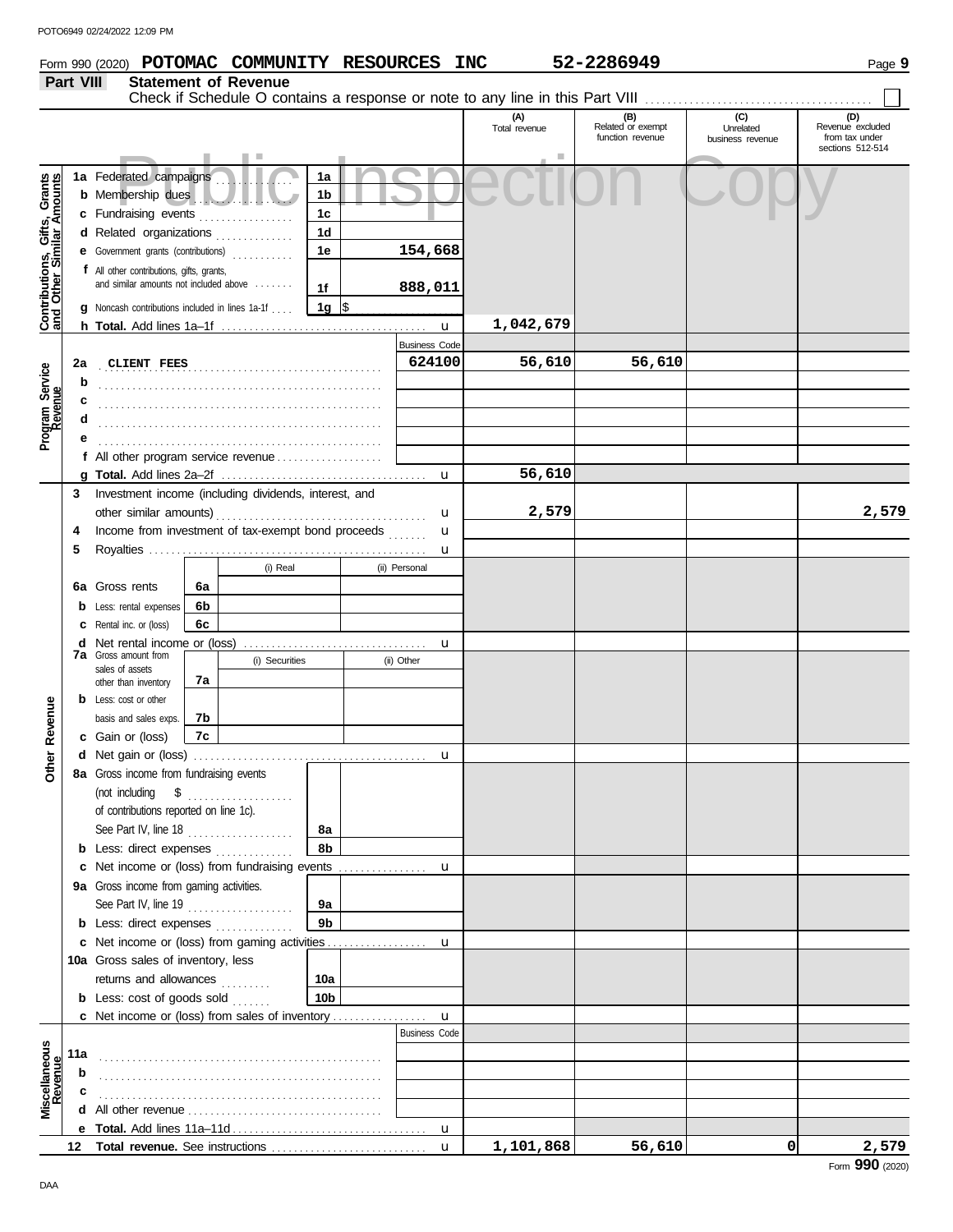# **Form 990 (2020) POTOMAC COMMUNITY RESOURCES INC** 52-2286949 Page 10

**X**

**Part IX Statement of Functional Expenses** *Section 501(c)(3) and 501(c)(4) organizations must complete all columns. All other organizations must complete column (A). Do not include amounts reported on lines 6b,* Check if Schedule O contains a response or note to any line in this Part IX

|          | Do not include amounts reported on lines 6b,<br>7b, 8b, 9b, and 10b of Part VIII.                                                                                                                                                                                                                                                                                                                                                                                                                                   | (A)<br>Total expenses | (B)<br>Program service<br>expenses | (C)<br>Management and<br>general expenses | (D)<br>Fundraising<br>expenses |
|----------|---------------------------------------------------------------------------------------------------------------------------------------------------------------------------------------------------------------------------------------------------------------------------------------------------------------------------------------------------------------------------------------------------------------------------------------------------------------------------------------------------------------------|-----------------------|------------------------------------|-------------------------------------------|--------------------------------|
| 1        | Grants and other assistance to domestic organizations                                                                                                                                                                                                                                                                                                                                                                                                                                                               |                       |                                    |                                           |                                |
|          | and domestic governments. See Part IV, line 21                                                                                                                                                                                                                                                                                                                                                                                                                                                                      | 39,146                | 39,146                             |                                           |                                |
| 2        | Grants and other assistance to domestic                                                                                                                                                                                                                                                                                                                                                                                                                                                                             |                       |                                    |                                           |                                |
|          | individuals. See Part IV, line 22                                                                                                                                                                                                                                                                                                                                                                                                                                                                                   | 3,756                 | 3,756                              |                                           |                                |
| 3        | Grants and other assistance to foreign                                                                                                                                                                                                                                                                                                                                                                                                                                                                              |                       |                                    |                                           |                                |
|          | organizations, foreign governments, and foreign                                                                                                                                                                                                                                                                                                                                                                                                                                                                     |                       |                                    |                                           |                                |
|          |                                                                                                                                                                                                                                                                                                                                                                                                                                                                                                                     |                       |                                    |                                           |                                |
| 4        | Benefits paid to or for members                                                                                                                                                                                                                                                                                                                                                                                                                                                                                     |                       |                                    |                                           |                                |
| 5        | Compensation of current officers, directors,                                                                                                                                                                                                                                                                                                                                                                                                                                                                        |                       |                                    |                                           |                                |
|          | trustees, and key employees                                                                                                                                                                                                                                                                                                                                                                                                                                                                                         |                       |                                    |                                           |                                |
| 6        | Compensation not included above to disqualified                                                                                                                                                                                                                                                                                                                                                                                                                                                                     |                       |                                    |                                           |                                |
|          | persons (as defined under section 4958(f)(1)) and                                                                                                                                                                                                                                                                                                                                                                                                                                                                   |                       |                                    |                                           |                                |
|          | persons described in section 4958(c)(3)(B)                                                                                                                                                                                                                                                                                                                                                                                                                                                                          |                       |                                    |                                           |                                |
| 7        | Other salaries and wages<br>.                                                                                                                                                                                                                                                                                                                                                                                                                                                                                       | 226,019               | 202,690                            | 12,378                                    | 10,951                         |
| 8        | Pension plan accruals and contributions (include                                                                                                                                                                                                                                                                                                                                                                                                                                                                    |                       |                                    |                                           |                                |
|          | section 401(k) and 403(b) employer contributions)                                                                                                                                                                                                                                                                                                                                                                                                                                                                   |                       |                                    |                                           |                                |
| 9        | Other employee benefits                                                                                                                                                                                                                                                                                                                                                                                                                                                                                             | 30,757                | 27,583<br>14,976                   | 1,685<br>915                              | $\frac{1,489}{808}$            |
| 10       | Payroll taxes                                                                                                                                                                                                                                                                                                                                                                                                                                                                                                       | 16,699                |                                    |                                           |                                |
| 11       | Fees for services (nonemployees):                                                                                                                                                                                                                                                                                                                                                                                                                                                                                   |                       |                                    |                                           |                                |
| a        | Management                                                                                                                                                                                                                                                                                                                                                                                                                                                                                                          |                       |                                    |                                           |                                |
| b<br>c   |                                                                                                                                                                                                                                                                                                                                                                                                                                                                                                                     | 66,416                | 62,108                             | 1,941                                     | 2,367                          |
| d        | Accounting                                                                                                                                                                                                                                                                                                                                                                                                                                                                                                          |                       |                                    |                                           |                                |
| е        | Professional fundraising services. See Part IV, line 17                                                                                                                                                                                                                                                                                                                                                                                                                                                             |                       |                                    |                                           |                                |
| f        | Investment management fees                                                                                                                                                                                                                                                                                                                                                                                                                                                                                          |                       |                                    |                                           |                                |
| g        | Other. (If line 11g amount exceeds 10% of line 25, column                                                                                                                                                                                                                                                                                                                                                                                                                                                           |                       |                                    |                                           |                                |
|          | (A) amount, list line 11g expenses on Schedule O.)                                                                                                                                                                                                                                                                                                                                                                                                                                                                  | 234,783               | 211,678                            | 7,835                                     | 15,270                         |
| 12       | Advertising and promotion                                                                                                                                                                                                                                                                                                                                                                                                                                                                                           | 3,218                 | 3,218                              |                                           |                                |
| 13       |                                                                                                                                                                                                                                                                                                                                                                                                                                                                                                                     | 23,558                | 10,976                             | 10,398                                    | $\frac{2,184}{879}$            |
| 14       | Information technology                                                                                                                                                                                                                                                                                                                                                                                                                                                                                              | 4,177                 | 3,122                              | 176                                       |                                |
| 15       |                                                                                                                                                                                                                                                                                                                                                                                                                                                                                                                     |                       |                                    |                                           |                                |
| 16       | Occupancy                                                                                                                                                                                                                                                                                                                                                                                                                                                                                                           | 4,725                 | 4,725                              |                                           |                                |
| 17       | Travel                                                                                                                                                                                                                                                                                                                                                                                                                                                                                                              | 62                    |                                    | 62                                        |                                |
| 18       | Payments of travel or entertainment expenses                                                                                                                                                                                                                                                                                                                                                                                                                                                                        |                       |                                    |                                           |                                |
|          | for any federal, state, or local public officials                                                                                                                                                                                                                                                                                                                                                                                                                                                                   |                       |                                    |                                           |                                |
|          | 19 Conferences, conventions, and meetings                                                                                                                                                                                                                                                                                                                                                                                                                                                                           |                       |                                    |                                           |                                |
| 20       | Interest                                                                                                                                                                                                                                                                                                                                                                                                                                                                                                            |                       |                                    |                                           |                                |
| 21       | Payments to affiliates                                                                                                                                                                                                                                                                                                                                                                                                                                                                                              | $\frac{1}{2,002}$     |                                    | 2,002                                     |                                |
| 22       | Depreciation, depletion, and amortization                                                                                                                                                                                                                                                                                                                                                                                                                                                                           | 19,864                | 17,675                             | 2,189                                     |                                |
| 23<br>24 | $In \textbf{surance} \underbrace{\hspace{1cm}} \hspace{1cm} \ldots \hspace{1cm} \ldots \hspace{1cm} \ldots \hspace{1cm} \ldots \hspace{1cm} \ldots \hspace{1cm} \ldots \hspace{1cm} \ldots \hspace{1cm} \ldots \hspace{1cm} \ldots \hspace{1cm} \ldots \hspace{1cm} \ldots \hspace{1cm} \ldots \hspace{1cm} \ldots \hspace{1cm} \ldots \hspace{1cm} \ldots \hspace{1cm} \ldots \hspace{1cm} \ldots \hspace{1cm} \ldots \hspace{1cm} \ldots \hspace{1cm} \ldots \hs$<br>Other expenses. Itemize expenses not covered |                       |                                    |                                           |                                |
|          | above (List miscellaneous expenses on line 24e. If                                                                                                                                                                                                                                                                                                                                                                                                                                                                  |                       |                                    |                                           |                                |
|          | line 24e amount exceeds 10% of line 25, column                                                                                                                                                                                                                                                                                                                                                                                                                                                                      |                       |                                    |                                           |                                |
|          | (A) amount, list line 24e expenses on Schedule O.)                                                                                                                                                                                                                                                                                                                                                                                                                                                                  |                       |                                    |                                           |                                |
| a        | <b>MISCELLANEOUS</b>                                                                                                                                                                                                                                                                                                                                                                                                                                                                                                | 83,347                | 80,708                             | 2,639                                     |                                |
| b        | <b>EVENT EXPENSES</b>                                                                                                                                                                                                                                                                                                                                                                                                                                                                                               | 19,094                | 19,094                             |                                           |                                |
| c        | AWARDS AND THANK YOU GIFT                                                                                                                                                                                                                                                                                                                                                                                                                                                                                           | 9,602                 | 3,752                              | 5,750                                     | 100                            |
| d        | MEMBERSHIPS                                                                                                                                                                                                                                                                                                                                                                                                                                                                                                         | 9,284                 | 8,034                              | 700                                       | 550                            |
| е        | All other expenses                                                                                                                                                                                                                                                                                                                                                                                                                                                                                                  | 9,658                 | 9,658                              |                                           |                                |
| 25       | Total functional expenses. Add lines 1 through 24e                                                                                                                                                                                                                                                                                                                                                                                                                                                                  | 806,167               | 722,899                            | 48,670                                    | 34,598                         |
| 26       | Joint costs. Complete this line only if the                                                                                                                                                                                                                                                                                                                                                                                                                                                                         |                       |                                    |                                           |                                |
|          | organization reported in column (B) joint costs<br>from a combined educational campaign and                                                                                                                                                                                                                                                                                                                                                                                                                         |                       |                                    |                                           |                                |
|          | fundraising solicitation. Check here u<br>if                                                                                                                                                                                                                                                                                                                                                                                                                                                                        |                       |                                    |                                           |                                |
|          |                                                                                                                                                                                                                                                                                                                                                                                                                                                                                                                     |                       |                                    |                                           |                                |
| DAA      |                                                                                                                                                                                                                                                                                                                                                                                                                                                                                                                     |                       |                                    |                                           | Form 990 (2020)                |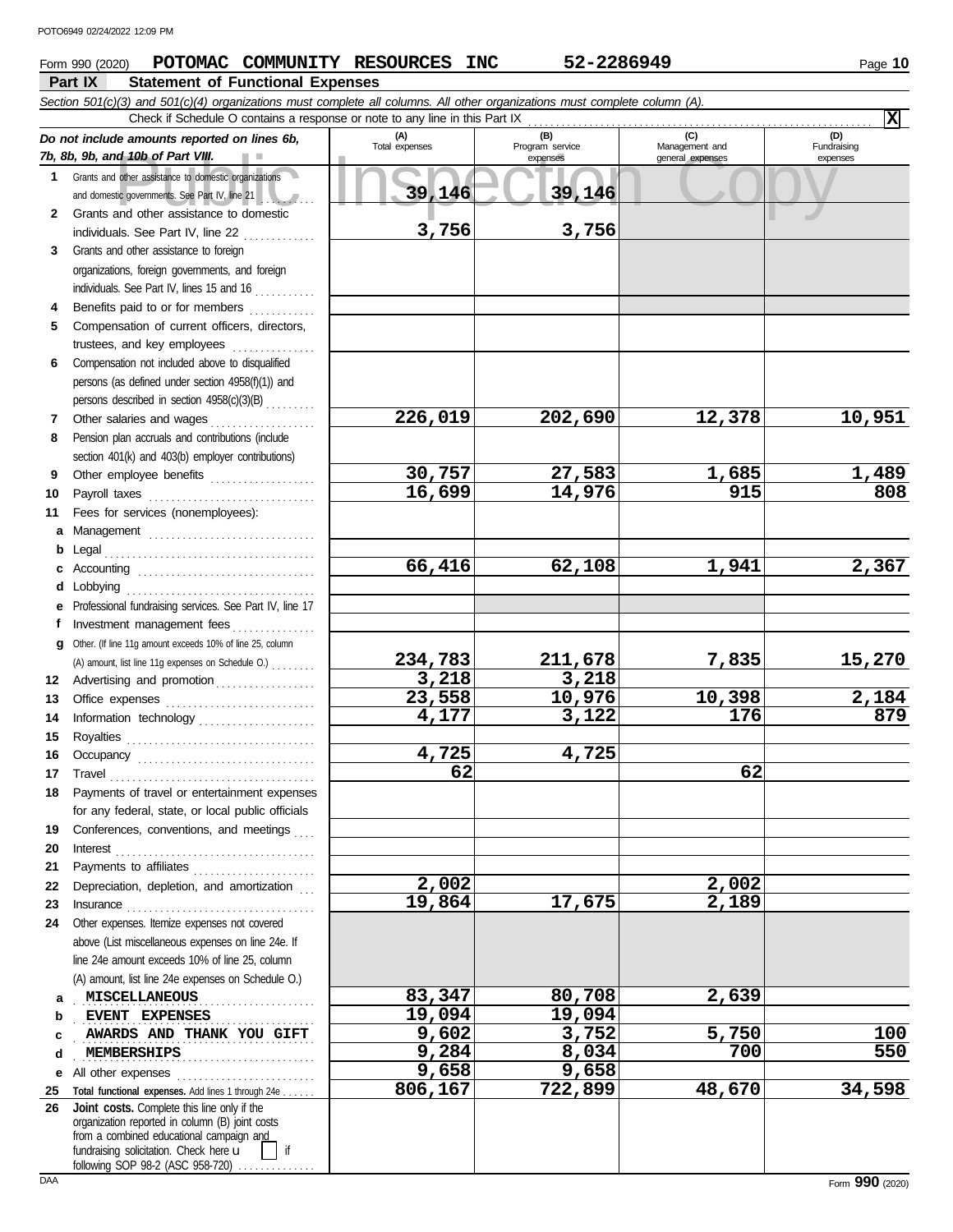## **Form 990 (2020) POTOMAC COMMUNITY RESOURCES INC** 52-2286949 Page 11

#### **Part X Balance Sheet** Check if Schedule O contains a response or note to any line in this Part X **(A) (B)** Beginning of year | | End of year Cash—non-interest-bearing . . . . . . . . . . . . . . . . . . . . . . . . . . . . . . . . . . . . . . . . . . . . . . . . . . . . . . . . . . . **1,026,172 1,014,129** Public Inspection Copy Accounts receivable, net . . . . . . . . . . . . . . . . . . . . . . . . . . . . . . . . . . . . . . . . . . . . . . . . . . . . . . . . . . . . . **1 1 13,525 13,533 2 2** Savings and temporary cash investments . . . . . . . . . . . . . . . . . . . . . . . . . . . . . . . . . . . . . . . . . . . . . **3 3,500 3** Pledges and grants receivable, net . . . . . . . . . . . . . . . . . . . . . . . . . . . . . . . . . . . . . . . . . . . . . . . . . . . . **8,931 4 4 5** Loans and other receivables from any current or former officer, director, trustee, key employee, creator or founder, substantial contributor, or 35% controlled entity or family member of any of these persons ............................. **5 6** Loans and other receivables from other disqualified persons (as defined **6** under section  $4958(f)(1)$ , and persons described in section  $4958(c)(3)(B)$  .............. **Assets 7 7** Notes and loans receivable, net . . . . . . . . . . . . . . . . . . . . . . . . . . . . . . . . . . . . . . . . . . . . . . . . . . . . . . . **8 8** Inventories for sale or use . . . . . . . . . . . . . . . . . . . . . . . . . . . . . . . . . . . . . . . . . . . . . . . . . . . . . . . . . . . . Prepaid expenses and deferred charges . . . . . . . . . . . . . . . . . . . . . . . . . . . . . . . . . . . . . . . . . . . . . . . **10,227 9,132 9 9 10a** Land, buildings, and equipment: cost or other basis. Complete Part VI of Schedule D . . . . . . . . . . . . . . **10a 67,133 60,156 7,568 6,977 10c b** Less: accumulated depreciation . . . . . . . . . . . . . . . . . . . . . . . **10b 11** Investments—publicly traded securities . . . . . . . . . . . . . . . . . . . . . . . . . . . . . . . . . . . . . . . . . . . . . . . . **11** Investments—other securities. See Part IV, line 11 . . . . . . . . . . . . . . . . . . . . . . . . . . . . . . . . . . . . . **12 12 13 13** Investments—program-related. See Part IV, line 11 . . . . . . . . . . . . . . . . . . . . . . . . . . . . . . . . . . . . **14 14** Intangible assets . . . . . . . . . . . . . . . . . . . . . . . . . . . . . . . . . . . . . . . . . . . . . . . . . . . . . . . . . . . . . . . . . . . . . **15 15** Other assets. See Part IV, line 11 . . . . . . . . . . . . . . . . . . . . . . . . . . . . . . . . . . . . . . . . . . . . . . . . . . . . . **1,066,423 16 1,047,271**<br>50,533 **17 79,580 16 Total assets.** Add lines 1 through 15 (must equal line 33) . . . . . . . . . . . . . . . . . . . . . . . . . . . . . . . **16** Accounts payable and accrued expenses . . . . . . . . . . . . . . . . . . . . . . . . . . . . . . . . . . . . . . . . . . . . . . **50,533 79,580 17 17** Grants payable . . . . . . . . . . . . . . . . . . . . . . . . . . . . . . . . . . . . . . . . . . . . . . . . . . . . . . . . . . . . . . . . . . . . . . **18 18 546,776 135,513 19** Deferred revenue . . . . . . . . . . . . . . . . . . . . . . . . . . . . . . . . . . . . . . . . . . . . . . . . . . . . . . . . . . . . . . . . . . . . **19 20 20** Tax-exempt bond liabilities . . . . . . . . . . . . . . . . . . . . . . . . . . . . . . . . . . . . . . . . . . . . . . . . . . . . . . . . . . . Escrow or custodial account liability. Complete Part IV of Schedule D . . . . . . . . . . . . . . . . . . . **21 21 22** Loans and other payables to any current or former officer, director, **Liabilities** trustee, key employee, creator or founder, substantial contributor, or 35% **22** controlled entity or family member of any of these persons Secured mortgages and notes payable to unrelated third parties ....................... **23 23 68,900 136,263 24 24** Unsecured notes and loans payable to unrelated third parties **. . . . . . . . . . . . . . . . . .** . . . . . . . . **25** Other liabilities (including federal income tax, payables to related third parties, and other liabilities not included on lines 17-24). Complete Part X of Schedule D . . . . . . . . . . . . . . . . . . . . . . . . . . . . . . . . . . . . . . . . . . . . . . . . . . . . . . . . . . . . . . . . . . . . . . . **25 666,209 351,356 26** Total liabilities. Add lines 17 through 25 . **26 Organizations that follow FASB ASC 958, check here** u **X and complete lines 27, 28, 32, and 33. Fund Balances Net Assets or Fund Balances 400,214 695,915** Net assets without donor restrictions . . . . . . . . . . . . . . . . . . . . . . . . . . . . . . . . . . . . . . . . . . . . . . . . . . **27 27 28 28** Net assets with donor restrictions . . . . . . . . . . . . . . . . . . . . . . . . . . . . . . . . . . . . . . . . . . . . . . . . . . . . . **Organizations that do not follow FASB ASC 958, check here** u **and complete lines 29 through 33.** ð **29 29** Capital stock or trust principal, or current funds **constantly constantly constantly constantly constantly constantly constantly constantly constantly constantly constantly constantly constantly constantly constantly** Assets Paid-in or capital surplus, or land, building, or equipment fund ............................ **30 30 31** Retained earnings, endowment, accumulated income, or other funds . . . . . . . . . . . . . . . . . . . . **31 400,214 695,915**  $\frac{1}{2}$ Total net assets or fund balances . . . . . . . . . . . . . . . . . . . . . . . . . . . . . . . . . . . . . . . . . . . . . . . . . . . . . **32 32 33** Total liabilities and net assets/fund balances . . . . . . . . . . . . . . . . . . . . . . . . . . . . . . . . . . . . . . . . . . . **1,066,423 1,047,271 33**

Form **990** (2020)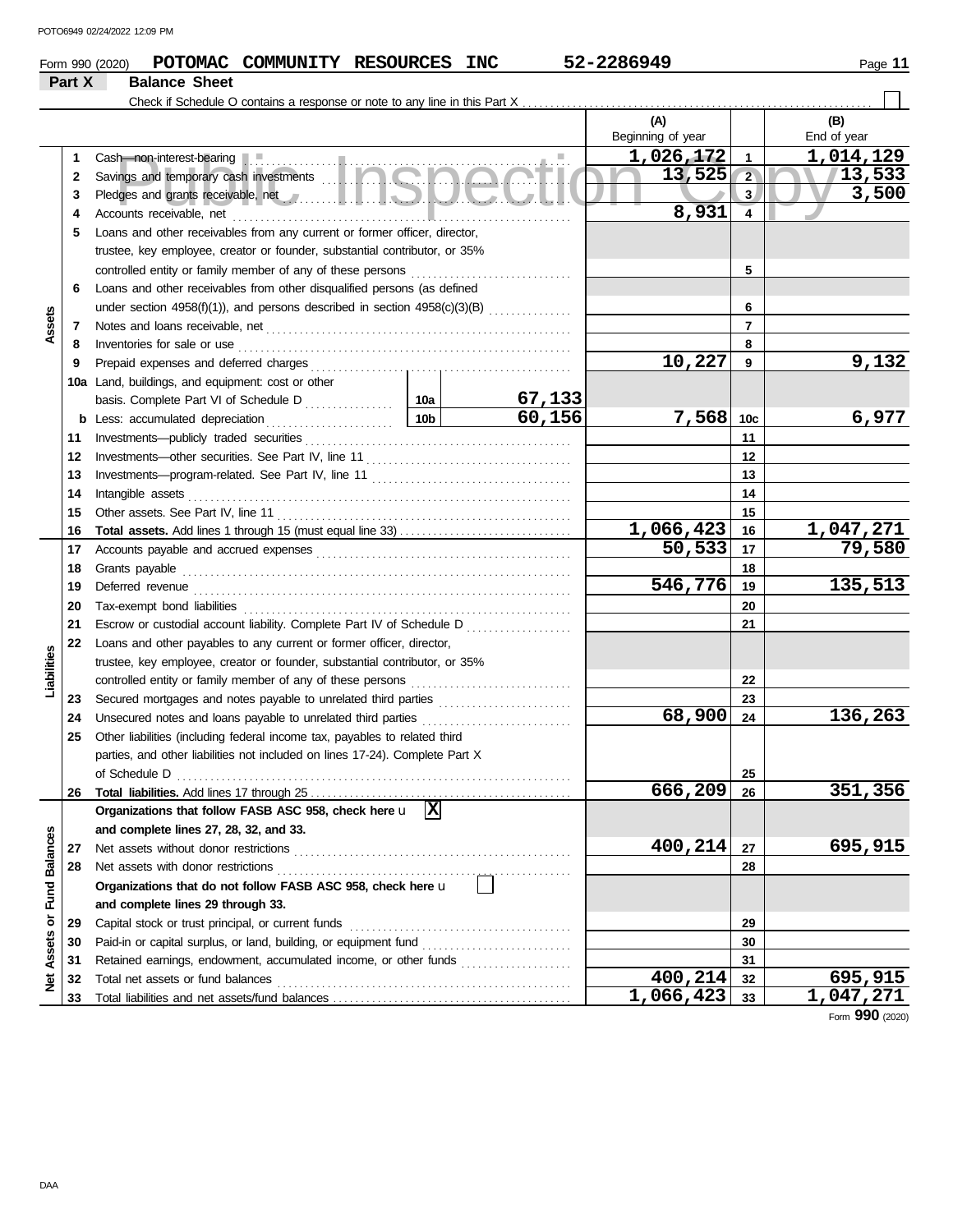|    | 52-2286949<br>Form 990 (2020) POTOMAC COMMUNITY RESOURCES INC                                                                                                                                                                  |                         |           |                | Page 12 |
|----|--------------------------------------------------------------------------------------------------------------------------------------------------------------------------------------------------------------------------------|-------------------------|-----------|----------------|---------|
|    | Part XI<br><b>Reconciliation of Net Assets</b>                                                                                                                                                                                 |                         |           |                |         |
|    |                                                                                                                                                                                                                                |                         |           |                |         |
| 1  |                                                                                                                                                                                                                                | $\mathbf{1}$            | 1,101,868 |                |         |
| 2  |                                                                                                                                                                                                                                | $\overline{2}$          |           | 806,167        |         |
| 3  |                                                                                                                                                                                                                                | $\overline{\mathbf{3}}$ |           | 295,701        |         |
| 4  | Net assets or fund balances at beginning of year (must equal Part X, line 32, column (A))                                                                                                                                      | $\overline{4}$          |           | 400,214        |         |
| 5  |                                                                                                                                                                                                                                | 5 <sub>1</sub>          |           |                |         |
| 6  | Donated services and use of facilities <b>constructed and the service of facilities</b>                                                                                                                                        | 6                       |           |                |         |
| 7  | Investment expenses with the contract of the contract of the contract of the contract of the contract of the contract of the contract of the contract of the contract of the contract of the contract of the contract of the c | $\overline{7}$          |           |                |         |
| 8  | Prior period adjustments contains and a substitution of the contact of the contact of the contact of the contact of the contact of the contact of the contact of the contact of the contact of the contact of the contact of t | 8                       |           |                |         |
| 9  |                                                                                                                                                                                                                                | 9                       |           |                |         |
| 10 | Net assets or fund balances at end of year. Combine lines 3 through 9 (must equal Part X, line                                                                                                                                 |                         |           |                |         |
|    |                                                                                                                                                                                                                                | 10                      |           | 695,915        |         |
|    | <b>Financial Statements and Reporting</b><br>Part XII                                                                                                                                                                          |                         |           |                |         |
|    |                                                                                                                                                                                                                                |                         |           |                |         |
|    |                                                                                                                                                                                                                                |                         |           | Yes            | No      |
| 1. | $\mathbf{X}$ Accrual<br>Other<br>Accounting method used to prepare the Form 990:<br>Cash                                                                                                                                       |                         |           |                |         |
|    | If the organization changed its method of accounting from a prior year or checked "Other," explain in                                                                                                                          |                         |           |                |         |
|    | Schedule O.                                                                                                                                                                                                                    |                         |           |                |         |
|    | 2a Were the organization's financial statements compiled or reviewed by an independent accountant?                                                                                                                             |                         | 2a        |                | x       |
|    | If "Yes," check a box below to indicate whether the financial statements for the year were compiled or                                                                                                                         |                         |           |                |         |
|    | reviewed on a separate basis, consolidated basis, or both:                                                                                                                                                                     |                         |           |                |         |
|    | Consolidated basis<br>Both consolidated and separate basis<br>Separate basis<br>$\mathbf{1}$                                                                                                                                   |                         |           |                |         |
|    |                                                                                                                                                                                                                                |                         | 2b        | х              |         |
|    | If "Yes," check a box below to indicate whether the financial statements for the year were audited on a                                                                                                                        |                         |           |                |         |
|    | separate basis, consolidated basis, or both:                                                                                                                                                                                   |                         |           |                |         |
|    | $ X $ Separate basis<br>    Both consolidated and separate basis<br>Consolidated basis                                                                                                                                         |                         |           |                |         |
|    | c If "Yes" to line 2a or 2b, does the organization have a committee that assumes responsibility for oversight of                                                                                                               |                         |           |                |         |
|    | the audit, review, or compilation of its financial statements and selection of an independent accountant?                                                                                                                      |                         | 2c        |                | x       |
|    | If the organization changed either its oversight process or selection process during the tax year, explain on                                                                                                                  |                         |           |                |         |
|    | Schedule O.                                                                                                                                                                                                                    |                         |           |                |         |
|    | 3a As a result of a federal award, was the organization required to undergo an audit or audits as set forth in the                                                                                                             |                         |           |                |         |
|    |                                                                                                                                                                                                                                |                         | 3a        |                | X       |
|    | <b>b</b> If "Yes," did the organization undergo the required audit or audits? If the organization did not undergo the                                                                                                          |                         |           |                |         |
|    | required audit or audits, explain why on Schedule O and describe any steps taken to undergo such audits                                                                                                                        |                         | 3b        |                |         |
|    |                                                                                                                                                                                                                                |                         |           | 0 <sub>0</sub> |         |

Form **990** (2020)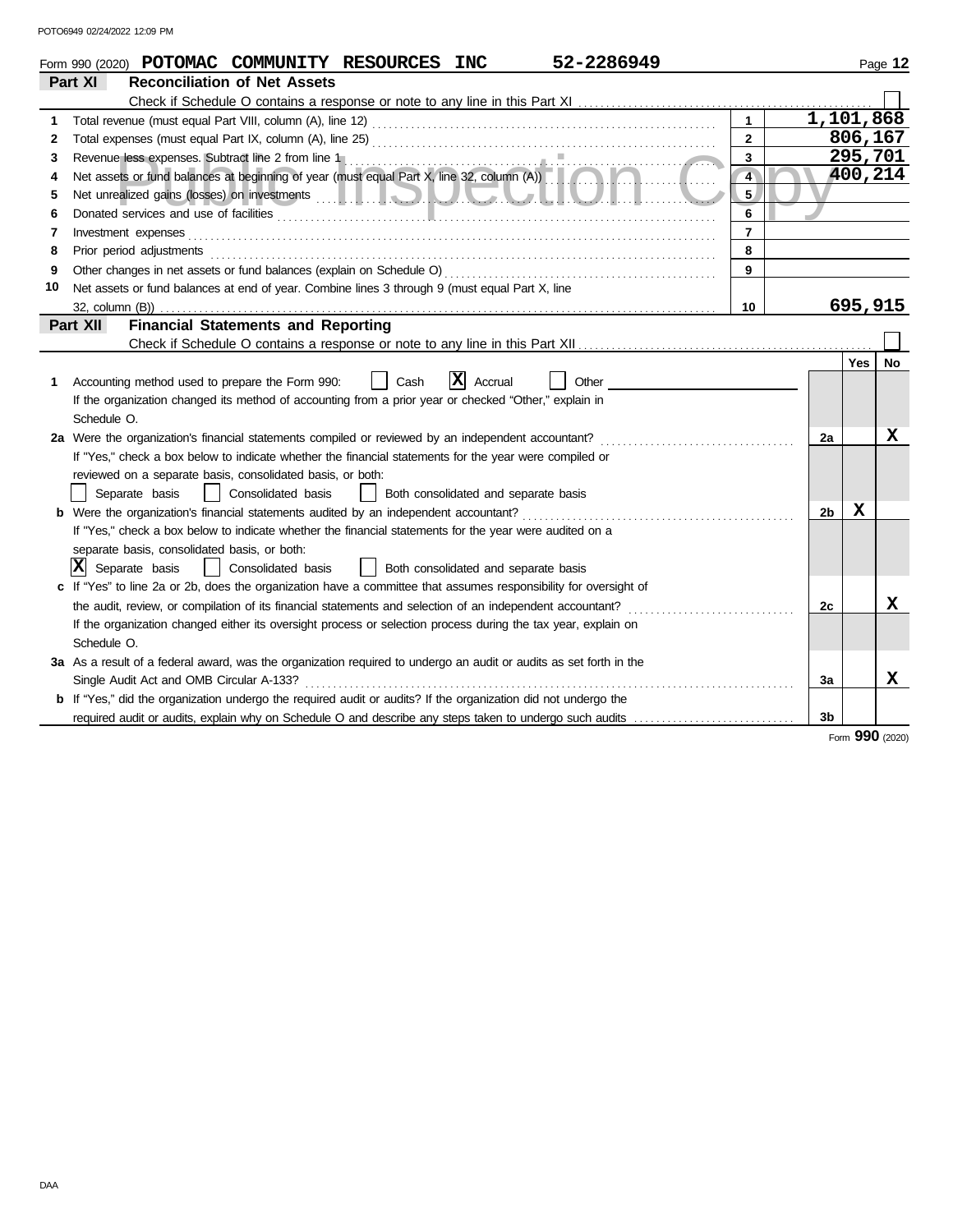| PUTU6949 UZIZ4IZUZZ 1Z:U9 PM<br><b>Public Charity Status and Public Support</b><br><b>SCHEDULE A</b> |                                                                        |                                                                                                                                                                                                                                                                |                          |    |                        |                                |                              |
|------------------------------------------------------------------------------------------------------|------------------------------------------------------------------------|----------------------------------------------------------------------------------------------------------------------------------------------------------------------------------------------------------------------------------------------------------------|--------------------------|----|------------------------|--------------------------------|------------------------------|
| (Form 990 or 990-EZ)                                                                                 |                                                                        | Complete if the organization is a section 501(c)(3) organization or a section 4947(a)(1) nonexempt charitable trust.                                                                                                                                           |                          |    |                        |                                | OMB No. 1545-0047<br>2020    |
| Department of the Treasury                                                                           |                                                                        | La Attach to Form 990 or Form 990-EZ.                                                                                                                                                                                                                          |                          |    |                        |                                |                              |
| Internal Revenue Service<br>u Go to www.irs.gov/Form990 for instructions and the latest information. |                                                                        |                                                                                                                                                                                                                                                                |                          |    |                        |                                | Open to Public<br>Inspection |
| Name of the organization                                                                             | U.<br>П                                                                |                                                                                                                                                                                                                                                                |                          |    |                        | Employer identification number |                              |
|                                                                                                      |                                                                        | POTOMAC COMMUNITY RESOURCES INC                                                                                                                                                                                                                                |                          |    |                        | 52-2286949                     |                              |
| Part I                                                                                               |                                                                        | Reason for Public Charity Status. (All organizations must complete this part.) See instructions.                                                                                                                                                               |                          |    |                        |                                |                              |
|                                                                                                      |                                                                        | The organization is not a private foundation because it is: (For lines 1 through 12, check only one box.)                                                                                                                                                      |                          |    |                        |                                |                              |
| 1<br>2                                                                                               |                                                                        | A church, convention of churches, or association of churches described in section 170(b)(1)(A)(i).<br>A school described in section 170(b)(1)(A)(ii). (Attach Schedule E (Form 990 or 990-EZ).)                                                                |                          |    |                        |                                |                              |
| 3                                                                                                    |                                                                        | A hospital or a cooperative hospital service organization described in section 170(b)(1)(A)(iii).                                                                                                                                                              |                          |    |                        |                                |                              |
| 4                                                                                                    |                                                                        | A medical research organization operated in conjunction with a hospital described in section 170(b)(1)(A)(iii). Enter the hospital's name,                                                                                                                     |                          |    |                        |                                |                              |
| city, and state:                                                                                     |                                                                        |                                                                                                                                                                                                                                                                |                          |    |                        |                                |                              |
| 5                                                                                                    |                                                                        | An organization operated for the benefit of a college or university owned or operated by a governmental unit described in                                                                                                                                      |                          |    |                        |                                |                              |
|                                                                                                      | section 170(b)(1)(A)(iv). (Complete Part II.)                          |                                                                                                                                                                                                                                                                |                          |    |                        |                                |                              |
| 6<br> X<br>7                                                                                         |                                                                        | A federal, state, or local government or governmental unit described in section 170(b)(1)(A)(v).<br>An organization that normally receives a substantial part of its support from a governmental unit or from the general public                               |                          |    |                        |                                |                              |
|                                                                                                      | described in section 170(b)(1)(A)(vi). (Complete Part II.)             |                                                                                                                                                                                                                                                                |                          |    |                        |                                |                              |
| 8                                                                                                    |                                                                        | A community trust described in section 170(b)(1)(A)(vi). (Complete Part II.)                                                                                                                                                                                   |                          |    |                        |                                |                              |
| 9                                                                                                    |                                                                        | An agricultural research organization described in section 170(b)(1)(A)(ix) operated in conjunction with a land-grant college                                                                                                                                  |                          |    |                        |                                |                              |
| university:                                                                                          |                                                                        | or university or a non-land-grant college of agriculture (see instructions). Enter the name, city, and state of the college or                                                                                                                                 |                          |    |                        |                                |                              |
| 10                                                                                                   |                                                                        | An organization that normally receives: (1) more than 33 1/3% of its support from contributions, membership fees, and gross                                                                                                                                    |                          |    |                        |                                |                              |
|                                                                                                      |                                                                        | receipts from activities related to its exempt functions, subject to certain exceptions; and (2) no more than 331/3% of its                                                                                                                                    |                          |    |                        |                                |                              |
|                                                                                                      |                                                                        | support from gross investment income and unrelated business taxable income (less section 511 tax) from businesses<br>acquired by the organization after June 30, 1975. See section 509(a)(2). (Complete Part III.)                                             |                          |    |                        |                                |                              |
| 11                                                                                                   |                                                                        | An organization organized and operated exclusively to test for public safety. See section 509(a)(4).                                                                                                                                                           |                          |    |                        |                                |                              |
| 12                                                                                                   |                                                                        | An organization organized and operated exclusively for the benefit of, to perform the functions of, or to carry out the purposes                                                                                                                               |                          |    |                        |                                |                              |
|                                                                                                      |                                                                        | of one or more publicly supported organizations described in section 509(a)(1) or section 509(a)(2). See section 509(a)(3).                                                                                                                                    |                          |    |                        |                                |                              |
| a                                                                                                    |                                                                        | Check the box in lines 12a through 12d that describes the type of supporting organization and complete lines 12e, 12f, and 12g.<br>Type I. A supporting organization operated, supervised, or controlled by its supported organization(s), typically by giving |                          |    |                        |                                |                              |
|                                                                                                      |                                                                        | the supported organization(s) the power to regularly appoint or elect a majority of the directors or trustees of the                                                                                                                                           |                          |    |                        |                                |                              |
|                                                                                                      |                                                                        | supporting organization. You must complete Part IV, Sections A and B.                                                                                                                                                                                          |                          |    |                        |                                |                              |
| b                                                                                                    |                                                                        | Type II. A supporting organization supervised or controlled in connection with its supported organization(s), by having                                                                                                                                        |                          |    |                        |                                |                              |
|                                                                                                      | organization(s). You must complete Part IV, Sections A and C.          | control or management of the supporting organization vested in the same persons that control or manage the supported                                                                                                                                           |                          |    |                        |                                |                              |
| c                                                                                                    |                                                                        | Type III functionally integrated. A supporting organization operated in connection with, and functionally integrated with,                                                                                                                                     |                          |    |                        |                                |                              |
|                                                                                                      |                                                                        | its supported organization(s) (see instructions). You must complete Part IV, Sections A, D, and E.                                                                                                                                                             |                          |    |                        |                                |                              |
| d                                                                                                    |                                                                        | Type III non-functionally integrated. A supporting organization operated in connection with its supported organization(s)<br>that is not functionally integrated. The organization generally must satisfy a distribution requirement and an attentiveness      |                          |    |                        |                                |                              |
|                                                                                                      |                                                                        | requirement (see instructions). You must complete Part IV, Sections A and D, and Part V.                                                                                                                                                                       |                          |    |                        |                                |                              |
| е                                                                                                    |                                                                        | Check this box if the organization received a written determination from the IRS that it is a Type I, Type II, Type III                                                                                                                                        |                          |    |                        |                                |                              |
|                                                                                                      | Enter the number of supported organizations                            | functionally integrated, or Type III non-functionally integrated supporting organization.                                                                                                                                                                      |                          |    |                        |                                |                              |
| f<br>g                                                                                               | Provide the following information about the supported organization(s). |                                                                                                                                                                                                                                                                |                          |    |                        |                                |                              |
| (i) Name of supported                                                                                | (ii) EIN                                                               | (iii) Type of organization                                                                                                                                                                                                                                     | (iv) Is the organization |    | (v) Amount of monetary |                                | (vi) Amount of               |
| organization                                                                                         |                                                                        | (described on lines 1-10                                                                                                                                                                                                                                       | listed in your governing |    | support (see           |                                | other support (see           |
|                                                                                                      |                                                                        | above (see instructions))                                                                                                                                                                                                                                      | document?<br>Yes         | No | instructions)          |                                | instructions)                |
| (A)                                                                                                  |                                                                        |                                                                                                                                                                                                                                                                |                          |    |                        |                                |                              |
|                                                                                                      |                                                                        |                                                                                                                                                                                                                                                                |                          |    |                        |                                |                              |
| (B)                                                                                                  |                                                                        |                                                                                                                                                                                                                                                                |                          |    |                        |                                |                              |
| (C)                                                                                                  |                                                                        |                                                                                                                                                                                                                                                                |                          |    |                        |                                |                              |
| (D)                                                                                                  |                                                                        |                                                                                                                                                                                                                                                                |                          |    |                        |                                |                              |
|                                                                                                      |                                                                        |                                                                                                                                                                                                                                                                |                          |    |                        |                                |                              |
| (E)                                                                                                  |                                                                        |                                                                                                                                                                                                                                                                |                          |    |                        |                                |                              |
| Total                                                                                                |                                                                        |                                                                                                                                                                                                                                                                |                          |    |                        |                                |                              |

**For Paperwork Reduction Act Notice, see the Instructions for Form 990 or 990-EZ.**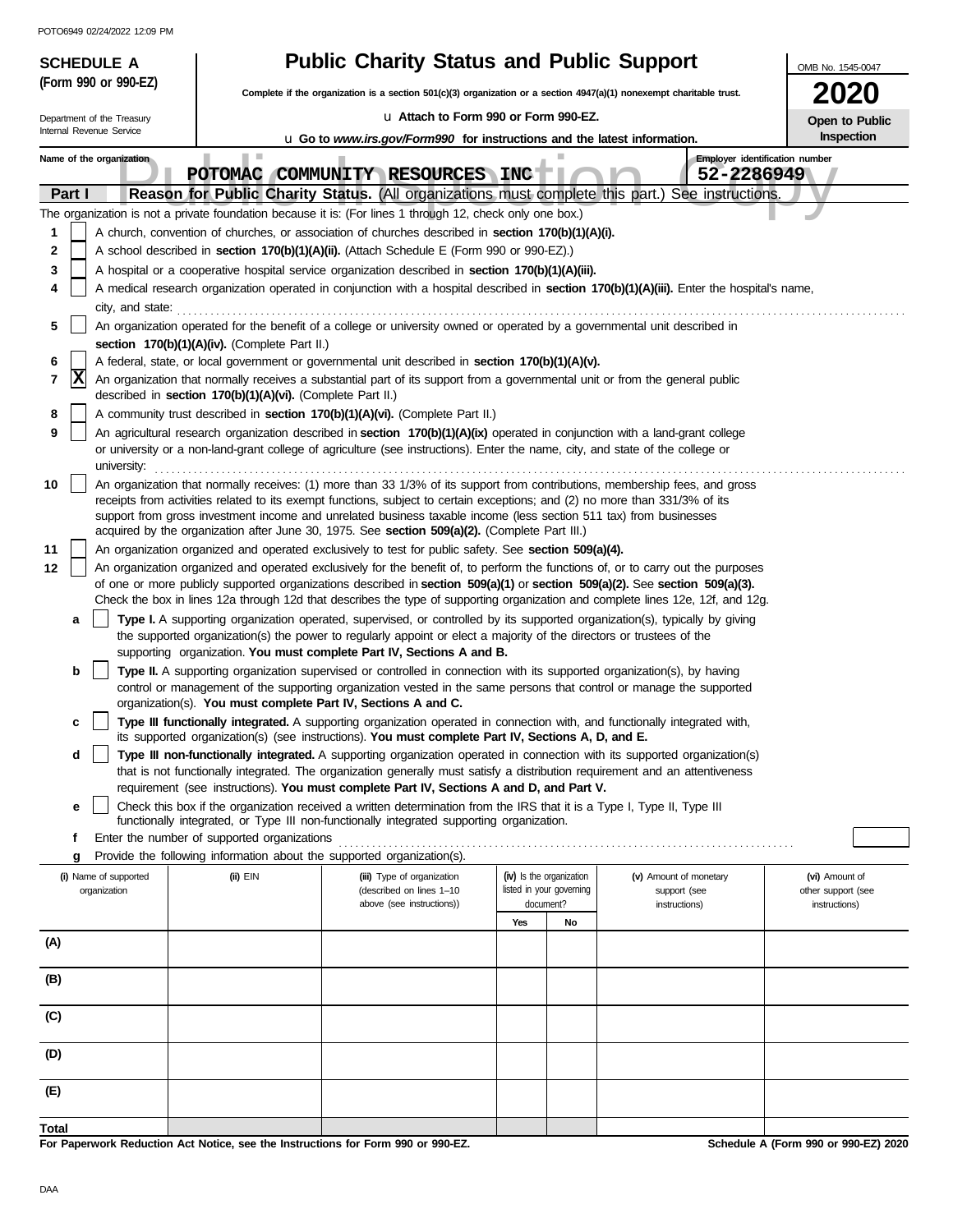|              | Schedule A (Form 990 or 990-EZ) 2020                                                                                                                                                                               |          |            | POTOMAC COMMUNITY RESOURCES INC |            | 52-2286949 | Page 2           |
|--------------|--------------------------------------------------------------------------------------------------------------------------------------------------------------------------------------------------------------------|----------|------------|---------------------------------|------------|------------|------------------|
|              | Support Schedule for Organizations Described in Sections 170(b)(1)(A)(iv) and 170(b)(1)(A)(vi)<br>Part II                                                                                                          |          |            |                                 |            |            |                  |
|              | (Complete only if you checked the box on line 5, 7, or 8 of Part I or if the organization failed to qualify under                                                                                                  |          |            |                                 |            |            |                  |
|              | Part III. If the organization fails to qualify under the tests listed below, please complete Part III.)                                                                                                            |          |            |                                 |            |            |                  |
|              | <b>Section A. Public Support</b>                                                                                                                                                                                   |          |            |                                 |            |            |                  |
|              | Calendar year (or fiscal year beginning in)<br>$\mathbf{u}$                                                                                                                                                        | (a) 2016 | (b) $2017$ | $(c)$ 2018                      | $(d)$ 2019 | (e) $2020$ | (f) Total        |
| 1            | Gifts, grants, contributions, and<br>membership fees received. (Do not<br>include any "unusual grants.")                                                                                                           | 780,720  | 846,692    | 1,060,176                       | 386,625    | 1,042,679  | 4,116,892        |
| $\mathbf{2}$ | Tax revenues levied for the<br>organization's benefit and either paid<br>to or expended on its behalf                                                                                                              |          |            |                                 |            |            |                  |
| 3            | The value of services or facilities<br>furnished by a governmental unit to the<br>organization without charge                                                                                                      |          |            |                                 |            |            |                  |
| 4            | Total. Add lines 1 through 3                                                                                                                                                                                       | 780,720  | 846,692    | 1,060,176                       | 386,625    | 1,042,679  | 4,116,892        |
| 5            | The portion of total contributions by<br>each person (other than a<br>governmental unit or publicly<br>supported organization) included on<br>line 1 that exceeds 2% of the amount<br>shown on line 11, column (f) |          |            |                                 |            |            | 1,109,793        |
| 6            | Public support. Subtract line 5 from line 4                                                                                                                                                                        |          |            |                                 |            |            | 3,007,099        |
|              | <b>Section B. Total Support</b>                                                                                                                                                                                    |          |            |                                 |            |            |                  |
|              | Calendar year (or fiscal year beginning in)<br>$\mathbf{u}$                                                                                                                                                        | (a) 2016 | (b) $2017$ | $(c)$ 2018                      | $(d)$ 2019 | (e) 2020   | (f) Total        |
| 7            | Amounts from line 4                                                                                                                                                                                                | 780,720  | 846,692    | 1,060,176                       | 386,625    | 1,042,679  | 4,116,892        |
| 8            | Gross income from interest, dividends,<br>payments received on securities loans,<br>rents, royalties, and income from<br>similar sources $\ldots, \ldots, \ldots, \ldots, \ldots, \ldots$                          | 410      | 81         | 3,144                           | 6,860      | 2,579      | 13,001           |
| 9            | Net income from unrelated business<br>activities, whether or not the business<br>is regularly carried on                                                                                                           |          |            |                                 |            |            |                  |
| 10           | Other income. Do not include gain or<br>loss from the sale of capital assets                                                                                                                                       |          |            |                                 |            |            |                  |
| 11           | Total support. Add lines 7 through 10                                                                                                                                                                              |          |            |                                 |            |            | 4,129,893        |
| 12           | Gross receipts from related activities, etc. (see instructions)                                                                                                                                                    |          |            |                                 |            | 12         | 56,610           |
| 13           | First 5 years. If the Form 990 is for the organization's first, second, third, fourth, or fifth tax year as a section $501(c)(3)$                                                                                  |          |            |                                 |            |            |                  |
|              |                                                                                                                                                                                                                    |          |            |                                 |            |            |                  |
|              | Section C. Computation of Public Support Percentage                                                                                                                                                                |          |            |                                 |            | 14         |                  |
| 14<br>15     | Public support percentage from 2019 Schedule A, Part II, line 14                                                                                                                                                   |          |            |                                 |            | 15         | 72.81%<br>69.94% |
| 16a          | 33 1/3% support test-2020. If the organization did not check the box on line 13, and line 14 is 33 1/3% or more, check this                                                                                        |          |            |                                 |            |            |                  |
|              | box and stop here. The organization qualifies as a publicly supported organization                                                                                                                                 |          |            |                                 |            |            | $\mathbf{x}$     |
| b            | 33 1/3% support test-2019. If the organization did not check a box on line 13 or 16a, and line 15 is 33 1/3% or more, check                                                                                        |          |            |                                 |            |            |                  |
|              |                                                                                                                                                                                                                    |          |            |                                 |            |            |                  |
| 17а          | 10%-facts-and-circumstances test-2020. If the organization did not check a box on line 13, 16a, or 16b, and line 14 is                                                                                             |          |            |                                 |            |            |                  |
|              | 10% or more, and if the organization meets the "facts-and-circumstances" test, check this box and stop here. Explain in                                                                                            |          |            |                                 |            |            |                  |
|              | Part VI how the organization meets the "facts-and-circumstances" test. The organization qualifies as a publicly supported                                                                                          |          |            |                                 |            |            |                  |
|              | organization                                                                                                                                                                                                       |          |            |                                 |            |            |                  |
| b            | 10%-facts-and-circumstances test-2019. If the organization did not check a box on line 13, 16a, 16b, or 17a, and line                                                                                              |          |            |                                 |            |            |                  |
|              | 15 is 10% or more, and if the organization meets the "facts-and-circumstances" test, check this box and stop here. Explain                                                                                         |          |            |                                 |            |            |                  |
|              | in Part VI how the organization meets the "facts-and-circumstances" test. The organization qualifies as a publicly supported                                                                                       |          |            |                                 |            |            |                  |
|              | organization                                                                                                                                                                                                       |          |            |                                 |            |            |                  |
| 18           | Private foundation. If the organization did not check a box on line 13, 16a, 16b, 17a, or 17b, check this box and see<br>instructions                                                                              |          |            |                                 |            |            |                  |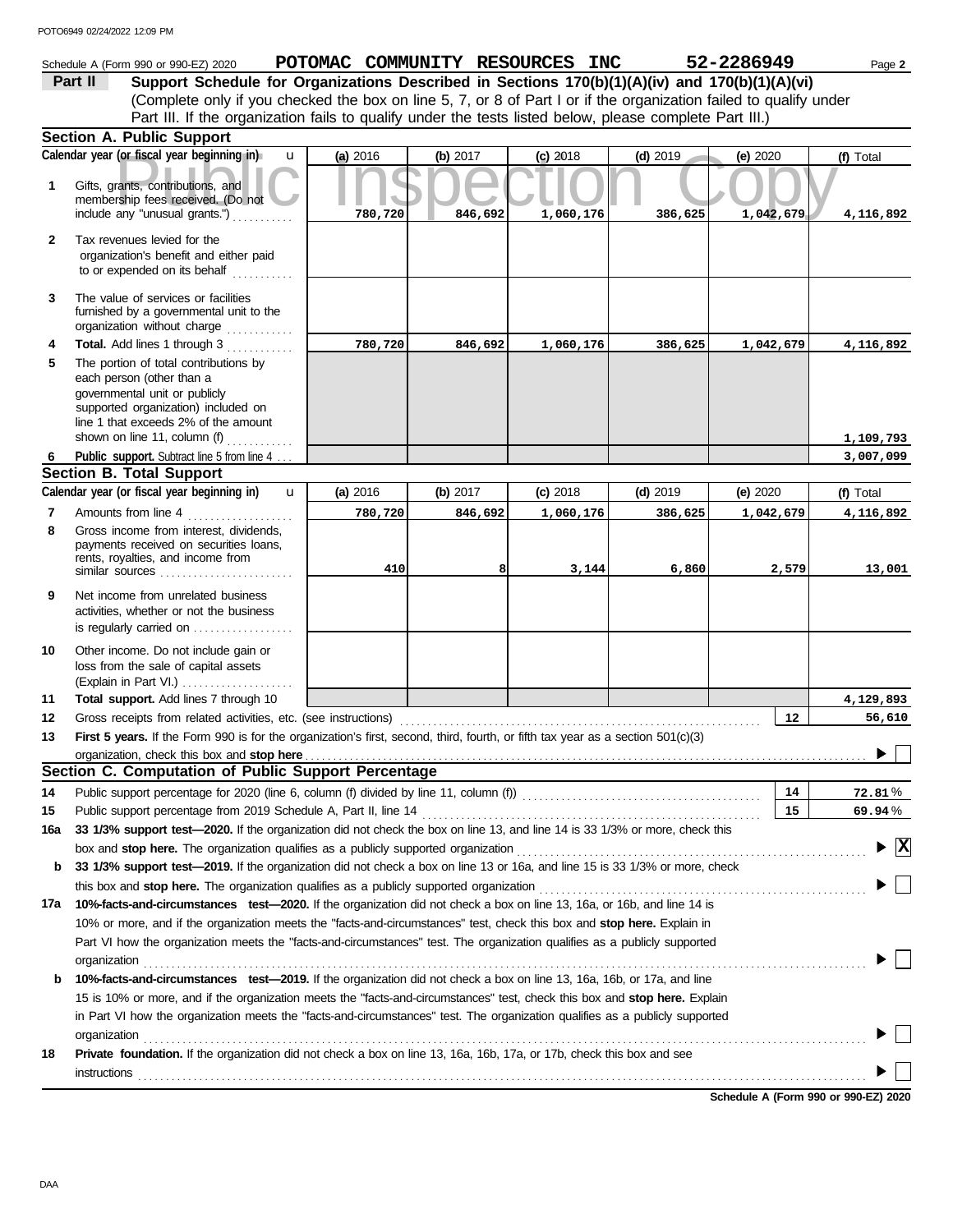|              | Schedule A (Form 990 or 990-EZ) 2020                                                                                                                                                      |          |            | POTOMAC COMMUNITY RESOURCES INC |            | 52-2286949 | Page 3    |
|--------------|-------------------------------------------------------------------------------------------------------------------------------------------------------------------------------------------|----------|------------|---------------------------------|------------|------------|-----------|
|              | Support Schedule for Organizations Described in Section 509(a)(2)<br>Part III                                                                                                             |          |            |                                 |            |            |           |
|              | (Complete only if you checked the box on line 10 of Part I or if the organization failed to qualify under Part II.                                                                        |          |            |                                 |            |            |           |
|              | If the organization fails to qualify under the tests listed below, please complete Part II.)                                                                                              |          |            |                                 |            |            |           |
|              | <b>Section A. Public Support</b>                                                                                                                                                          |          |            |                                 |            |            |           |
|              | Calendar year (or fiscal year beginning in)<br>$\mathbf{u}$                                                                                                                               | (a) 2016 | (b) 2017   | $(c)$ 2018                      | $(d)$ 2019 | (e) 2020   | (f) Total |
| 1.           | Gifts, grants, contributions, and membership fees<br>received. (Do not include any "unusual grants.")                                                                                     |          |            |                                 |            |            |           |
| $\mathbf{2}$ | Gross receipts from admissions, merchandise<br>sold or services performed, or facilities<br>furnished in any activity that is related to the<br>organization's tax-exempt purpose         |          |            |                                 |            |            |           |
| 3            | Gross receipts from activities that are not an<br>unrelated trade or business under section 513                                                                                           |          |            |                                 |            |            |           |
| 4            | Tax revenues levied for the<br>organization's benefit and either paid<br>to or expended on its behalf                                                                                     |          |            |                                 |            |            |           |
| 5            | The value of services or facilities<br>furnished by a governmental unit to the<br>organization without charge                                                                             |          |            |                                 |            |            |           |
| 6            | Total. Add lines 1 through 5                                                                                                                                                              |          |            |                                 |            |            |           |
| 7a           | Amounts included on lines 1, 2, and 3<br>received from disqualified persons                                                                                                               |          |            |                                 |            |            |           |
| b            | Amounts included on lines 2 and 3<br>received from other than disqualified<br>persons that exceed the greater of \$5,000<br>or 1% of the amount on line 13 for the year<br>$\mathbb{R}^2$ |          |            |                                 |            |            |           |
| c            |                                                                                                                                                                                           |          |            |                                 |            |            |           |
| 8            | Public support. (Subtract line 7c from                                                                                                                                                    |          |            |                                 |            |            |           |
|              | <b>Section B. Total Support</b>                                                                                                                                                           |          |            |                                 |            |            |           |
|              | Calendar year (or fiscal year beginning in)<br>$\mathbf u$                                                                                                                                | (a) 2016 | (b) $2017$ | $(c)$ 2018                      | $(d)$ 2019 | (e) 2020   | (f) Total |
| 9            | Amounts from line 6                                                                                                                                                                       |          |            |                                 |            |            |           |
| 10a          | Gross income from interest, dividends,<br>payments received on securities loans, rents,<br>royalties, and income from similar sources                                                     |          |            |                                 |            |            |           |
| b            | Unrelated business taxable income (less<br>section 511 taxes) from businesses<br>acquired after June 30, 1975                                                                             |          |            |                                 |            |            |           |
| c            | Add lines 10a and 10b                                                                                                                                                                     |          |            |                                 |            |            |           |
| 11           | Net income from unrelated business<br>activities not included in line 10b, whether<br>or not the business is regularly carried on $\ldots$                                                |          |            |                                 |            |            |           |
| 12           | Other income. Do not include gain or<br>loss from the sale of capital assets<br>(Explain in Part VI.)                                                                                     |          |            |                                 |            |            |           |
| 13           | Total support. (Add lines 9, 10c, 11,                                                                                                                                                     |          |            |                                 |            |            |           |
| 14           | and 12.) $\ldots$<br>First 5 years. If the Form 990 is for the organization's first, second, third, fourth, or fifth tax year as a section 501(c)(3)                                      |          |            |                                 |            |            |           |
|              |                                                                                                                                                                                           |          |            |                                 |            |            |           |
|              | Section C. Computation of Public Support Percentage                                                                                                                                       |          |            |                                 |            |            |           |
| 15           |                                                                                                                                                                                           |          |            |                                 |            | 15         | %         |
| 16           |                                                                                                                                                                                           |          |            |                                 |            | 16         | %         |
|              | Section D. Computation of Investment Income Percentage                                                                                                                                    |          |            |                                 |            |            |           |
| 17           |                                                                                                                                                                                           |          |            |                                 |            | 17         | %         |
| 18           |                                                                                                                                                                                           |          |            |                                 |            | 18         | %         |
| 19a          | 33 1/3% support tests-2020. If the organization did not check the box on line 14, and line 15 is more than 33 1/3%, and line                                                              |          |            |                                 |            |            | $\perp$   |
| b            | 33 1/3% support tests-2019. If the organization did not check a box on line 14 or line 19a, and line 16 is more than 33 1/3%, and                                                         |          |            |                                 |            |            |           |
|              | line 18 is not more than 33 1/3%, check this box and stop here. The organization qualifies as a publicly supported organization                                                           |          |            |                                 |            |            |           |
| 20           |                                                                                                                                                                                           |          |            |                                 |            |            |           |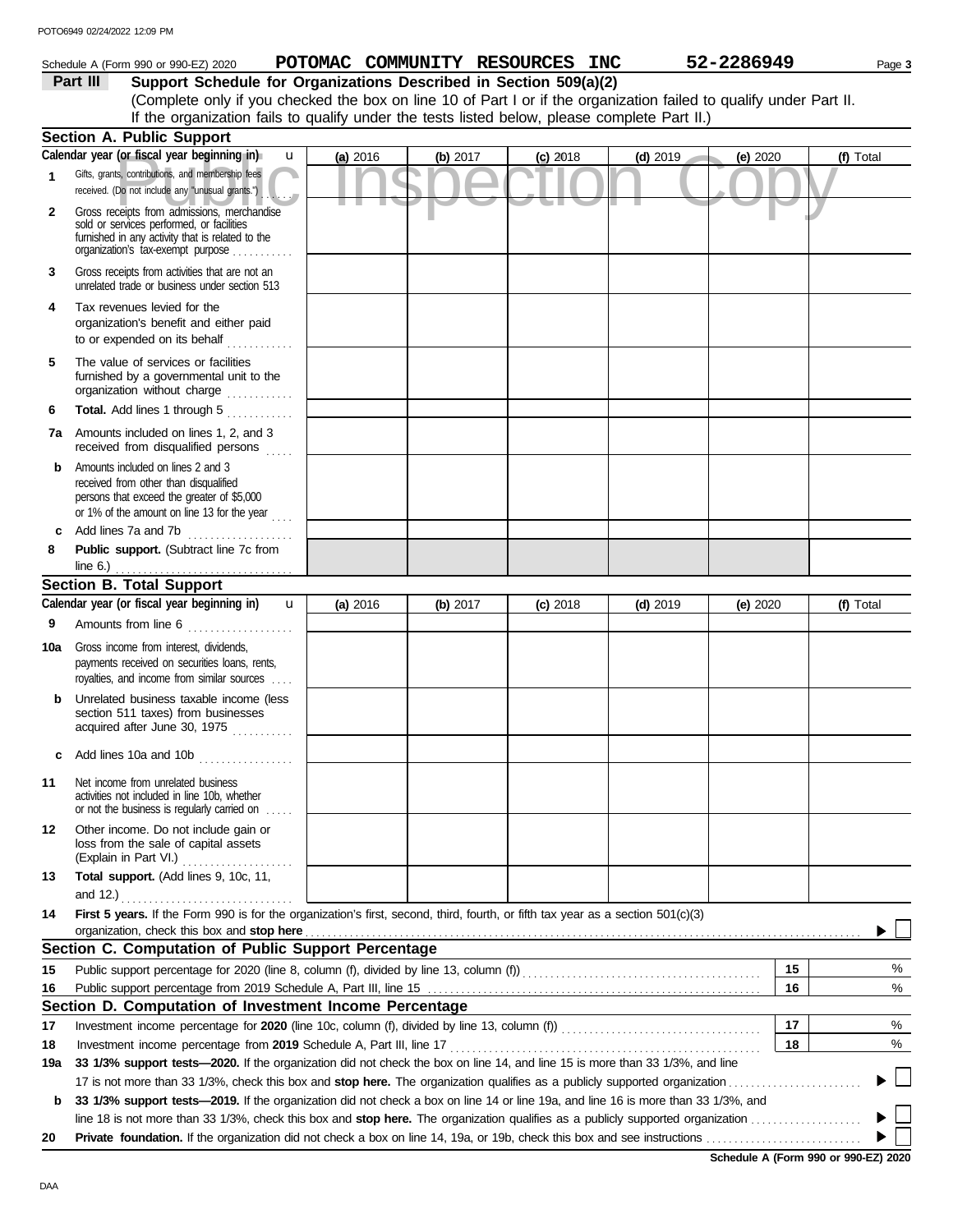|              | POTOMAC COMMUNITY RESOURCES INC<br>Schedule A (Form 990 or 990-EZ) 2020                                                                                                | 52-2286949      | Page 4    |
|--------------|------------------------------------------------------------------------------------------------------------------------------------------------------------------------|-----------------|-----------|
| Part IV      | <b>Supporting Organizations</b>                                                                                                                                        |                 |           |
|              | (Complete only if you checked a box in line 12 on Part I. If you checked box 12a, Part I, complete Sections A                                                          |                 |           |
|              | and B. If you checked box 12b, Part I, complete Sections A and C. If you checked box 12c, Part I, complete                                                             |                 |           |
|              | Sections A, D, and E. If you checked box 12d, Part I, complete Sections A and D, and complete Part V.)                                                                 |                 |           |
|              | Section A. All Supporting Organizations                                                                                                                                |                 |           |
|              |                                                                                                                                                                        |                 | Yes<br>No |
| $\mathbf{1}$ | Are all of the organization's supported organizations listed by name in the organization's governing                                                                   |                 |           |
|              | documents? If "No," describe in Part VI how the supported organizations are designated. If designated by                                                               |                 |           |
|              | class or purpose, describe the designation. If historic and continuing relationship, explain.                                                                          | 1               |           |
| $\mathbf{2}$ | Did the organization have any supported organization that does not have an IRS determination of status                                                                 |                 |           |
|              | under section 509(a)(1) or (2)? If "Yes," explain in Part VI how the organization determined that the supported                                                        |                 |           |
|              | organization was described in section 509(a)(1) or (2).                                                                                                                | 2               |           |
| За           | Did the organization have a supported organization described in section 501(c)(4), (5), or (6)? If "Yes," answer                                                       |                 |           |
|              | lines 3b and 3c below.                                                                                                                                                 | 3a              |           |
| b            | Did the organization confirm that each supported organization qualified under section 501(c)(4), (5), or (6) and                                                       |                 |           |
|              | satisfied the public support tests under section $509(a)(2)$ ? If "Yes," describe in Part VI when and how the                                                          |                 |           |
|              | organization made the determination.                                                                                                                                   | 3b              |           |
| c            | Did the organization ensure that all support to such organizations was used exclusively for section $170(c)(2)(B)$                                                     |                 |           |
|              | purposes? If "Yes," explain in Part VI what controls the organization put in place to ensure such use.                                                                 | 3c              |           |
| 4a           | Was any supported organization not organized in the United States ("foreign supported organization")? If                                                               |                 |           |
|              | "Yes," and if you checked 12a or 12b in Part I, answer (b) and (c) below.                                                                                              | 4a              |           |
| b            | Did the organization have ultimate control and discretion in deciding whether to make grants to the foreign                                                            |                 |           |
|              | supported organization? If "Yes," describe in Part VI how the organization had such control and discretion                                                             |                 |           |
|              | despite being controlled or supervised by or in connection with its supported organizations.                                                                           | 4b              |           |
| c            | Did the organization support any foreign supported organization that does not have an IRS determination                                                                |                 |           |
|              | under sections $501(c)(3)$ and $509(a)(1)$ or $(2)?$ If "Yes," explain in Part VI what controls the organization used                                                  |                 |           |
|              | to ensure that all support to the foreign supported organization was used exclusively for section $170(c)(2)(B)$                                                       |                 |           |
|              | purposes.                                                                                                                                                              | 4с              |           |
| 5a           | Did the organization add, substitute, or remove any supported organizations during the tax year? If "Yes,"                                                             |                 |           |
|              | answer lines 5b and 5c below (if applicable). Also, provide detail in Part VI, including (i) the names and EIN                                                         |                 |           |
|              | numbers of the supported organizations added, substituted, or removed; (ii) the reasons for each such action;                                                          |                 |           |
|              | (iii) the authority under the organization's organizing document authorizing such action; and (iv) how the action                                                      |                 |           |
|              | was accomplished (such as by amendment to the organizing document).                                                                                                    | 5a              |           |
| b            | Type I or Type II only. Was any added or substituted supported organization part of a class already                                                                    |                 |           |
|              | designated in the organization's organizing document?                                                                                                                  | 5b              |           |
| c            | Substitutions only. Was the substitution the result of an event beyond the organization's control?                                                                     | 5c              |           |
| 6            | Did the organization provide support (whether in the form of grants or the provision of services or facilities) to                                                     |                 |           |
|              | anyone other than (i) its supported organizations, (ii) individuals that are part of the charitable class benefited                                                    |                 |           |
|              | by one or more of its supported organizations, or (iii) other supporting organizations that also support or                                                            |                 |           |
|              | benefit one or more of the filing organization's supported organizations? If "Yes," provide detail in Part VI.                                                         | 6               |           |
| 7            | Did the organization provide a grant, loan, compensation, or other similar payment to a substantial contributor                                                        |                 |           |
|              | (as defined in section $4958(c)(3)(C)$ ), a family member of a substantial contributor, or a 35% controlled entity                                                     |                 |           |
|              | with regard to a substantial contributor? If "Yes," complete Part I of Schedule L (Form 990 or 990-EZ).                                                                | 7               |           |
| 8            | Did the organization make a loan to a disqualified person (as defined in section 4958) not described in line 7?                                                        |                 |           |
| 9а           | If "Yes," complete Part I of Schedule L (Form 990 or 990-EZ).<br>Was the organization controlled directly or indirectly at any time during the tax year by one or more | 8               |           |
|              | disqualified persons, as defined in section 4946 (other than foundation managers and organizations                                                                     |                 |           |
|              | described in section 509(a)(1) or (2))? If "Yes," provide detail in Part VI.                                                                                           | 9а              |           |
|              | Did one or more disqualified persons (as defined in line 9a) hold a controlling interest in any entity in which                                                        |                 |           |
| b            | the supporting organization had an interest? If "Yes," provide detail in Part VI.                                                                                      | 9b              |           |
| c            | Did a disqualified person (as defined in line 9a) have an ownership interest in, or derive any personal benefit                                                        |                 |           |
|              | from, assets in which the supporting organization also had an interest? If "Yes," provide detail in Part VI.                                                           | 9с              |           |
| 10a          | Was the organization subject to the excess business holdings rules of section 4943 because of section                                                                  |                 |           |
|              | 4943(f) (regarding certain Type II supporting organizations, and all Type III non-functionally integrated                                                              |                 |           |
|              | supporting organizations)? If "Yes," answer line 10b below.                                                                                                            | 10a             |           |
| b            | Did the organization have any excess business holdings in the tax year? (Use Schedule C, Form 4720, to                                                                 |                 |           |
|              | determine whether the organization had excess business holdings.)                                                                                                      | 10 <sub>b</sub> |           |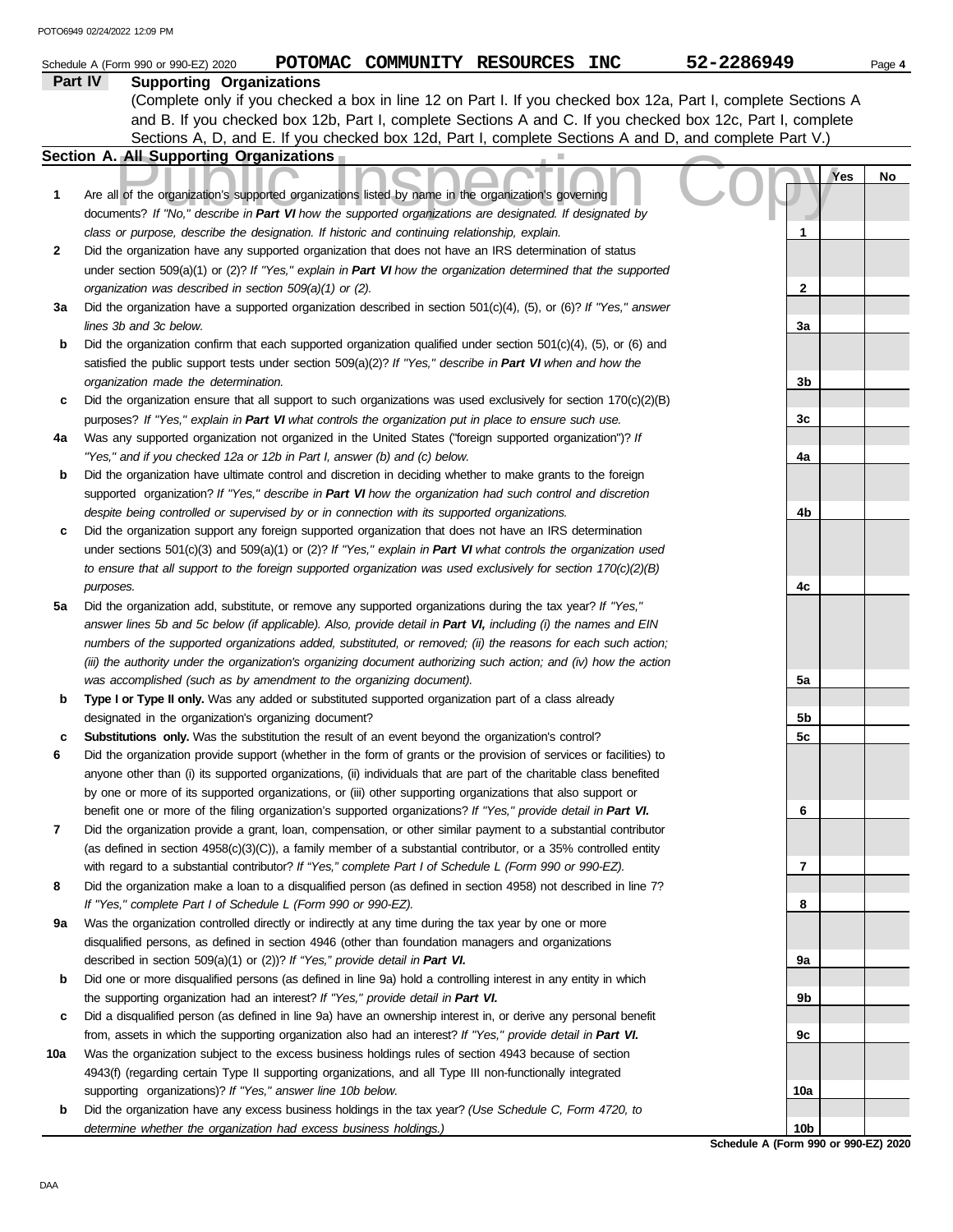|              | 52-2286949<br>POTOMAC COMMUNITY RESOURCES<br><b>INC</b><br>Schedule A (Form 990 or 990-EZ) 2020                                                                                                                                                           |                 |     | Page 5 |
|--------------|-----------------------------------------------------------------------------------------------------------------------------------------------------------------------------------------------------------------------------------------------------------|-----------------|-----|--------|
|              | Part IV<br><b>Supporting Organizations (continued)</b>                                                                                                                                                                                                    |                 |     |        |
|              |                                                                                                                                                                                                                                                           |                 | Yes | No     |
| 11           | Has the organization accepted a gift or contribution from any of the following persons?                                                                                                                                                                   |                 |     |        |
| а            | A person who directly or indirectly controls, either alone or together with persons described in lines 11b and                                                                                                                                            |                 |     |        |
|              | 11c below, the governing body of a supported organization?                                                                                                                                                                                                | 11a             |     |        |
| b            | A family member of a person described in line 11a above?                                                                                                                                                                                                  | 11 <sub>b</sub> |     |        |
| c            | A 35% controlled entity of a person described in line 11a or 11b above? If "Yes" to line 11a, 11b, or 11c, provide                                                                                                                                        |                 |     |        |
|              | detail in Part VI.<br>Section B. Type I Supporting Organizations                                                                                                                                                                                          | 11c             |     |        |
|              |                                                                                                                                                                                                                                                           |                 |     |        |
|              |                                                                                                                                                                                                                                                           |                 | Yes | No     |
| 1            | Did the governing body, members of the governing body, officers acting in their official capacity, or membership of one or                                                                                                                                |                 |     |        |
|              | more supported organizations have the power to regularly appoint or elect at least a majority of the organization's officers,                                                                                                                             |                 |     |        |
|              | directors, or trustees at all times during the tax year? If "No," describe in Part VI how the supported organization(s)<br>effectively operated, supervised, or controlled the organization's activities. If the organization had more than one supported |                 |     |        |
|              | organization, describe how the powers to appoint and/or remove officers, directors, or trustees were allocated among the                                                                                                                                  |                 |     |        |
|              | supported organizations and what conditions or restrictions, if any, applied to such powers during the tax year.                                                                                                                                          | 1               |     |        |
| $\mathbf{2}$ | Did the organization operate for the benefit of any supported organization other than the supported                                                                                                                                                       |                 |     |        |
|              | organization(s) that operated, supervised, or controlled the supporting organization? If "Yes," explain in Part                                                                                                                                           |                 |     |        |
|              | VI how providing such benefit carried out the purposes of the supported organization(s) that operated,                                                                                                                                                    |                 |     |        |
|              | supervised, or controlled the supporting organization.                                                                                                                                                                                                    | $\mathbf{2}$    |     |        |
|              | Section C. Type II Supporting Organizations                                                                                                                                                                                                               |                 |     |        |
|              |                                                                                                                                                                                                                                                           |                 | Yes | No     |
| $\mathbf 1$  | Were a majority of the organization's directors or trustees during the tax year also a majority of the directors                                                                                                                                          |                 |     |        |
|              | or trustees of each of the organization's supported organization(s)? If "No," describe in Part VI how control                                                                                                                                             |                 |     |        |
|              | or management of the supporting organization was vested in the same persons that controlled or managed                                                                                                                                                    |                 |     |        |
|              | the supported organization(s).                                                                                                                                                                                                                            | 1               |     |        |
|              | Section D. All Type III Supporting Organizations                                                                                                                                                                                                          |                 |     |        |
|              |                                                                                                                                                                                                                                                           |                 | Yes | No     |
| $\mathbf 1$  | Did the organization provide to each of its supported organizations, by the last day of the fifth month of the                                                                                                                                            |                 |     |        |
|              | organization's tax year, (i) a written notice describing the type and amount of support provided during the prior tax                                                                                                                                     |                 |     |        |
|              | year, (ii) a copy of the Form 990 that was most recently filed as of the date of notification, and (iii) copies of the                                                                                                                                    |                 |     |        |
|              | organization's governing documents in effect on the date of notification, to the extent not previously provided?                                                                                                                                          | 1               |     |        |
| $\mathbf{2}$ | Were any of the organization's officers, directors, or trustees either (i) appointed or elected by the supported                                                                                                                                          |                 |     |        |
|              | organization(s) or (ii) serving on the governing body of a supported organization? If "No," explain in Part VI how                                                                                                                                        |                 |     |        |
|              | the organization maintained a close and continuous working relationship with the supported organization(s).                                                                                                                                               | 2               |     |        |
|              | By reason of the relationship described in line 2, above, did the organization's supported organizations have                                                                                                                                             |                 |     |        |
|              | a significant voice in the organization's investment policies and in directing the use of the organization's                                                                                                                                              |                 |     |        |
|              | income or assets at all times during the tax year? If "Yes," describe in Part VI the role the organization's                                                                                                                                              |                 |     |        |
|              | supported organizations played in this regard.                                                                                                                                                                                                            | 3               |     |        |
|              | Section E. Type III Functionally-Integrated Supporting Organizations                                                                                                                                                                                      |                 |     |        |
| 1            | Check the box next to the method that the organization used to satisfy the Integral Part Test during the year (see instructions).                                                                                                                         |                 |     |        |
| а            | The organization satisfied the Activities Test. Complete line 2 below.                                                                                                                                                                                    |                 |     |        |
| b            | The organization is the parent of each of its supported organizations. Complete line 3 below.                                                                                                                                                             |                 |     |        |
| c            | The organization supported a governmental entity. Describe in Part VI how you supported a governmental entity (see instructions).                                                                                                                         |                 |     |        |
| 2            | Activities Test. Answer lines 2a and 2b below.                                                                                                                                                                                                            |                 | Yes | No     |
| а            | Did substantially all of the organization's activities during the tax year directly further the exempt purposes of                                                                                                                                        |                 |     |        |
|              | the supported organization(s) to which the organization was responsive? If "Yes," then in Part VI identify                                                                                                                                                |                 |     |        |
|              | those supported organizations and explain how these activities directly furthered their exempt purposes,                                                                                                                                                  |                 |     |        |
|              | how the organization was responsive to those supported organizations, and how the organization determined                                                                                                                                                 |                 |     |        |
|              | that these activities constituted substantially all of its activities.                                                                                                                                                                                    | 2a              |     |        |
| b            | Did the activities described in line 2a, above, constitute activities that, but for the organization's involvement,                                                                                                                                       |                 |     |        |
|              | one or more of the organization's supported organization(s) would have been engaged in? If "Yes," explain in                                                                                                                                              |                 |     |        |
|              | Part VI the reasons for the organization's position that its supported organization(s) would have engaged in                                                                                                                                              |                 |     |        |
|              | these activities but for the organization's involvement.                                                                                                                                                                                                  | 2b              |     |        |
| 3            | Parent of Supported Organizations. Answer lines 3a and 3b below.                                                                                                                                                                                          |                 |     |        |
| а            | Did the organization have the power to regularly appoint or elect a majority of the officers, directors, or                                                                                                                                               |                 |     |        |
|              | trustees of each of the supported organizations? If "Yes" or "No," provide details in Part VI.                                                                                                                                                            | За              |     |        |
| b            | Did the organization exercise a substantial degree of direction over the policies, programs, and activities of each                                                                                                                                       |                 |     |        |
|              | of its supported organizations? If "Yes," describe in Part VI the role played by the organization in this regard.                                                                                                                                         | 3b              |     |        |

DAA **Schedule A (Form 990 or 990-EZ) 2020 3b**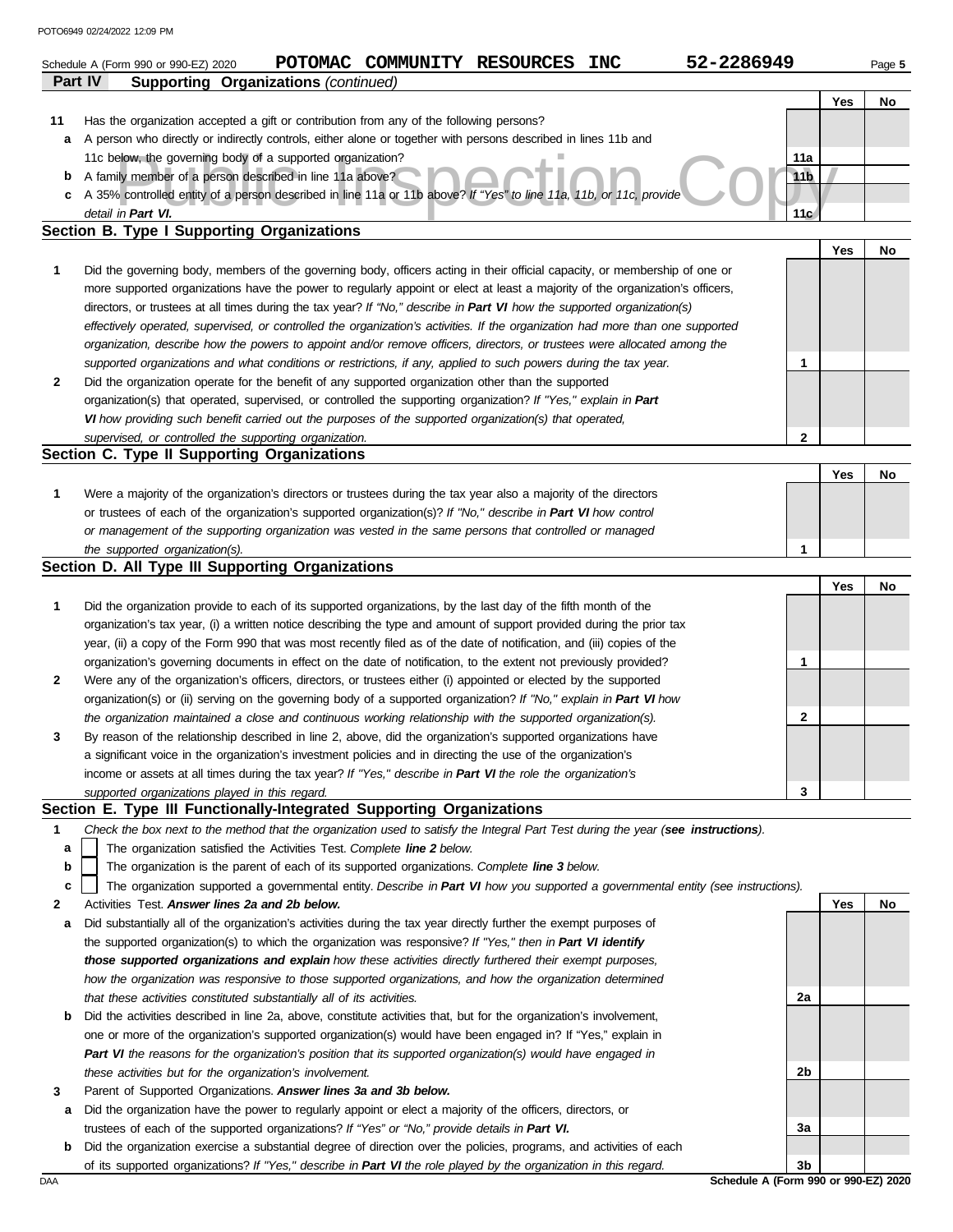|              | POTOMAC COMMUNITY RESOURCES INC<br>Schedule A (Form 990 or 990-EZ) 2020                                                          |                         | 52-2286949     | Page 6                         |
|--------------|----------------------------------------------------------------------------------------------------------------------------------|-------------------------|----------------|--------------------------------|
| Part V       | Type III Non-Functionally Integrated 509(a)(3) Supporting Organizations                                                          |                         |                |                                |
| 1            | Check here if the organization satisfied the Integral Part Test as a qualifying trust on Nov. 20, 1970 (explain in Part VI). See |                         |                |                                |
|              | instructions. All other Type III non-functionally integrated supporting organizations must complete Sections A through E.        |                         |                |                                |
|              | Section A - Adjusted Net Income                                                                                                  |                         | (A) Prior Year | (B) Current Year               |
|              | J.                                                                                                                               |                         |                | (optional)                     |
| $\mathbf 1$  | Net short-term capital gain                                                                                                      | $\mathbf{A}$            |                |                                |
| $\mathbf{2}$ | Recoveries of prior-year distributions                                                                                           | $\overline{\mathbf{2}}$ |                |                                |
| 3            | Other gross income (see instructions)                                                                                            | 3                       |                |                                |
| 4            | Add lines 1 through 3.                                                                                                           | 4                       |                |                                |
| 5            | Depreciation and depletion                                                                                                       | 5                       |                |                                |
| 6            | Portion of operating expenses paid or incurred for production or collection of                                                   |                         |                |                                |
|              | gross income or for management, conservation, or maintenance of property                                                         |                         |                |                                |
|              | held for production of income (see instructions)                                                                                 | 6                       |                |                                |
| 7            | Other expenses (see instructions)                                                                                                | $\overline{7}$          |                |                                |
| 8            | Adjusted Net Income (subtract lines 5, 6, and 7 from line 4)                                                                     | 8                       |                |                                |
|              | Section B - Minimum Asset Amount                                                                                                 |                         | (A) Prior Year | (B) Current Year<br>(optional) |
| 1            | Aggregate fair market value of all non-exempt-use assets (see                                                                    |                         |                |                                |
|              | instructions for short tax year or assets held for part of year):                                                                |                         |                |                                |
|              | a Average monthly value of securities                                                                                            | 1a                      |                |                                |
|              | <b>b</b> Average monthly cash balances                                                                                           | 1b                      |                |                                |
|              | c Fair market value of other non-exempt-use assets                                                                               | 1c                      |                |                                |
|              | <b>d Total</b> (add lines 1a, 1b, and 1c)                                                                                        | 1d                      |                |                                |
|              | <b>e</b> Discount claimed for blockage or other factors                                                                          |                         |                |                                |
|              | (explain in detail in Part VI):                                                                                                  |                         |                |                                |
| $\mathbf{2}$ | Acquisition indebtedness applicable to non-exempt-use assets                                                                     | $\mathbf{2}$            |                |                                |
| 3            | Subtract line 2 from line 1d.                                                                                                    | 3                       |                |                                |
| 4            | Cash deemed held for exempt use. Enter 0.015 of line 3 (for greater amount,                                                      |                         |                |                                |
|              | see instructions).                                                                                                               | 4                       |                |                                |
| 5            | Net value of non-exempt-use assets (subtract line 4 from line 3)                                                                 | 5                       |                |                                |
| 6            | Multiply line 5 by 0.035.                                                                                                        | 6                       |                |                                |
| 7            | Recoveries of prior-year distributions                                                                                           | $\overline{7}$          |                |                                |
| 8            | <b>Minimum Asset Amount (add line 7 to line 6)</b>                                                                               | 8                       |                |                                |
|              | Section C - Distributable Amount                                                                                                 |                         |                | <b>Current Year</b>            |
| 1            | Adjusted net income for prior year (from Section A, line 8, column A)                                                            | 1                       |                |                                |
| $\mathbf{2}$ | Enter 0.85 of line 1.                                                                                                            | 2                       |                |                                |
| 3            | Minimum asset amount for prior year (from Section B, line 8, column A)                                                           | 3                       |                |                                |
| 4            | Enter greater of line 2 or line 3.                                                                                               | 4                       |                |                                |
| 5            | Income tax imposed in prior year                                                                                                 | 5                       |                |                                |
| 6            | Distributable Amount. Subtract line 5 from line 4, unless subject to                                                             |                         |                |                                |
|              | emergency temporary reduction (see instructions).                                                                                | 6                       |                |                                |

**7** (see instructions). Check here if the current year is the organization's first as a non-functionally integrated Type III supporting organization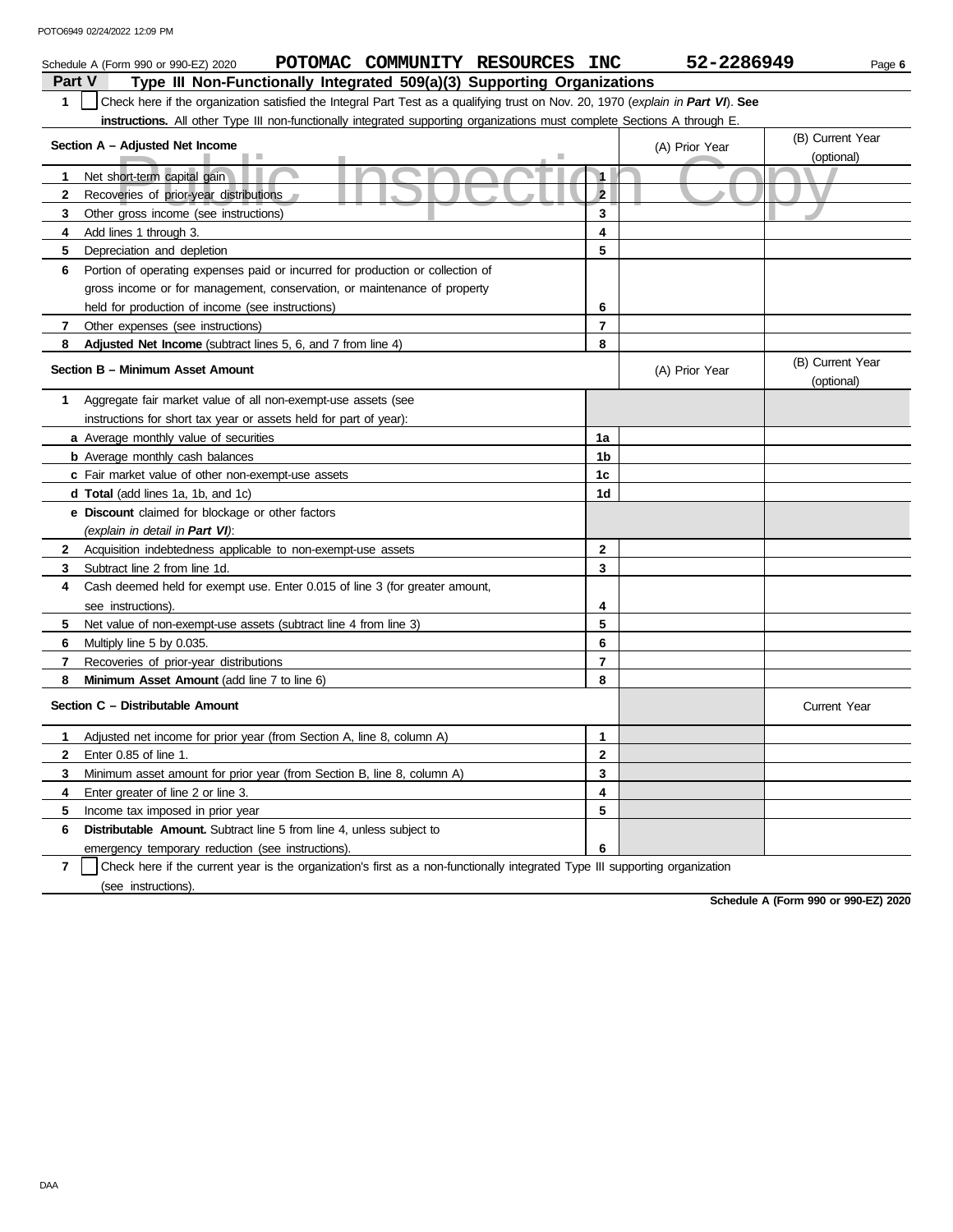|              | POTOMAC COMMUNITY RESOURCES INC<br>Schedule A (Form 990 or 990-EZ) 2020                    |                                    | 52-2286949                                    | Page 7                                           |
|--------------|--------------------------------------------------------------------------------------------|------------------------------------|-----------------------------------------------|--------------------------------------------------|
| Part V       | Type III Non-Functionally Integrated 509(a)(3) Supporting Organizations (continued)        |                                    |                                               |                                                  |
|              | Section D - Distributions                                                                  |                                    |                                               | <b>Current Year</b>                              |
| 1            | Amounts paid to supported organizations to accomplish exempt purposes                      |                                    |                                               |                                                  |
| $\mathbf{2}$ | Amounts paid to perform activity that directly furthers exempt purposes of supported       |                                    |                                               |                                                  |
|              | ◥<br>organizations, in excess of income from activity                                      |                                    |                                               |                                                  |
| 3            | Administrative expenses paid to accomplish exempt purposes of supported organizations      |                                    |                                               |                                                  |
| 4            | Amounts paid to acquire exempt-use assets                                                  |                                    |                                               |                                                  |
| 5            | Qualified set-aside amounts (prior IRS approval required-provide details in Part VI)       |                                    |                                               |                                                  |
| 6            | Other distributions ( <i>describe in Part VI</i> ). See instructions.                      |                                    |                                               |                                                  |
| 7            | Total annual distributions. Add lines 1 through 6.                                         |                                    |                                               |                                                  |
| 8            | Distributions to attentive supported organizations to which the organization is responsive |                                    |                                               |                                                  |
|              | (provide details in Part VI). See instructions.                                            |                                    |                                               |                                                  |
| 9            | Distributable amount for 2020 from Section C, line 6                                       |                                    |                                               |                                                  |
| 10           | Line 8 amount divided by line 9 amount                                                     |                                    |                                               |                                                  |
|              | <b>Section E - Distribution Allocations (see instructions)</b>                             | (i)<br><b>Excess Distributions</b> | (ii)<br><b>Underdistributions</b><br>Pre-2020 | (iii)<br><b>Distributable</b><br>Amount for 2020 |
| 1            | Distributable amount for 2020 from Section C, line 6                                       |                                    |                                               |                                                  |
| $\mathbf{2}$ | Underdistributions, if any, for years prior to 2020                                        |                                    |                                               |                                                  |
|              | (reasonable cause required-explain in Part VI). See                                        |                                    |                                               |                                                  |
|              | instructions.                                                                              |                                    |                                               |                                                  |
| 3            | Excess distributions carryover, if any, to 2020                                            |                                    |                                               |                                                  |
|              | a From 2015                                                                                |                                    |                                               |                                                  |
|              | <b>b</b> From 2016 <u></u>                                                                 |                                    |                                               |                                                  |
|              | <b>c</b> From 2017                                                                         |                                    |                                               |                                                  |
|              |                                                                                            |                                    |                                               |                                                  |
|              |                                                                                            |                                    |                                               |                                                  |
|              | f Total of lines 3a through 3e                                                             |                                    |                                               |                                                  |
|              | g Applied to underdistributions of prior years                                             |                                    |                                               |                                                  |
|              | h Applied to 2020 distributable amount                                                     |                                    |                                               |                                                  |
| I.           | Carryover from 2015 not applied (see instructions)                                         |                                    |                                               |                                                  |
|              | Remainder. Subtract lines 3g, 3h, and 3i from line 3f.                                     |                                    |                                               |                                                  |
| 4            | Distributions for 2020 from                                                                |                                    |                                               |                                                  |
|              | \$<br>Section D. line 7:                                                                   |                                    |                                               |                                                  |
|              | a Applied to underdistributions of prior years                                             |                                    |                                               |                                                  |
|              | <b>b</b> Applied to 2020 distributable amount                                              |                                    |                                               |                                                  |
|              | c Remainder. Subtract lines 4a and 4b from line 4.                                         |                                    |                                               |                                                  |
| 5            | Remaining underdistributions for years prior to 2020, if                                   |                                    |                                               |                                                  |
|              | any. Subtract lines 3q and 4a from line 2. For result                                      |                                    |                                               |                                                  |
|              | greater than zero, explain in Part VI. See instructions.                                   |                                    |                                               |                                                  |
| 6            | Remaining underdistributions for 2020 Subtract lines 3h                                    |                                    |                                               |                                                  |
|              | and 4b from line 1. For result greater than zero, explain in                               |                                    |                                               |                                                  |
|              | Part VI. See instructions.                                                                 |                                    |                                               |                                                  |
| 7            | Excess distributions carryover to 2021. Add lines 3j                                       |                                    |                                               |                                                  |
|              | and 4c.                                                                                    |                                    |                                               |                                                  |
| 8            | Breakdown of line 7:                                                                       |                                    |                                               |                                                  |
|              | a Excess from 2016                                                                         |                                    |                                               |                                                  |
|              | <b>b</b> Excess from 2017 $\ldots$                                                         |                                    |                                               |                                                  |
|              |                                                                                            |                                    |                                               |                                                  |
|              |                                                                                            |                                    |                                               |                                                  |
|              |                                                                                            |                                    |                                               |                                                  |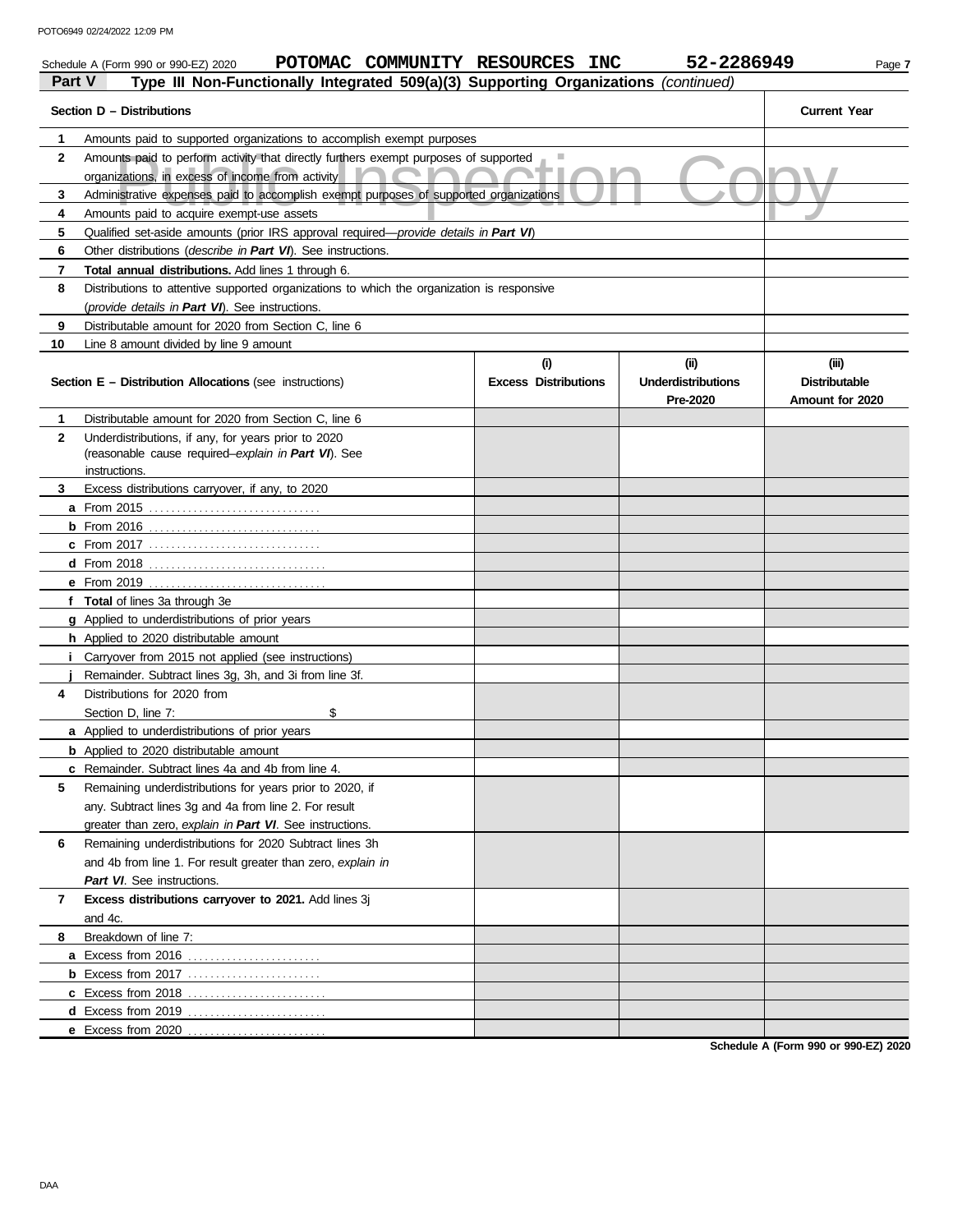| Part VI | Schedule A (Form 990 or 990-EZ) 2020 |  | POTOMAC COMMUNITY RESOURCES INC |                                                                                                | 52-2286949<br>Supplemental Information. Provide the explanations required by Part II, line 10; Part II, line 17a or 17b; Part<br>III, line 12; Part IV, Section A, lines 1, 2, 3b, 3c, 4b, 4c, 5a, 6, 9a, 9b, 9c, 11a, 11b, and 11c; Part IV, Section | Page 8 |
|---------|--------------------------------------|--|---------------------------------|------------------------------------------------------------------------------------------------|-------------------------------------------------------------------------------------------------------------------------------------------------------------------------------------------------------------------------------------------------------|--------|
|         |                                      |  |                                 | lines 2, 5, and 6. Also complete this part for any additional information. (See instructions.) | B, lines 1 and 2; Part IV, Section C, line 1; Part IV, Section D, lines 2 and 3; Part IV, Section E, lines 1c, 2a, 2b,<br>3a, and 3b; Part V, line 1; Part V, Section B, line 1e; Part V, Section D, lines 5, 6, and 8; and Part V, Section E,        |        |
|         |                                      |  |                                 |                                                                                                |                                                                                                                                                                                                                                                       |        |
|         |                                      |  |                                 |                                                                                                |                                                                                                                                                                                                                                                       |        |
|         |                                      |  |                                 |                                                                                                |                                                                                                                                                                                                                                                       |        |
|         |                                      |  |                                 |                                                                                                |                                                                                                                                                                                                                                                       |        |
|         |                                      |  |                                 |                                                                                                |                                                                                                                                                                                                                                                       |        |
|         |                                      |  |                                 |                                                                                                |                                                                                                                                                                                                                                                       |        |
|         |                                      |  |                                 |                                                                                                |                                                                                                                                                                                                                                                       |        |
|         |                                      |  |                                 |                                                                                                |                                                                                                                                                                                                                                                       |        |
|         |                                      |  |                                 |                                                                                                |                                                                                                                                                                                                                                                       |        |
|         |                                      |  |                                 |                                                                                                |                                                                                                                                                                                                                                                       |        |
|         |                                      |  |                                 |                                                                                                |                                                                                                                                                                                                                                                       |        |
|         |                                      |  |                                 |                                                                                                |                                                                                                                                                                                                                                                       |        |
|         |                                      |  |                                 |                                                                                                |                                                                                                                                                                                                                                                       |        |
|         |                                      |  |                                 |                                                                                                |                                                                                                                                                                                                                                                       |        |
|         |                                      |  |                                 |                                                                                                |                                                                                                                                                                                                                                                       |        |
|         |                                      |  |                                 |                                                                                                |                                                                                                                                                                                                                                                       |        |
|         |                                      |  |                                 |                                                                                                |                                                                                                                                                                                                                                                       |        |
|         |                                      |  |                                 |                                                                                                |                                                                                                                                                                                                                                                       |        |
|         |                                      |  |                                 |                                                                                                |                                                                                                                                                                                                                                                       |        |
|         |                                      |  |                                 |                                                                                                |                                                                                                                                                                                                                                                       |        |
|         |                                      |  |                                 |                                                                                                |                                                                                                                                                                                                                                                       |        |
|         |                                      |  |                                 |                                                                                                |                                                                                                                                                                                                                                                       |        |
|         |                                      |  |                                 |                                                                                                |                                                                                                                                                                                                                                                       |        |
|         |                                      |  |                                 |                                                                                                |                                                                                                                                                                                                                                                       |        |
|         |                                      |  |                                 |                                                                                                |                                                                                                                                                                                                                                                       |        |
|         |                                      |  |                                 |                                                                                                |                                                                                                                                                                                                                                                       |        |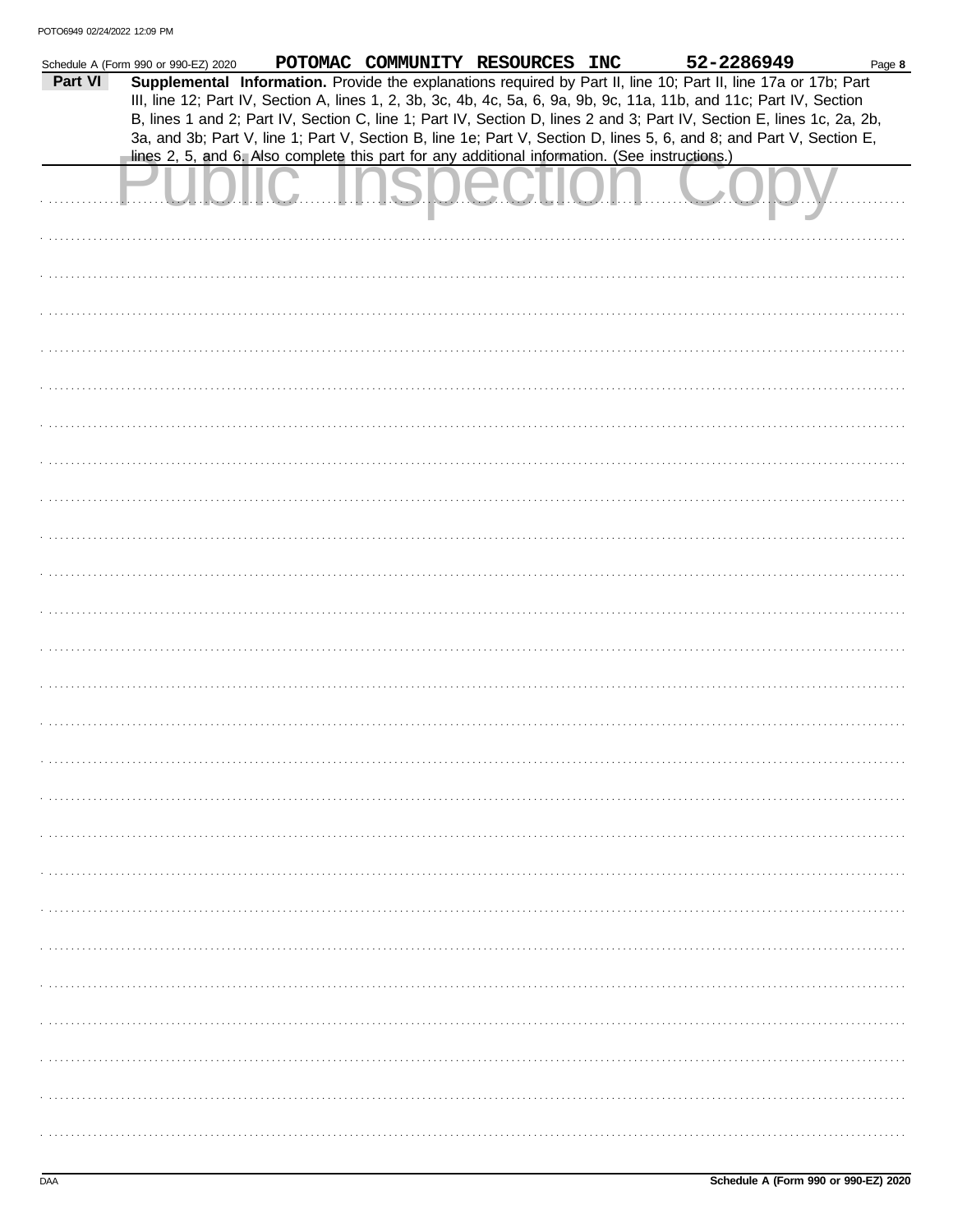| <b>Schedule B</b><br>(Form 990, 990-EZ,                                                                                                                                                                                      | <b>Schedule of Contributors</b>                                                                               |                                | OMB No. 1545-0047 |  |  |  |  |
|------------------------------------------------------------------------------------------------------------------------------------------------------------------------------------------------------------------------------|---------------------------------------------------------------------------------------------------------------|--------------------------------|-------------------|--|--|--|--|
| or 990-PF)<br>Department of the Treasury<br>Internal Revenue Service                                                                                                                                                         | u Attach to Form 990, Form 990-EZ, or Form 990-PF.<br>u Go to www.irs.gov/Form990 for the latest information. |                                | 2020              |  |  |  |  |
| Name of the organization                                                                                                                                                                                                     |                                                                                                               | Employer identification number |                   |  |  |  |  |
| <b>POTOMAC</b><br>COMMUNITY                                                                                                                                                                                                  | <b>RESOURCES INC</b>                                                                                          | 52-2286949                     |                   |  |  |  |  |
| Organization type (check one):                                                                                                                                                                                               |                                                                                                               |                                |                   |  |  |  |  |
| Filers of:                                                                                                                                                                                                                   | Section:                                                                                                      |                                |                   |  |  |  |  |
| Form 990 or 990-EZ                                                                                                                                                                                                           | X <br>) (enter number) organization<br>501(c)<br>3                                                            |                                |                   |  |  |  |  |
|                                                                                                                                                                                                                              | 4947(a)(1) nonexempt charitable trust not treated as a private foundation                                     |                                |                   |  |  |  |  |
|                                                                                                                                                                                                                              | 527 political organization                                                                                    |                                |                   |  |  |  |  |
| Form 990-PF                                                                                                                                                                                                                  | 501(c)(3) exempt private foundation                                                                           |                                |                   |  |  |  |  |
|                                                                                                                                                                                                                              | 4947(a)(1) nonexempt charitable trust treated as a private foundation                                         |                                |                   |  |  |  |  |
|                                                                                                                                                                                                                              | 501(c)(3) taxable private foundation                                                                          |                                |                   |  |  |  |  |
|                                                                                                                                                                                                                              |                                                                                                               |                                |                   |  |  |  |  |
| Check if your organization is covered by the General Rule or a Special Rule.<br>Note: Only a section 501(c)(7), (8), or (10) organization can check boxes for both the General Rule and a Special Rule. See<br>instructions. |                                                                                                               |                                |                   |  |  |  |  |

## **General Rule**

For an organization filing Form 990, 990-EZ, or 990-PF that received, during the year, contributions totaling \$5,000 or more (in money or property) from any one contributor. Complete Parts I and II. See instructions for determining a contributor's total contributions.

### **Special Rules**

| $X$ For an organization described in section 501(c)(3) filing Form 990 or 990-EZ that met the 33 <sup>1</sup> /3% support test of the |
|---------------------------------------------------------------------------------------------------------------------------------------|
| regulations under sections 509(a)(1) and 170(b)(1)(A)(vi), that checked Schedule A (Form 990 or 990-EZ), Part II, line                |
| 13, 16a, or 16b, and that received from any one contributor, during the year, total contributions of the greater of (1)               |
| \$5,000; or (2) 2% of the amount on (i) Form 990, Part VIII, line 1h; or (ii) Form 990-EZ, line 1. Complete Parts I and II.           |

literary, or educational purposes, or for the prevention of cruelty to children or animals. Complete Parts I (entering For an organization described in section 501(c)(7), (8), or (10) filing Form 990 or 990-EZ that received from any one contributor, during the year, total contributions of more than \$1,000 *exclusively* for religious, charitable, scientific, "N/A" in column (b) instead of the contributor name and address), II, and III.

For an organization described in section  $501(c)(7)$ , (8), or (10) filing Form 990 or 990-EZ that received from any one contributor, during the year, contributions *exclusively* for religious, charitable, etc., purposes, but no such contributions totaled more than \$1,000. If this box is checked, enter here the total contributions that were received during the year for an *exclusively* religious, charitable, etc., purpose. Don't complete any of the parts unless the **General Rule** applies to this organization because it received *nonexclusively* religious, charitable, etc., contributions totaling \$5,000 or more during the year . . . . . . . . . . . . . . . . . . . . . . . . . . . . . . . . . . . . . . . . . . . . . . . . . . . . . . . . . . . . . . . . . . . . . . . . . . . . \$ . . . . . . . . . . . . . . . . . . . . . . . . . .

990-EZ, or 990-PF), but it **must** answer "No" on Part IV, line 2, of its Form 990; or check the box on line H of its Form 990-EZ or on its Form 990-PF, Part I, line 2, to certify that it doesn't meet the filing requirements of Schedule B (Form 990, 990-EZ, or 990-PF). **Caution:** An organization that isn't covered by the General Rule and/or the Special Rules doesn't file Schedule B (Form 990,

**For Paperwork Reduction Act Notice, see the instructions for Form 990, 990-EZ, or 990-PF.**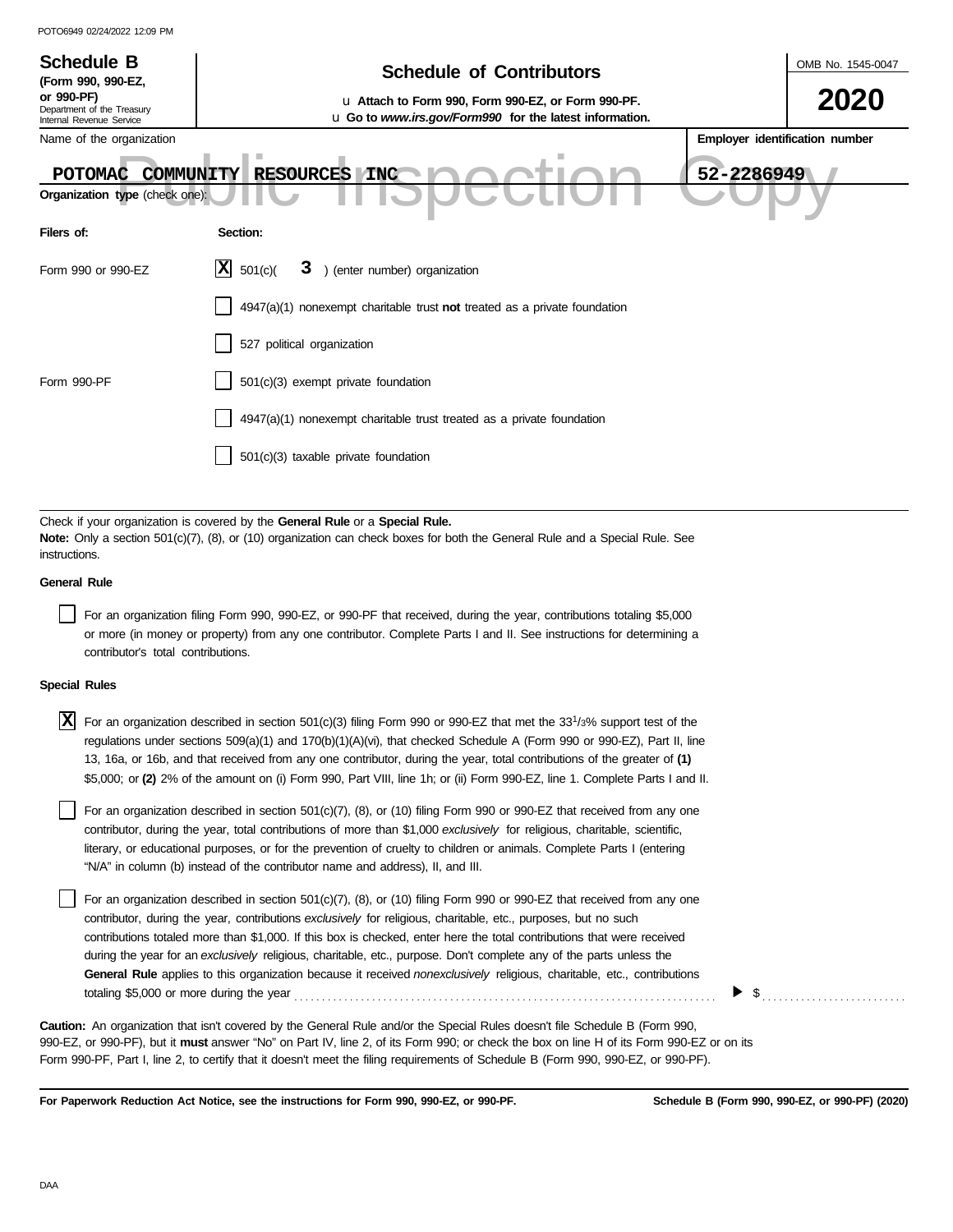|                             | Schedule B (Form 990, 990-EZ, or 990-PF) (2020)                                                |                                                               | PAGE 1 OF 2<br>Page 2                                                                                                                      |
|-----------------------------|------------------------------------------------------------------------------------------------|---------------------------------------------------------------|--------------------------------------------------------------------------------------------------------------------------------------------|
| Name of organization        | POTOMAC COMMUNITY RESOURCES<br><b>INC</b>                                                      |                                                               | Employer identification number<br>52-2286949                                                                                               |
| Part I                      | Contributors (see instructions). Use duplicate copies of Part I if additional space is needed. |                                                               |                                                                                                                                            |
| (a)<br>No.<br>$\frac{1}{2}$ | (b)<br>Name, address, and ZIP + 4                                                              | (c)<br><b>Total contributions</b><br>105,000<br>$\frac{1}{2}$ | (d)<br>Type of contribution<br>$\overline{\mathbf{x}}$<br>Person<br>Payroll<br>Noncash<br>(Complete Part II for<br>noncash contributions.) |
| (a)<br>No.                  | (b)<br>Name, address, and ZIP + 4                                                              | (c)<br><b>Total contributions</b>                             | (d)<br>Type of contribution                                                                                                                |
| $\frac{2}{\pi}$             |                                                                                                | 30,000<br>\$                                                  | Person<br>Payroll<br>Noncash<br>(Complete Part II for<br>noncash contributions.)                                                           |
| (a)<br>No.                  | (b)<br>Name, address, and ZIP + 4                                                              | (c)<br><b>Total contributions</b>                             | (d)<br>Type of contribution                                                                                                                |
| $\overline{3}$              |                                                                                                | 30,000<br>\$                                                  | Person<br>Payroll<br>Noncash<br>(Complete Part II for<br>noncash contributions.)                                                           |
| (a)<br>No.                  | (b)<br>Name, address, and ZIP + 4                                                              | (c)<br><b>Total contributions</b>                             | (d)<br>Type of contribution                                                                                                                |
| $\overline{4}$              |                                                                                                | 54,500                                                        | X<br>Person<br>Payroll<br>Noncash<br>$\mathsf{I}$<br>(Complete Part II for<br>noncash contributions.)                                      |
| (a)<br>No.                  | (b)<br>Name, address, and ZIP + 4                                                              | (c)<br><b>Total contributions</b>                             | (d)<br>Type of contribution                                                                                                                |
| $\overline{5}$              |                                                                                                | 80,000<br>\$                                                  | x<br>Person<br>Payroll<br><b>Noncash</b><br>(Complete Part II for<br>noncash contributions.)                                               |
| (a)<br>No.                  | (b)<br>Name, address, and ZIP + 4                                                              | (c)<br><b>Total contributions</b>                             | (d)<br>Type of contribution                                                                                                                |
| $6\overline{6}$             |                                                                                                | 22,000<br>\$                                                  | x<br>Person<br>Payroll<br>Noncash<br>(Complete Part II for<br>noncash contributions.)                                                      |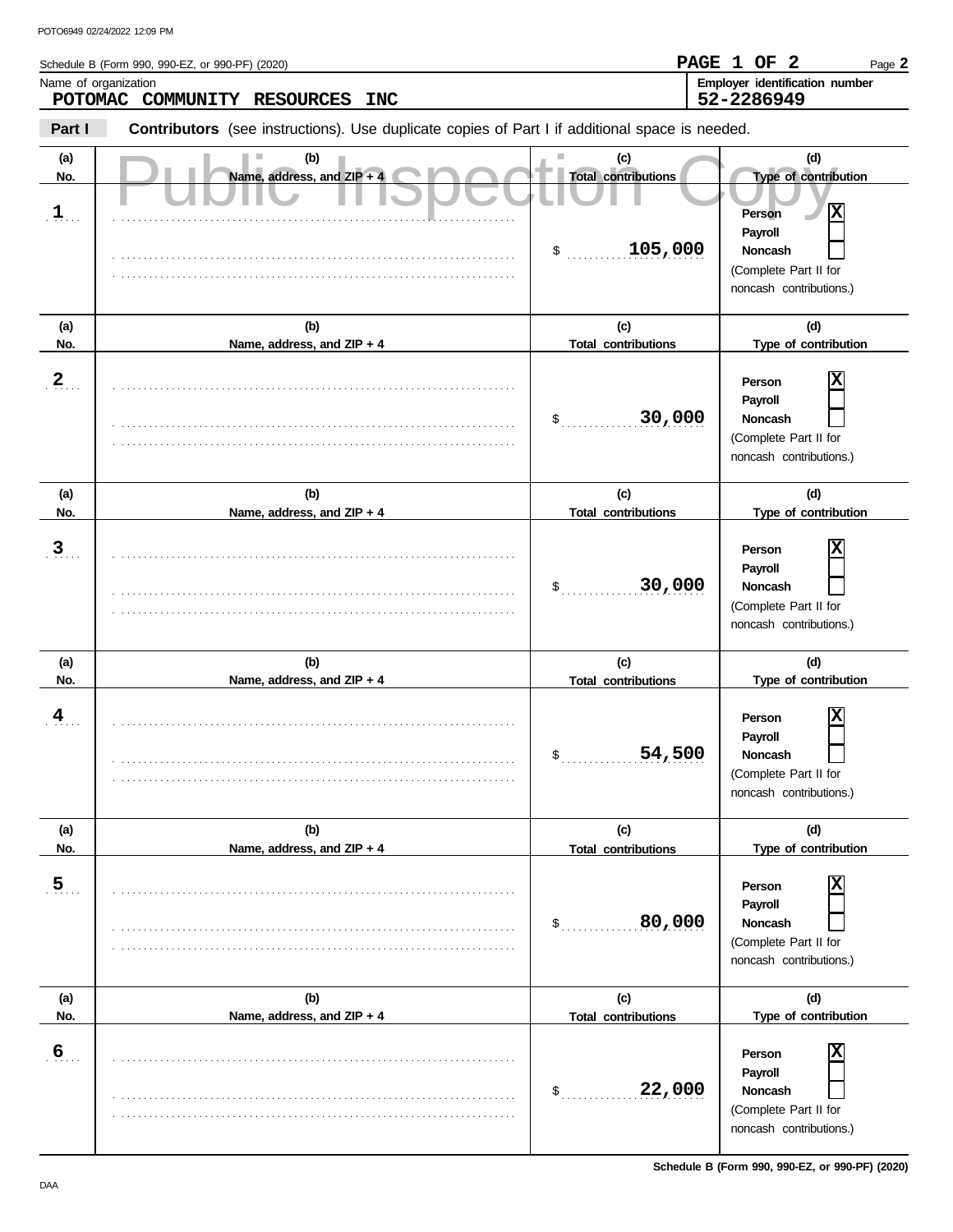|                              | Schedule B (Form 990, 990-EZ, or 990-PF) (2020)                                                | <b>PAGE</b>                                                                              | 2 OF 2<br>Page 2                                                                                                      |
|------------------------------|------------------------------------------------------------------------------------------------|------------------------------------------------------------------------------------------|-----------------------------------------------------------------------------------------------------------------------|
|                              | Name of organization<br>POTOMAC COMMUNITY RESOURCES<br><b>INC</b>                              |                                                                                          | Employer identification number<br>52-2286949                                                                          |
| Part I                       | Contributors (see instructions). Use duplicate copies of Part I if additional space is needed. |                                                                                          |                                                                                                                       |
| (a)<br>No.<br>$\overline{z}$ | (b)<br>Name, address, and ZIP + 4                                                              | (c)<br>ш<br><b>Total contributions</b><br>36,000<br>$\sim$                               | (d)<br>Type of contribution<br>ΙX<br>Person<br>Payroll<br>Noncash<br>(Complete Part II for<br>noncash contributions.) |
| (a)<br>No.                   | (b)<br>Name, address, and ZIP + 4                                                              | (c)<br><b>Total contributions</b>                                                        | (d)<br>Type of contribution                                                                                           |
| $\overline{8}$               |                                                                                                | 50,000<br>$\sim$                                                                         | Person<br>Payroll<br>Noncash<br>(Complete Part II for<br>noncash contributions.)                                      |
| (a)<br>No.                   | (b)<br>Name, address, and ZIP + 4                                                              | (c)<br><b>Total contributions</b>                                                        | (d)<br>Type of contribution                                                                                           |
| <u>و</u>                     |                                                                                                | 101,700<br>$\sim$                                                                        | Person<br>Payroll<br>Noncash<br>(Complete Part II for<br>noncash contributions.)                                      |
| (a)<br>No.                   | (b)<br>Name, address, and ZIP + 4                                                              | (c)<br><b>Total contributions</b>                                                        | (d)<br>Type of contribution                                                                                           |
| 10 <sub>1</sub>              |                                                                                                | $\mathsf{\$}$<br>154,668                                                                 | X<br>Person<br>Payroll<br>Noncash<br>(Complete Part II for<br>noncash contributions.)                                 |
| (a)<br>No.                   | (b)<br>Name, address, and ZIP + 4                                                              | (c)<br><b>Total contributions</b>                                                        | (d)<br>Type of contribution                                                                                           |
| .                            |                                                                                                | $\$\ldots\ldots\ldots\ldots\ldots\ldots\ldots\ldots\ldots$                               | Person<br>Payroll<br><b>Noncash</b><br>(Complete Part II for<br>noncash contributions.)                               |
| (a)                          | (b)                                                                                            | (c)                                                                                      | (d)                                                                                                                   |
| No.<br>.                     | Name, address, and ZIP + 4                                                                     | <b>Total contributions</b><br>$\$\ldots\ldots\ldots\ldots\ldots\ldots\ldots\ldots\ldots$ | Type of contribution<br>Person<br>Payroll<br>Noncash<br>(Complete Part II for<br>noncash contributions.)              |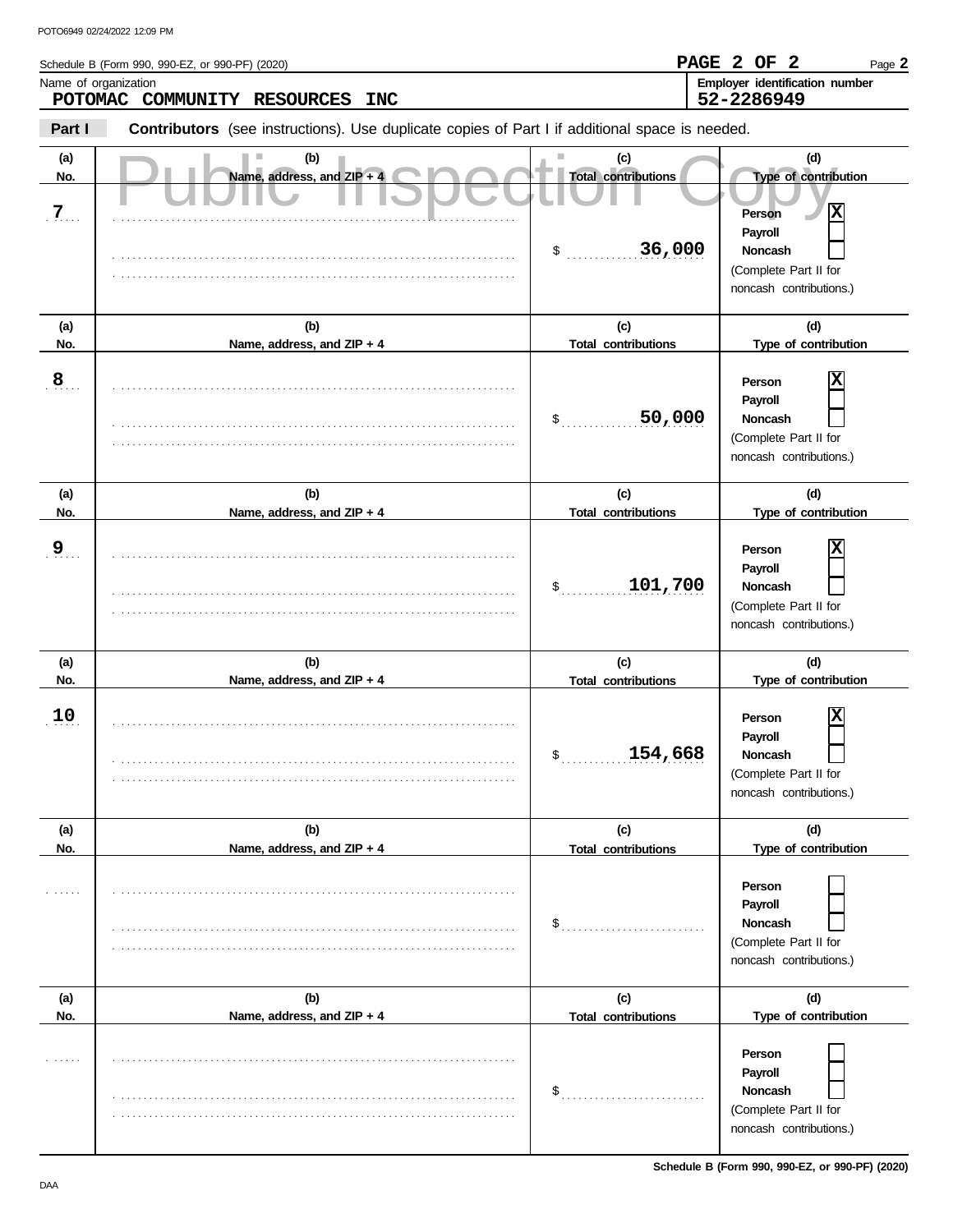| PUTU0949 UZ/Z4/ZUZZ TZ.U9 PIVI            |                                                                                                                                                                                                                               |                                                                                                      |                |                                 |    |
|-------------------------------------------|-------------------------------------------------------------------------------------------------------------------------------------------------------------------------------------------------------------------------------|------------------------------------------------------------------------------------------------------|----------------|---------------------------------|----|
| <b>SCHEDULE D</b>                         |                                                                                                                                                                                                                               | OMB No. 1545-0047                                                                                    |                |                                 |    |
| (Form 990)                                | u Complete if the organization answered "Yes" on Form 990,<br>Part IV, line 6, 7, 8, 9, 10, 11a, 11b, 11c, 11d, 11e, 11f, 12a, or 12b.                                                                                        |                                                                                                      |                |                                 |    |
| Department of the Treasury                | u Attach to Form 990.                                                                                                                                                                                                         |                                                                                                      | Open to Public |                                 |    |
| Internal Revenue Service                  | u Go to www.irs.gov/Form990 for instructions and the latest information.                                                                                                                                                      |                                                                                                      |                | Inspection                      |    |
| Name of the organization                  |                                                                                                                                                                                                                               |                                                                                                      |                | Employer identification number  |    |
| <b>POTOMAC</b>                            | COMMUNITY RESOURCES INC                                                                                                                                                                                                       |                                                                                                      |                | 52-2286949                      |    |
| Part I                                    | Organizations Maintaining Donor Advised Funds or Other Similar Funds or Accounts.                                                                                                                                             |                                                                                                      |                |                                 |    |
|                                           | Complete if the organization answered "Yes" on Form 990, Part IV, line 6.                                                                                                                                                     |                                                                                                      |                |                                 |    |
|                                           |                                                                                                                                                                                                                               | (a) Donor advised funds                                                                              |                | (b) Funds and other accounts    |    |
| 1.                                        |                                                                                                                                                                                                                               |                                                                                                      |                |                                 |    |
| 2                                         |                                                                                                                                                                                                                               |                                                                                                      |                |                                 |    |
| 3<br>4                                    |                                                                                                                                                                                                                               |                                                                                                      |                |                                 |    |
| 5                                         | Did the organization inform all donors and donor advisors in writing that the assets held in donor advised                                                                                                                    |                                                                                                      |                |                                 |    |
|                                           |                                                                                                                                                                                                                               |                                                                                                      |                | Yes                             | No |
| 6                                         | Did the organization inform all grantees, donors, and donor advisors in writing that grant funds can be used                                                                                                                  |                                                                                                      |                |                                 |    |
|                                           | only for charitable purposes and not for the benefit of the donor or donor advisor, or for any other purpose                                                                                                                  |                                                                                                      |                |                                 |    |
|                                           |                                                                                                                                                                                                                               |                                                                                                      |                | <b>Yes</b>                      | No |
| Part II                                   | <b>Conservation Easements.</b>                                                                                                                                                                                                |                                                                                                      |                |                                 |    |
|                                           | Complete if the organization answered "Yes" on Form 990, Part IV, line 7.                                                                                                                                                     |                                                                                                      |                |                                 |    |
| 1.                                        | Purpose(s) of conservation easements held by the organization (check all that apply).                                                                                                                                         |                                                                                                      |                |                                 |    |
| Protection of natural habitat             | Preservation of land for public use (for example, recreation or education)                                                                                                                                                    | Preservation of a historically important land area<br>Preservation of a certified historic structure |                |                                 |    |
| Preservation of open space                |                                                                                                                                                                                                                               |                                                                                                      |                |                                 |    |
| 2                                         | Complete lines 2a through 2d if the organization held a qualified conservation contribution in the form of a conservation                                                                                                     |                                                                                                      |                |                                 |    |
| easement on the last day of the tax year. |                                                                                                                                                                                                                               |                                                                                                      |                | Held at the End of the Tax Year |    |
| a                                         |                                                                                                                                                                                                                               |                                                                                                      | 2a             |                                 |    |
| b                                         |                                                                                                                                                                                                                               |                                                                                                      | 2b             |                                 |    |
| c                                         | Number of conservation easements on a certified historic structure included in (a) conservation conservation conservation                                                                                                     |                                                                                                      | 2c             |                                 |    |
|                                           | d Number of conservation easements included in (c) acquired after 7/25/06, and not on a                                                                                                                                       |                                                                                                      |                |                                 |    |
|                                           | historic structure listed in the National Register [11] [12] Martin Martin Martin Martin Martin Martin Martin Martin Martin Martin Martin Martin Martin Martin Martin Martin Martin Martin Martin Martin Martin Martin Martin |                                                                                                      | 2d             |                                 |    |
| 3                                         | Number of conservation easements modified, transferred, released, extinguished, or terminated by the organization during the                                                                                                  |                                                                                                      |                |                                 |    |
| tax year $\mathbf{u}$                     |                                                                                                                                                                                                                               |                                                                                                      |                |                                 |    |
|                                           | Number of states where property subject to conservation easement is located u                                                                                                                                                 |                                                                                                      |                |                                 |    |
| 5                                         | Does the organization have a written policy regarding the periodic monitoring, inspection, handling of                                                                                                                        |                                                                                                      |                | Yes                             | No |
| 6                                         | Staff and volunteer hours devoted to monitoring, inspecting, handling of violations, and enforcing conservation easements during the year                                                                                     |                                                                                                      |                |                                 |    |
| ${\bf u}$                                 |                                                                                                                                                                                                                               |                                                                                                      |                |                                 |    |
| 7                                         | Amount of expenses incurred in monitoring, inspecting, handling of violations, and enforcing conservation easements during the year                                                                                           |                                                                                                      |                |                                 |    |
| u\$                                       |                                                                                                                                                                                                                               |                                                                                                      |                |                                 |    |
| 8                                         | Does each conservation easement reported on line 2(d) above satisfy the requirements of section 170(h)(4)(B)(i)                                                                                                               |                                                                                                      |                |                                 |    |
|                                           |                                                                                                                                                                                                                               |                                                                                                      |                | Yes                             | No |
| 9                                         | In Part XIII, describe how the organization reports conservation easements in its revenue and expense statement and                                                                                                           |                                                                                                      |                |                                 |    |
|                                           | balance sheet, and include, if applicable, the text of the footnote to the organization's financial statements that describes the                                                                                             |                                                                                                      |                |                                 |    |
| Part III                                  | organization's accounting for conservation easements.<br>Organizations Maintaining Collections of Art, Historical Treasures, or Other Similar Assets.                                                                         |                                                                                                      |                |                                 |    |
|                                           | Complete if the organization answered "Yes" on Form 990, Part IV, line 8.                                                                                                                                                     |                                                                                                      |                |                                 |    |
|                                           | 1a If the organization elected, as permitted under FASB ASC 958, not to report in its revenue statement and balance sheet works                                                                                               |                                                                                                      |                |                                 |    |
|                                           | of art, historical treasures, or other similar assets held for public exhibition, education, or research in furtherance of public                                                                                             |                                                                                                      |                |                                 |    |
|                                           | service, provide in Part XIII the text of the footnote to its financial statements that describes these items.                                                                                                                |                                                                                                      |                |                                 |    |
|                                           | <b>b</b> If the organization elected, as permitted under FASB ASC 958, to report in its revenue statement and balance sheet works of                                                                                          |                                                                                                      |                |                                 |    |
|                                           | art, historical treasures, or other similar assets held for public exhibition, education, or research in furtherance of public service,                                                                                       |                                                                                                      |                |                                 |    |
|                                           | provide the following amounts relating to these items:                                                                                                                                                                        |                                                                                                      |                |                                 |    |
| (i)                                       |                                                                                                                                                                                                                               |                                                                                                      |                | $\mathbf{u}$ \$                 |    |
|                                           |                                                                                                                                                                                                                               |                                                                                                      |                |                                 |    |
| 2                                         | If the organization received or held works of art, historical treasures, or other similar assets for financial gain, provide the                                                                                              |                                                                                                      |                |                                 |    |
|                                           | following amounts required to be reported under FASB ASC 958 relating to these items:                                                                                                                                         |                                                                                                      |                |                                 |    |
| a                                         |                                                                                                                                                                                                                               |                                                                                                      |                |                                 |    |
| b                                         |                                                                                                                                                                                                                               |                                                                                                      |                |                                 |    |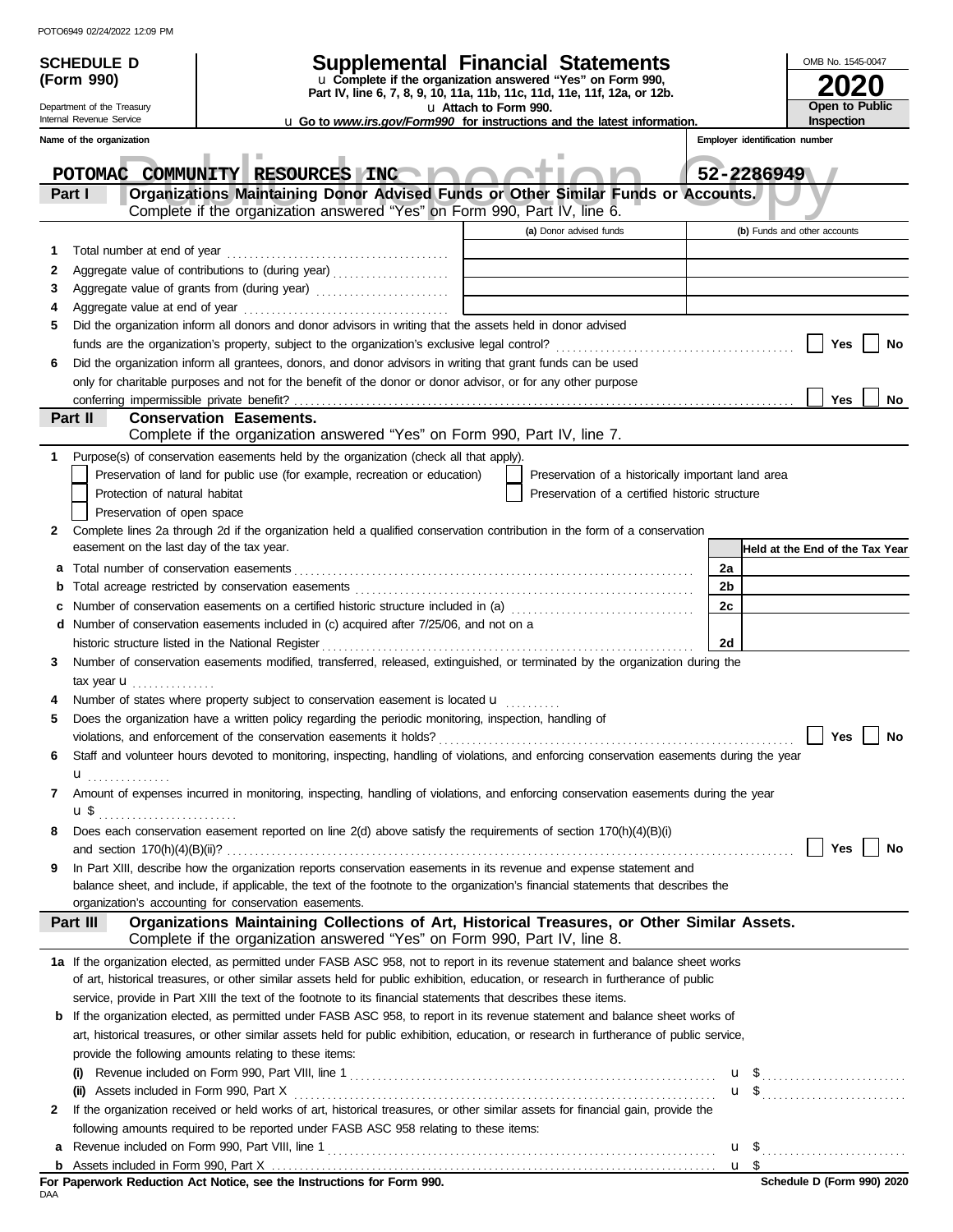|                        | Schedule D (Form 990) 2020<br>Organizations Maintaining Collections of Art, Historical Treasures, or Other Similar Assets (continued)<br>Part III                                                                                                                                                                                              | POTOMAC COMMUNITY RESOURCES INC |                                                    |                         | 52-2286949      |                      |                | Page 2              |
|------------------------|------------------------------------------------------------------------------------------------------------------------------------------------------------------------------------------------------------------------------------------------------------------------------------------------------------------------------------------------|---------------------------------|----------------------------------------------------|-------------------------|-----------------|----------------------|----------------|---------------------|
| 3                      | Using the organization's acquisition, accession, and other records, check any of the following that make significant use of its<br>collection items (check all that apply):                                                                                                                                                                    |                                 |                                                    |                         |                 |                      |                |                     |
| a<br>b<br>c<br>4<br>5. | Public exhibition<br>Scholarly research<br>Preservation for future generations<br>Provide a description of the organization's collections and explain how they further the organization's exempt purpose in Part<br>XIII.<br>During the year, did the organization solicit or receive donations of art, historical treasures, or other similar | d<br>e                          | Loan or exchange program<br>Other <b>Continues</b> |                         |                 |                      | Yes            | No                  |
|                        | Part IV<br><b>Escrow and Custodial Arrangements.</b>                                                                                                                                                                                                                                                                                           |                                 |                                                    |                         |                 |                      |                |                     |
|                        | Complete if the organization answered "Yes" on Form 990, Part IV, line 9, or reported an amount on Form<br>990, Part X, line 21.                                                                                                                                                                                                               |                                 |                                                    |                         |                 |                      |                |                     |
|                        | 1a Is the organization an agent, trustee, custodian or other intermediary for contributions or other assets not                                                                                                                                                                                                                                |                                 |                                                    |                         |                 |                      |                |                     |
|                        |                                                                                                                                                                                                                                                                                                                                                |                                 |                                                    |                         |                 |                      | Yes            |                     |
|                        | <b>b</b> If "Yes," explain the arrangement in Part XIII and complete the following table:                                                                                                                                                                                                                                                      |                                 |                                                    |                         |                 |                      | Amount         |                     |
|                        | c Beginning balance                                                                                                                                                                                                                                                                                                                            |                                 |                                                    |                         |                 | 1c                   |                |                     |
|                        |                                                                                                                                                                                                                                                                                                                                                |                                 |                                                    |                         |                 | 1d                   |                |                     |
|                        |                                                                                                                                                                                                                                                                                                                                                |                                 |                                                    |                         |                 | 1е                   |                |                     |
| f                      |                                                                                                                                                                                                                                                                                                                                                |                                 |                                                    |                         |                 | 1f                   |                |                     |
|                        | 2a Did the organization include an amount on Form 990, Part X, line 21, for escrow or custodial account liability?                                                                                                                                                                                                                             |                                 |                                                    |                         |                 |                      | <b>Yes</b>     | <b>No</b>           |
|                        |                                                                                                                                                                                                                                                                                                                                                |                                 |                                                    |                         |                 |                      |                |                     |
|                        | <b>Endowment Funds.</b><br><b>Part V</b>                                                                                                                                                                                                                                                                                                       |                                 |                                                    |                         |                 |                      |                |                     |
|                        | Complete if the organization answered "Yes" on Form 990, Part IV, line 10.                                                                                                                                                                                                                                                                     |                                 |                                                    |                         |                 |                      |                |                     |
|                        |                                                                                                                                                                                                                                                                                                                                                | (a) Current year                | (b) Prior year                                     | (c) Two years back      |                 | (d) Three years back |                | (e) Four years back |
|                        | 1a Beginning of year balance                                                                                                                                                                                                                                                                                                                   |                                 |                                                    |                         |                 |                      |                |                     |
|                        | <b>b</b> Contributions                                                                                                                                                                                                                                                                                                                         |                                 |                                                    |                         |                 |                      |                |                     |
|                        | c Net investment earnings, gains, and                                                                                                                                                                                                                                                                                                          |                                 |                                                    |                         |                 |                      |                |                     |
|                        | d Grants or scholarships                                                                                                                                                                                                                                                                                                                       |                                 |                                                    |                         |                 |                      |                |                     |
|                        | e Other expenditures for facilities and                                                                                                                                                                                                                                                                                                        |                                 |                                                    |                         |                 |                      |                |                     |
|                        |                                                                                                                                                                                                                                                                                                                                                |                                 |                                                    |                         |                 |                      |                |                     |
|                        | f Administrative expenses                                                                                                                                                                                                                                                                                                                      |                                 |                                                    |                         |                 |                      |                |                     |
| a                      |                                                                                                                                                                                                                                                                                                                                                |                                 |                                                    |                         |                 |                      |                |                     |
| 2                      | Provide the estimated percentage of the current year end balance (line 1g, column (a)) held as:                                                                                                                                                                                                                                                |                                 |                                                    |                         |                 |                      |                |                     |
|                        | a Board designated or quasi-endowment <b>u</b> %                                                                                                                                                                                                                                                                                               |                                 |                                                    |                         |                 |                      |                |                     |
|                        | Permanent endowment <b>u</b> material materials of the materials of the materials of the materials of the materials of the materials of the materials of the materials of the materials of the materials of the materials of the ma                                                                                                            |                                 |                                                    |                         |                 |                      |                |                     |
| c                      | Term endowment <b>u</b>                                                                                                                                                                                                                                                                                                                        |                                 |                                                    |                         |                 |                      |                |                     |
|                        | The percentages on lines 2a, 2b, and 2c should equal 100%.                                                                                                                                                                                                                                                                                     |                                 |                                                    |                         |                 |                      |                |                     |
|                        | 3a Are there endowment funds not in the possession of the organization that are held and administered for the                                                                                                                                                                                                                                  |                                 |                                                    |                         |                 |                      |                |                     |
|                        | organization by:                                                                                                                                                                                                                                                                                                                               |                                 |                                                    |                         |                 |                      |                | <b>Yes</b><br>No    |
|                        |                                                                                                                                                                                                                                                                                                                                                |                                 |                                                    |                         |                 |                      | 3a(i)          |                     |
|                        |                                                                                                                                                                                                                                                                                                                                                |                                 |                                                    |                         |                 |                      | 3a(ii)<br>3b   |                     |
| 4                      | Describe in Part XIII the intended uses of the organization's endowment funds.                                                                                                                                                                                                                                                                 |                                 |                                                    |                         |                 |                      |                |                     |
|                        | Land, Buildings, and Equipment.<br><b>Part VI</b>                                                                                                                                                                                                                                                                                              |                                 |                                                    |                         |                 |                      |                |                     |
|                        | Complete if the organization answered "Yes" on Form 990, Part IV, line 11a. See Form 990, Part X, line 10.                                                                                                                                                                                                                                     |                                 |                                                    |                         |                 |                      |                |                     |
|                        | Description of property                                                                                                                                                                                                                                                                                                                        | (a) Cost or other basis         |                                                    | (b) Cost or other basis | (c) Accumulated |                      | (d) Book value |                     |
|                        |                                                                                                                                                                                                                                                                                                                                                | (investment)                    |                                                    | (other)                 | depreciation    |                      |                |                     |
|                        |                                                                                                                                                                                                                                                                                                                                                |                                 |                                                    |                         |                 |                      |                |                     |
|                        |                                                                                                                                                                                                                                                                                                                                                |                                 |                                                    |                         |                 |                      |                |                     |
|                        | c Leasehold improvements                                                                                                                                                                                                                                                                                                                       |                                 |                                                    | 17,394                  |                 | 17,394               |                |                     |
|                        | d Equipment                                                                                                                                                                                                                                                                                                                                    |                                 |                                                    | 49,739                  |                 | 42,762               |                | 6,977               |
|                        |                                                                                                                                                                                                                                                                                                                                                |                                 |                                                    |                         |                 |                      |                |                     |
|                        |                                                                                                                                                                                                                                                                                                                                                |                                 |                                                    |                         |                 | u                    |                | 6,977               |

**Schedule D (Form 990) 2020**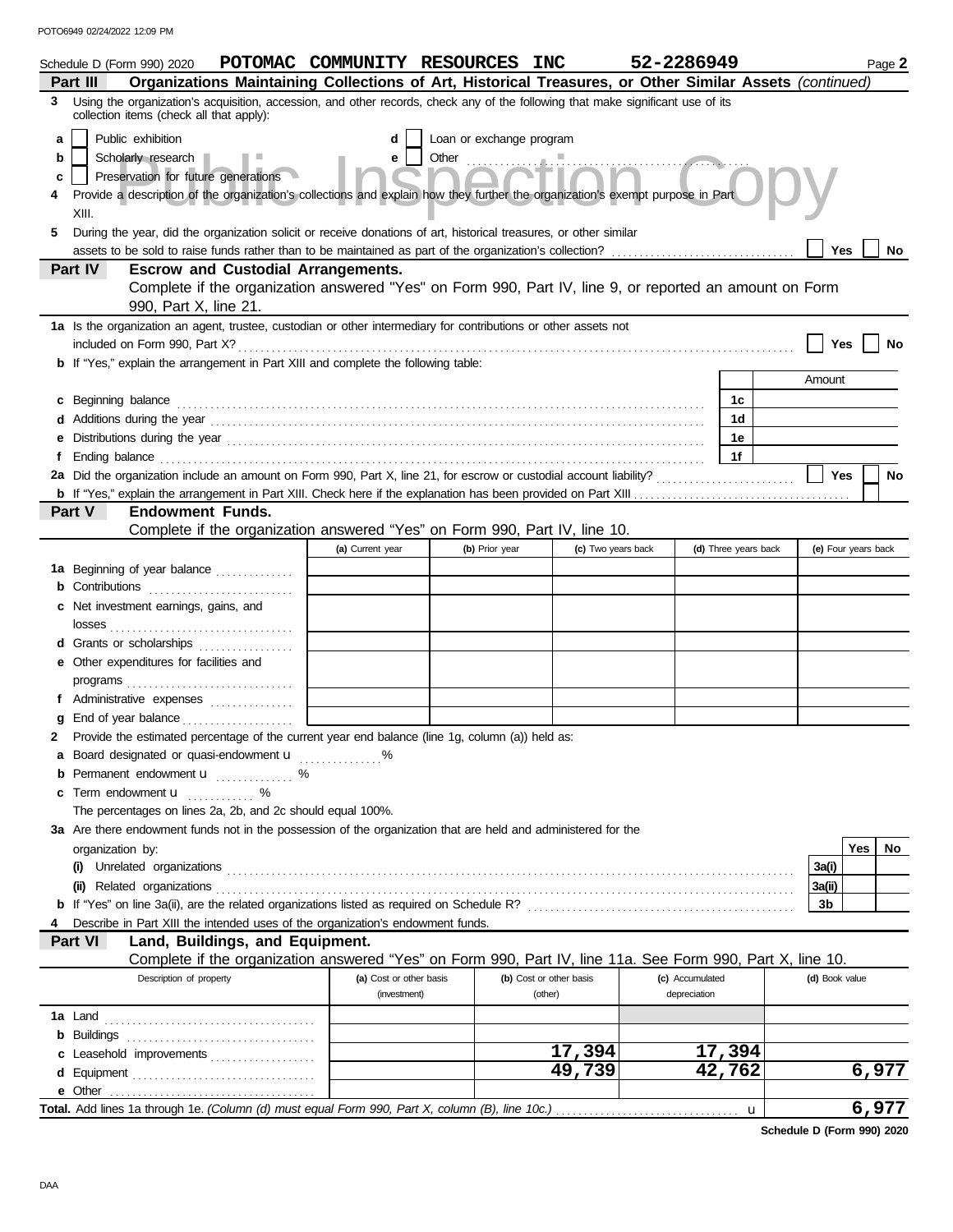| Schedule D (Form 990) 2020 | POTOMAC COMMUNITY RESOURCES                                                                                                                                                                                                                                                                                                                                                                                                                | <b>INC</b>     | 52-2286949                       | Page 3         |
|----------------------------|--------------------------------------------------------------------------------------------------------------------------------------------------------------------------------------------------------------------------------------------------------------------------------------------------------------------------------------------------------------------------------------------------------------------------------------------|----------------|----------------------------------|----------------|
| <b>Part VII</b>            | <b>Investments - Other Securities.</b>                                                                                                                                                                                                                                                                                                                                                                                                     |                |                                  |                |
|                            | Complete if the organization answered "Yes" on Form 990, Part IV, line 11b. See Form 990, Part X, line 12.                                                                                                                                                                                                                                                                                                                                 |                |                                  |                |
|                            | (a) Description of security or category                                                                                                                                                                                                                                                                                                                                                                                                    | (b) Book value | (c) Method of valuation:         |                |
|                            | (including name of security)                                                                                                                                                                                                                                                                                                                                                                                                               |                | Cost or end-of-year market value |                |
| (1) Financial derivatives  | . .                                                                                                                                                                                                                                                                                                                                                                                                                                        |                |                                  |                |
|                            | (2) Closely held equity interests                                                                                                                                                                                                                                                                                                                                                                                                          |                |                                  |                |
| $(3)$ Other                |                                                                                                                                                                                                                                                                                                                                                                                                                                            |                |                                  |                |
|                            | $(A)$ (A)                                                                                                                                                                                                                                                                                                                                                                                                                                  |                |                                  |                |
|                            | (B)                                                                                                                                                                                                                                                                                                                                                                                                                                        |                |                                  |                |
|                            | (C)                                                                                                                                                                                                                                                                                                                                                                                                                                        |                |                                  |                |
|                            |                                                                                                                                                                                                                                                                                                                                                                                                                                            |                |                                  |                |
|                            | $\begin{minipage}[c]{0.9\linewidth} \begin{tabular}{l} \hline $ \textbf{(E)} $ \textbf{.} $ \textbf{.} $ \textbf{.} $ \textbf{.} $ \textbf{.} $ \textbf{.} $ \textbf{.} $ \textbf{.} $ \textbf{.} $ \textbf{.} $ \textbf{.} $ \textbf{.} $ \textbf{.} $ \textbf{.} $ \textbf{.} $ \textbf{.} $ \textbf{.} $ \textbf{.} $ \textbf{.} $ \textbf{.} $ \textbf{.} $ \textbf{.} $ \textbf{.} $ \textbf{.} $ \textbf{.} $ \textbf{.} $ \textbf{$ |                |                                  |                |
| (G)                        |                                                                                                                                                                                                                                                                                                                                                                                                                                            |                |                                  |                |
| (H)                        |                                                                                                                                                                                                                                                                                                                                                                                                                                            |                |                                  |                |
|                            | Total. (Column (b) must equal Form 990, Part X, col. (B) line 12.)<br><b>u</b>                                                                                                                                                                                                                                                                                                                                                             |                |                                  |                |
| Part VIII                  | <b>Investments - Program Related.</b>                                                                                                                                                                                                                                                                                                                                                                                                      |                |                                  |                |
|                            | Complete if the organization answered "Yes" on Form 990, Part IV, line 11c. See Form 990, Part X, line 13.                                                                                                                                                                                                                                                                                                                                 |                |                                  |                |
|                            | (a) Description of investment                                                                                                                                                                                                                                                                                                                                                                                                              | (b) Book value | (c) Method of valuation:         |                |
|                            |                                                                                                                                                                                                                                                                                                                                                                                                                                            |                | Cost or end-of-year market value |                |
| (1)                        |                                                                                                                                                                                                                                                                                                                                                                                                                                            |                |                                  |                |
| (2)                        |                                                                                                                                                                                                                                                                                                                                                                                                                                            |                |                                  |                |
| (3)                        |                                                                                                                                                                                                                                                                                                                                                                                                                                            |                |                                  |                |
| (4)                        |                                                                                                                                                                                                                                                                                                                                                                                                                                            |                |                                  |                |
| (5)                        |                                                                                                                                                                                                                                                                                                                                                                                                                                            |                |                                  |                |
| (6)                        |                                                                                                                                                                                                                                                                                                                                                                                                                                            |                |                                  |                |
| (7)                        |                                                                                                                                                                                                                                                                                                                                                                                                                                            |                |                                  |                |
| (8)                        |                                                                                                                                                                                                                                                                                                                                                                                                                                            |                |                                  |                |
| (9)                        |                                                                                                                                                                                                                                                                                                                                                                                                                                            |                |                                  |                |
|                            | Total. (Column (b) must equal Form 990, Part X, col. (B) line 13.) $\ldots$ .                                                                                                                                                                                                                                                                                                                                                              |                |                                  |                |
| Part IX                    | Other Assets.                                                                                                                                                                                                                                                                                                                                                                                                                              |                |                                  |                |
|                            | Complete if the organization answered "Yes" on Form 990, Part IV, line 11d. See Form 990, Part X, line 15.                                                                                                                                                                                                                                                                                                                                 |                |                                  |                |
|                            | (a) Description                                                                                                                                                                                                                                                                                                                                                                                                                            |                |                                  | (b) Book value |
| (1)                        |                                                                                                                                                                                                                                                                                                                                                                                                                                            |                |                                  |                |
| (2)                        |                                                                                                                                                                                                                                                                                                                                                                                                                                            |                |                                  |                |
| (3)                        |                                                                                                                                                                                                                                                                                                                                                                                                                                            |                |                                  |                |
| (4)                        |                                                                                                                                                                                                                                                                                                                                                                                                                                            |                |                                  |                |
| (5)<br>(6)                 |                                                                                                                                                                                                                                                                                                                                                                                                                                            |                |                                  |                |
| (7)                        |                                                                                                                                                                                                                                                                                                                                                                                                                                            |                |                                  |                |
| (8)                        |                                                                                                                                                                                                                                                                                                                                                                                                                                            |                |                                  |                |
| (9)                        |                                                                                                                                                                                                                                                                                                                                                                                                                                            |                |                                  |                |
|                            | Total. (Column (b) must equal Form 990, Part X, col. (B) line 15.)                                                                                                                                                                                                                                                                                                                                                                         |                | u                                |                |
| Part X                     | Other Liabilities.                                                                                                                                                                                                                                                                                                                                                                                                                         |                |                                  |                |
|                            | Complete if the organization answered "Yes" on Form 990, Part IV, line 11e or 11f. See Form 990, Part X,                                                                                                                                                                                                                                                                                                                                   |                |                                  |                |
|                            | line 25.                                                                                                                                                                                                                                                                                                                                                                                                                                   |                |                                  |                |
| 1.                         | (a) Description of liability                                                                                                                                                                                                                                                                                                                                                                                                               |                |                                  | (b) Book value |
| (1)                        | Federal income taxes                                                                                                                                                                                                                                                                                                                                                                                                                       |                |                                  |                |
| (2)                        |                                                                                                                                                                                                                                                                                                                                                                                                                                            |                |                                  |                |
| (3)                        |                                                                                                                                                                                                                                                                                                                                                                                                                                            |                |                                  |                |
| (4)                        |                                                                                                                                                                                                                                                                                                                                                                                                                                            |                |                                  |                |
| (5)                        |                                                                                                                                                                                                                                                                                                                                                                                                                                            |                |                                  |                |
| (6)                        |                                                                                                                                                                                                                                                                                                                                                                                                                                            |                |                                  |                |
| (7)                        |                                                                                                                                                                                                                                                                                                                                                                                                                                            |                |                                  |                |
| (8)                        |                                                                                                                                                                                                                                                                                                                                                                                                                                            |                |                                  |                |
| (9)                        |                                                                                                                                                                                                                                                                                                                                                                                                                                            |                |                                  |                |
|                            | Total. (Column (b) must equal Form 990, Part X, col. (B) line 25.)                                                                                                                                                                                                                                                                                                                                                                         |                | u                                |                |

Liability for uncertain tax positions. In Part XIII, provide the text of the footnote to the organization's financial statements that reports the **2.**

organization's liability for uncertain tax positions under FASB ASC 740. Check here if the text of the footnote has been provided in Part XIII . . . . . . . . . . . . . . . .

**X**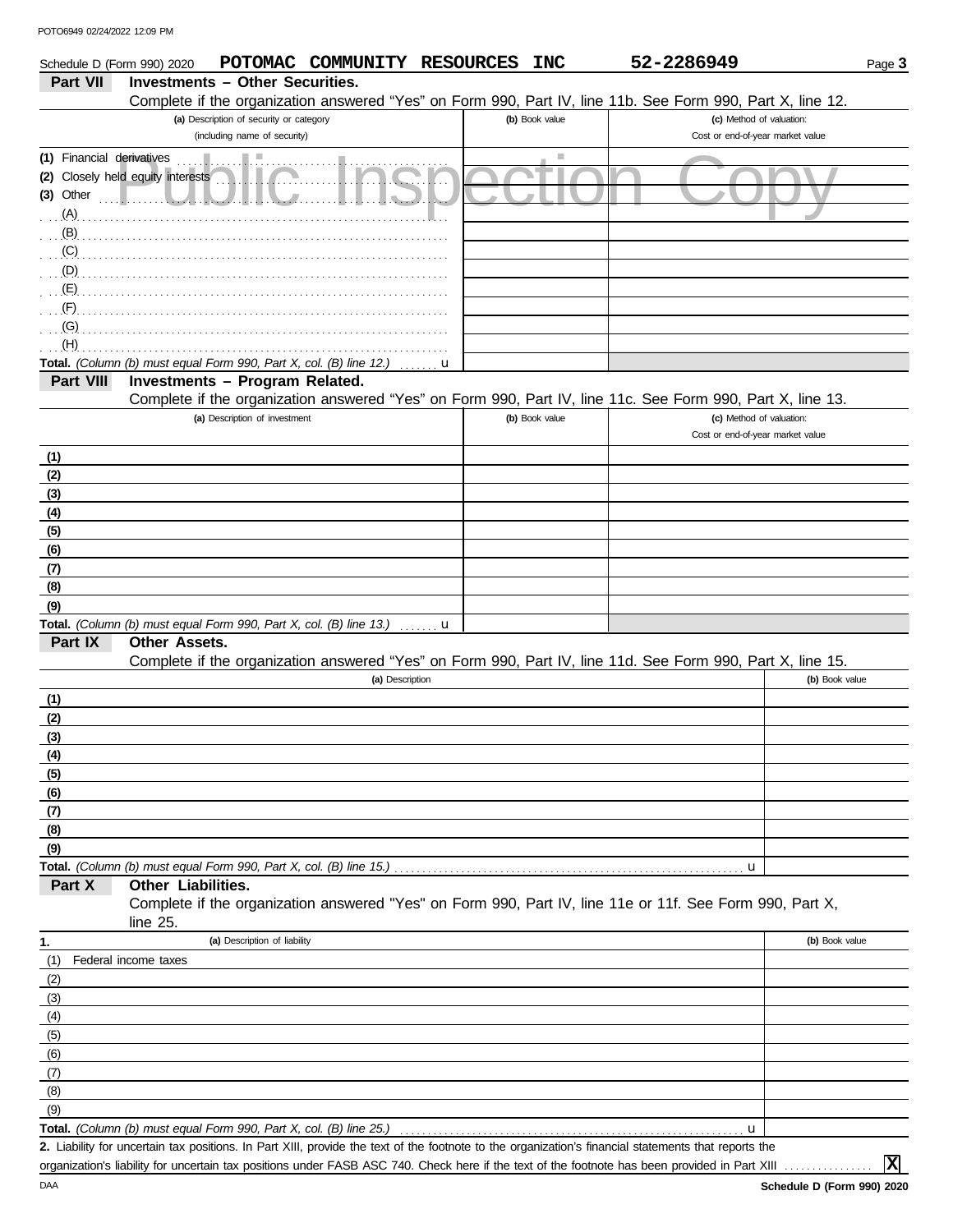|    | POTOMAC COMMUNITY RESOURCES INC<br>Schedule D (Form 990) 2020                                                                                                                                                                  |                | 52-2286949 |         | Page 4                 |
|----|--------------------------------------------------------------------------------------------------------------------------------------------------------------------------------------------------------------------------------|----------------|------------|---------|------------------------|
|    | Reconciliation of Revenue per Audited Financial Statements With Revenue per Return.<br>Part XI                                                                                                                                 |                |            |         |                        |
|    | Complete if the organization answered "Yes" on Form 990, Part IV, line 12a.                                                                                                                                                    |                |            |         |                        |
| 1  |                                                                                                                                                                                                                                |                |            | 1       | 1,141,230              |
| 2  | Amounts included on line 1 but not on Form 990, Part VIII, line 12:                                                                                                                                                            |                |            |         |                        |
| а  | Net unrealized gains (losses) on investments                                                                                                                                                                                   | 2a             |            |         |                        |
|    | Donated services and use of facilities <b>Community of the Service</b>                                                                                                                                                         | 2 <sub>b</sub> | 39,362     |         |                        |
| c  | Recoveries of prior year grants [11] New York Library 10 New York Library 10 New York Library 10 New York Library 10                                                                                                           | 2c             |            |         |                        |
| d  |                                                                                                                                                                                                                                | 2d             |            |         |                        |
| е  | Add lines 2a through 2d [11] Add [11] Add [11] Add lines 2a through 2d [11] Add lines 2a through 2d [11] Add [11] Add [11] Add [11] Add [11] Addd [11] Addd [11] Addd [11] Addd [11] Addd [11] Addd [11] Addd [11] Addd [11] A |                |            | 2e      | 39,362                 |
| 3  |                                                                                                                                                                                                                                |                |            | 3       | $\overline{1,}101,868$ |
|    | Amounts included on Form 990, Part VIII, line 12, but not on line 1:                                                                                                                                                           |                |            |         |                        |
| а  |                                                                                                                                                                                                                                | 4а             |            |         |                        |
| b  |                                                                                                                                                                                                                                | 4b             |            |         |                        |
|    | Add lines 4a and 4b                                                                                                                                                                                                            |                |            | 4c      |                        |
| 5. |                                                                                                                                                                                                                                |                |            | 5       | 1,101,868              |
|    | Reconciliation of Expenses per Audited Financial Statements With Expenses per Return.<br>Part XII                                                                                                                              |                |            |         |                        |
|    | Complete if the organization answered "Yes" on Form 990, Part IV, line 12a.                                                                                                                                                    |                |            |         |                        |
| 1  | Total expenses and losses per audited financial statements                                                                                                                                                                     |                |            | 1       | 845,529                |
| 2  | Amounts included on line 1 but not on Form 990, Part IX, line 25:                                                                                                                                                              |                |            |         |                        |
| а  |                                                                                                                                                                                                                                | 2a             | 39,362     |         |                        |
| b  |                                                                                                                                                                                                                                | 2 <sub>b</sub> |            |         |                        |
| c  | Other losses                                                                                                                                                                                                                   | 2c             |            |         |                        |
| d  |                                                                                                                                                                                                                                | 2d             |            |         |                        |
| е  |                                                                                                                                                                                                                                |                |            | 2e      | 39,362                 |
| 3  |                                                                                                                                                                                                                                |                |            | 3       | 806,167                |
|    | Amounts included on Form 990, Part IX, line 25, but not on line 1:                                                                                                                                                             |                |            |         |                        |
| а  |                                                                                                                                                                                                                                | 4a             |            |         |                        |
|    |                                                                                                                                                                                                                                | 4b             |            |         |                        |
|    |                                                                                                                                                                                                                                |                |            |         |                        |
| b  |                                                                                                                                                                                                                                |                |            |         |                        |
|    | Add lines 4a and 4b                                                                                                                                                                                                            |                |            | 4c<br>5 |                        |
| 5. |                                                                                                                                                                                                                                |                |            |         | 806,167                |
|    | Part XIII Supplemental Information.                                                                                                                                                                                            |                |            |         |                        |
|    | Provide the descriptions required for Part II, lines 3, 5, and 9; Part III, lines 1a and 4; Part IV, lines 1b and 2b; Part V, line 4; Part X, line                                                                             |                |            |         |                        |
|    | 2; Part XI, lines 2d and 4b; and Part XII, lines 2d and 4b. Also complete this part to provide any additional information.                                                                                                     |                |            |         |                        |
|    | PART X - FIN 48 FOOTNOTE                                                                                                                                                                                                       |                |            |         |                        |
|    |                                                                                                                                                                                                                                |                |            |         |                        |
|    | PCR COMPLIES WITH THE PROVISIONS OF FINANCIAL ACCOUNTING STANDARDS BOARD                                                                                                                                                       |                |            |         |                        |
|    |                                                                                                                                                                                                                                |                |            |         |                        |
|    | CODIFICATION TOPIC ACCOUNTING FOR UNCERTAINTY IN INCOME TAXES. FOR THE                                                                                                                                                         |                |            |         |                        |
|    |                                                                                                                                                                                                                                |                |            |         |                        |
|    | YEARS ENDED JUNE 30, 2021 AND 2020, NO UNRECOGNIZED TAX PROVISION OR                                                                                                                                                           |                |            |         |                        |
|    |                                                                                                                                                                                                                                |                |            |         |                        |
|    | BENEFIT EXISTS.                                                                                                                                                                                                                |                |            |         |                        |
|    |                                                                                                                                                                                                                                |                |            |         |                        |
|    |                                                                                                                                                                                                                                |                |            |         |                        |
|    |                                                                                                                                                                                                                                |                |            |         |                        |
|    |                                                                                                                                                                                                                                |                |            |         |                        |
|    |                                                                                                                                                                                                                                |                |            |         |                        |
|    |                                                                                                                                                                                                                                |                |            |         |                        |
|    |                                                                                                                                                                                                                                |                |            |         |                        |
|    |                                                                                                                                                                                                                                |                |            |         |                        |
|    |                                                                                                                                                                                                                                |                |            |         |                        |
|    |                                                                                                                                                                                                                                |                |            |         |                        |
|    |                                                                                                                                                                                                                                |                |            |         |                        |
|    |                                                                                                                                                                                                                                |                |            |         |                        |
|    |                                                                                                                                                                                                                                |                |            |         |                        |
|    |                                                                                                                                                                                                                                |                |            |         |                        |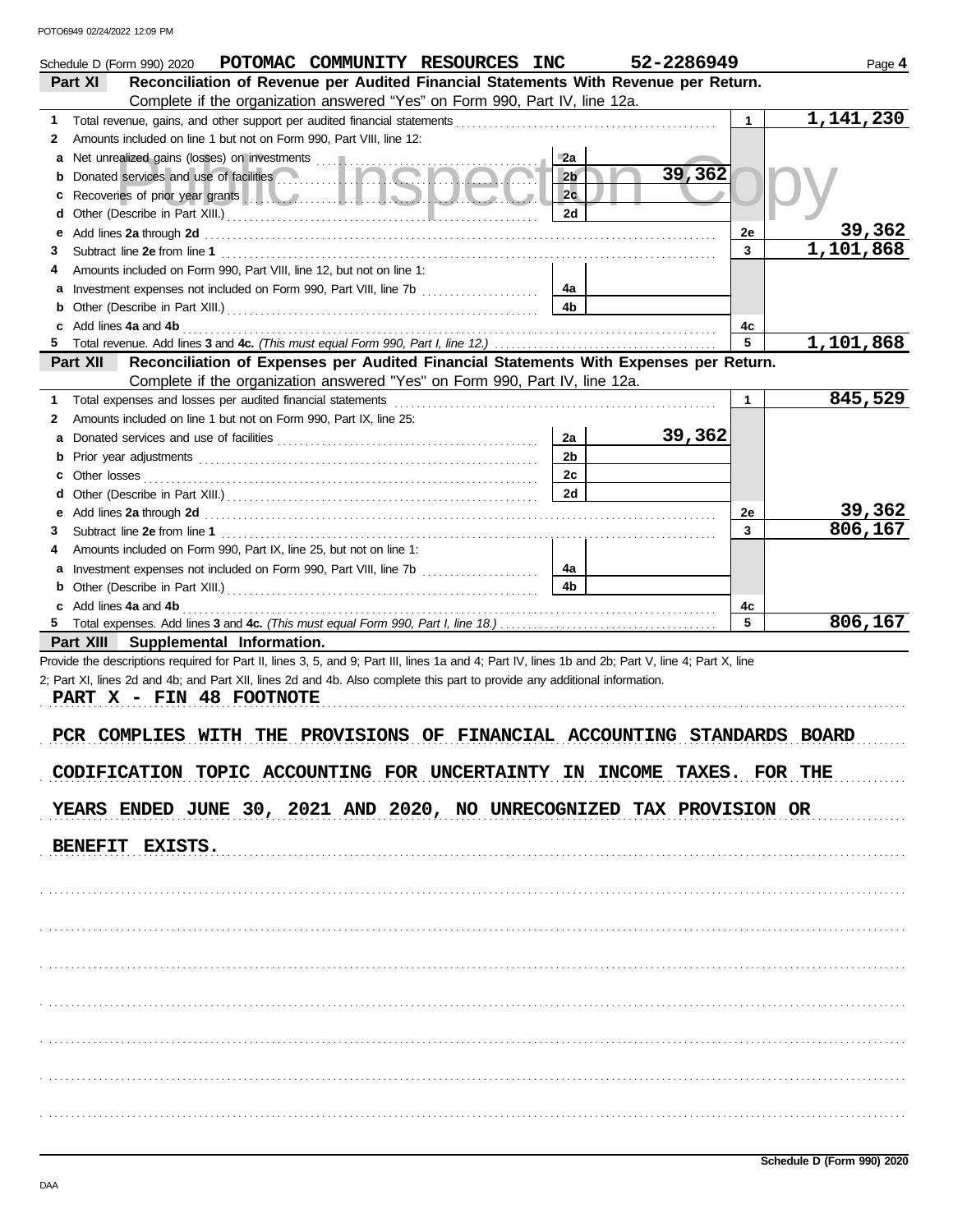| Schedule D (Form 990) 2020 |                                                | POTOMAC COMMUNITY RESOURCES INC | 52-2286949                    | Page 5 |
|----------------------------|------------------------------------------------|---------------------------------|-------------------------------|--------|
|                            | Part XIII Supplemental Information (continued) |                                 |                               |        |
|                            |                                                |                                 |                               |        |
|                            |                                                |                                 |                               |        |
|                            |                                                |                                 |                               |        |
|                            |                                                |                                 | <b>Public Inspection Copy</b> |        |
|                            |                                                |                                 |                               |        |
|                            |                                                |                                 |                               |        |
|                            |                                                |                                 |                               |        |
|                            |                                                |                                 |                               |        |
|                            |                                                |                                 |                               |        |
|                            |                                                |                                 |                               |        |
|                            |                                                |                                 |                               |        |
|                            |                                                |                                 |                               |        |
|                            |                                                |                                 |                               |        |
|                            |                                                |                                 |                               |        |
|                            |                                                |                                 |                               |        |
|                            |                                                |                                 |                               |        |
|                            |                                                |                                 |                               |        |
|                            |                                                |                                 |                               |        |
|                            |                                                |                                 |                               |        |
|                            |                                                |                                 |                               |        |
|                            |                                                |                                 |                               |        |
|                            |                                                |                                 |                               |        |
|                            |                                                |                                 |                               |        |
|                            |                                                |                                 |                               |        |
|                            |                                                |                                 |                               |        |
|                            |                                                |                                 |                               |        |
|                            |                                                |                                 |                               |        |
|                            |                                                |                                 |                               |        |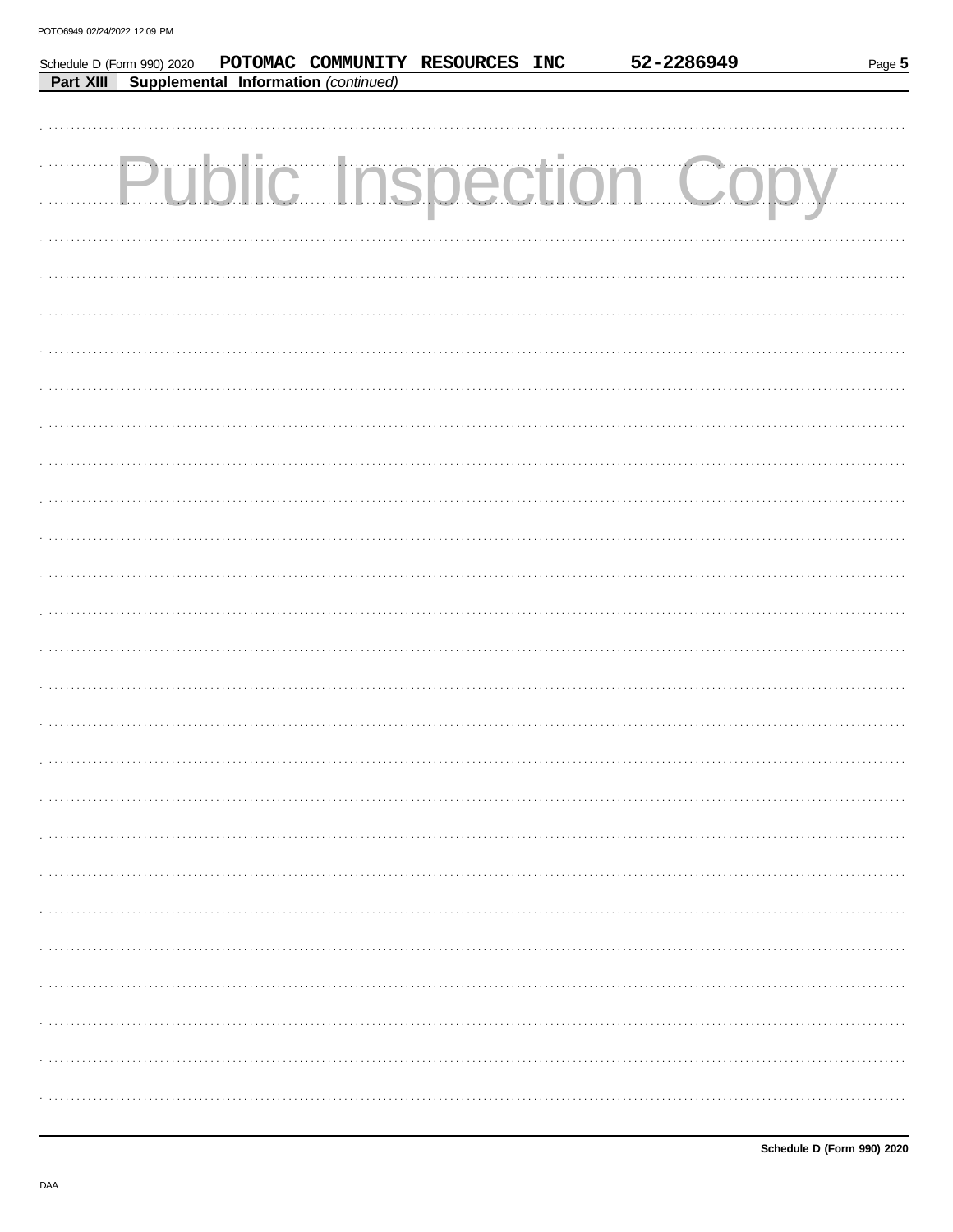|                                                                                                                                                                                                                                                                                        | <b>SCHEDULE I</b>                                                                                                                                                                                                                                                         |                       |                                                                                                         | Grants and Other Assistance to Organizations,                                                                                         |                                       |                                                             |                                            |                   | OMB No. 1545-0047                     |
|----------------------------------------------------------------------------------------------------------------------------------------------------------------------------------------------------------------------------------------------------------------------------------------|---------------------------------------------------------------------------------------------------------------------------------------------------------------------------------------------------------------------------------------------------------------------------|-----------------------|---------------------------------------------------------------------------------------------------------|---------------------------------------------------------------------------------------------------------------------------------------|---------------------------------------|-------------------------------------------------------------|--------------------------------------------|-------------------|---------------------------------------|
| (Form 990)                                                                                                                                                                                                                                                                             |                                                                                                                                                                                                                                                                           |                       |                                                                                                         | Governments, and Individuals in the United States<br>Complete if the organization answered "Yes" on Form 990, Part IV, line 21 or 22. |                                       |                                                             |                                            |                   |                                       |
|                                                                                                                                                                                                                                                                                        | Department of the Treasury<br>Internal Revenue Service                                                                                                                                                                                                                    | u Attach to Form 990. |                                                                                                         |                                                                                                                                       |                                       |                                                             | <b>Open to Public</b><br><b>Inspection</b> |                   |                                       |
|                                                                                                                                                                                                                                                                                        | Name of the organization<br>POTOMAC COMMUNITY RESOURCES INC                                                                                                                                                                                                               |                       | u Go to www.irs.gov/Form990 for the latest information.<br>Employer identification number<br>52-2286949 |                                                                                                                                       |                                       |                                                             |                                            |                   |                                       |
| Part I                                                                                                                                                                                                                                                                                 | <b>General Information on Grants and Assistance</b>                                                                                                                                                                                                                       |                       |                                                                                                         |                                                                                                                                       |                                       |                                                             |                                            |                   |                                       |
| 1 Does the organization maintain records to substantiate the amount of the grants or assistance, the grantees' eligibility for the grants or assistance, and<br>Yes<br>2 Describe in Part IV the organization's procedures for monitoring the use of grant funds in the United States. |                                                                                                                                                                                                                                                                           |                       |                                                                                                         |                                                                                                                                       |                                       |                                                             |                                            | $\overline{X}$ No |                                       |
| Part II                                                                                                                                                                                                                                                                                | Grants and Other Assistance to Domestic Organizations and Domestic Governments. Complete if the organization answered "Yes" on Form 990,<br>Part IV, line 21, for any recipient that received more than \$5,000. Part II can be duplicated if additional space is needed. |                       |                                                                                                         |                                                                                                                                       |                                       |                                                             |                                            |                   |                                       |
| -1                                                                                                                                                                                                                                                                                     | (a) Name and address of organization<br>or government                                                                                                                                                                                                                     | $(b)$ EIN             | $(c)$ IRC<br>section<br>(if applicable)                                                                 | (d) Amount of cash<br>grant                                                                                                           | (e) Amount of non-<br>cash assistance | (f) Method of valuation<br>(book, FMV, appraisal,<br>other) | (g) Description of<br>noncash assistance   |                   | (h) Purpose of grant<br>or assistance |
| POTOMAC                                                                                                                                                                                                                                                                                | (1) PCR HOUSE, INC.<br>9200 KENTSDALE DRIVE<br>MD 20854                                                                                                                                                                                                                   | 47-1551850            | C <sub>3</sub>                                                                                          | 39,146                                                                                                                                |                                       |                                                             |                                            | <b>EXPENSE</b>    | <b>FORGIVENESS</b>                    |
| (2)                                                                                                                                                                                                                                                                                    |                                                                                                                                                                                                                                                                           |                       |                                                                                                         |                                                                                                                                       |                                       |                                                             |                                            |                   |                                       |
|                                                                                                                                                                                                                                                                                        |                                                                                                                                                                                                                                                                           |                       |                                                                                                         |                                                                                                                                       |                                       |                                                             |                                            |                   |                                       |
| (3)                                                                                                                                                                                                                                                                                    |                                                                                                                                                                                                                                                                           |                       |                                                                                                         |                                                                                                                                       |                                       |                                                             |                                            |                   |                                       |
|                                                                                                                                                                                                                                                                                        |                                                                                                                                                                                                                                                                           |                       |                                                                                                         |                                                                                                                                       |                                       |                                                             |                                            |                   |                                       |
| (4)                                                                                                                                                                                                                                                                                    |                                                                                                                                                                                                                                                                           |                       |                                                                                                         |                                                                                                                                       |                                       |                                                             |                                            |                   |                                       |
|                                                                                                                                                                                                                                                                                        |                                                                                                                                                                                                                                                                           |                       |                                                                                                         |                                                                                                                                       |                                       |                                                             |                                            |                   |                                       |
| (5)                                                                                                                                                                                                                                                                                    |                                                                                                                                                                                                                                                                           |                       |                                                                                                         |                                                                                                                                       |                                       |                                                             |                                            |                   |                                       |
|                                                                                                                                                                                                                                                                                        |                                                                                                                                                                                                                                                                           |                       |                                                                                                         |                                                                                                                                       |                                       |                                                             |                                            |                   |                                       |
| (6)                                                                                                                                                                                                                                                                                    |                                                                                                                                                                                                                                                                           |                       |                                                                                                         |                                                                                                                                       |                                       |                                                             |                                            |                   |                                       |
|                                                                                                                                                                                                                                                                                        |                                                                                                                                                                                                                                                                           |                       |                                                                                                         |                                                                                                                                       |                                       |                                                             |                                            |                   |                                       |
| (7)                                                                                                                                                                                                                                                                                    |                                                                                                                                                                                                                                                                           |                       |                                                                                                         |                                                                                                                                       |                                       |                                                             |                                            |                   |                                       |
|                                                                                                                                                                                                                                                                                        |                                                                                                                                                                                                                                                                           |                       |                                                                                                         |                                                                                                                                       |                                       |                                                             |                                            |                   |                                       |
| (8)                                                                                                                                                                                                                                                                                    |                                                                                                                                                                                                                                                                           |                       |                                                                                                         |                                                                                                                                       |                                       |                                                             |                                            |                   |                                       |
|                                                                                                                                                                                                                                                                                        |                                                                                                                                                                                                                                                                           |                       |                                                                                                         |                                                                                                                                       |                                       |                                                             |                                            |                   |                                       |
| (9)                                                                                                                                                                                                                                                                                    |                                                                                                                                                                                                                                                                           |                       |                                                                                                         |                                                                                                                                       |                                       |                                                             |                                            |                   |                                       |
|                                                                                                                                                                                                                                                                                        |                                                                                                                                                                                                                                                                           |                       |                                                                                                         |                                                                                                                                       |                                       |                                                             |                                            |                   |                                       |
| 2                                                                                                                                                                                                                                                                                      | Enter total number of section $501(c)(3)$ and government organizations listed in the line 1 table<br>Enter total number of other organizations listed in the line 1 table                                                                                                 |                       |                                                                                                         |                                                                                                                                       |                                       |                                                             |                                            | $\mathbf{u}$ 1    |                                       |
|                                                                                                                                                                                                                                                                                        | For Paperwork Reduction Act Notice, see the Instructions for Form 990.                                                                                                                                                                                                    |                       |                                                                                                         |                                                                                                                                       |                                       |                                                             |                                            | u                 | Schedule I (Form 990) (2020)          |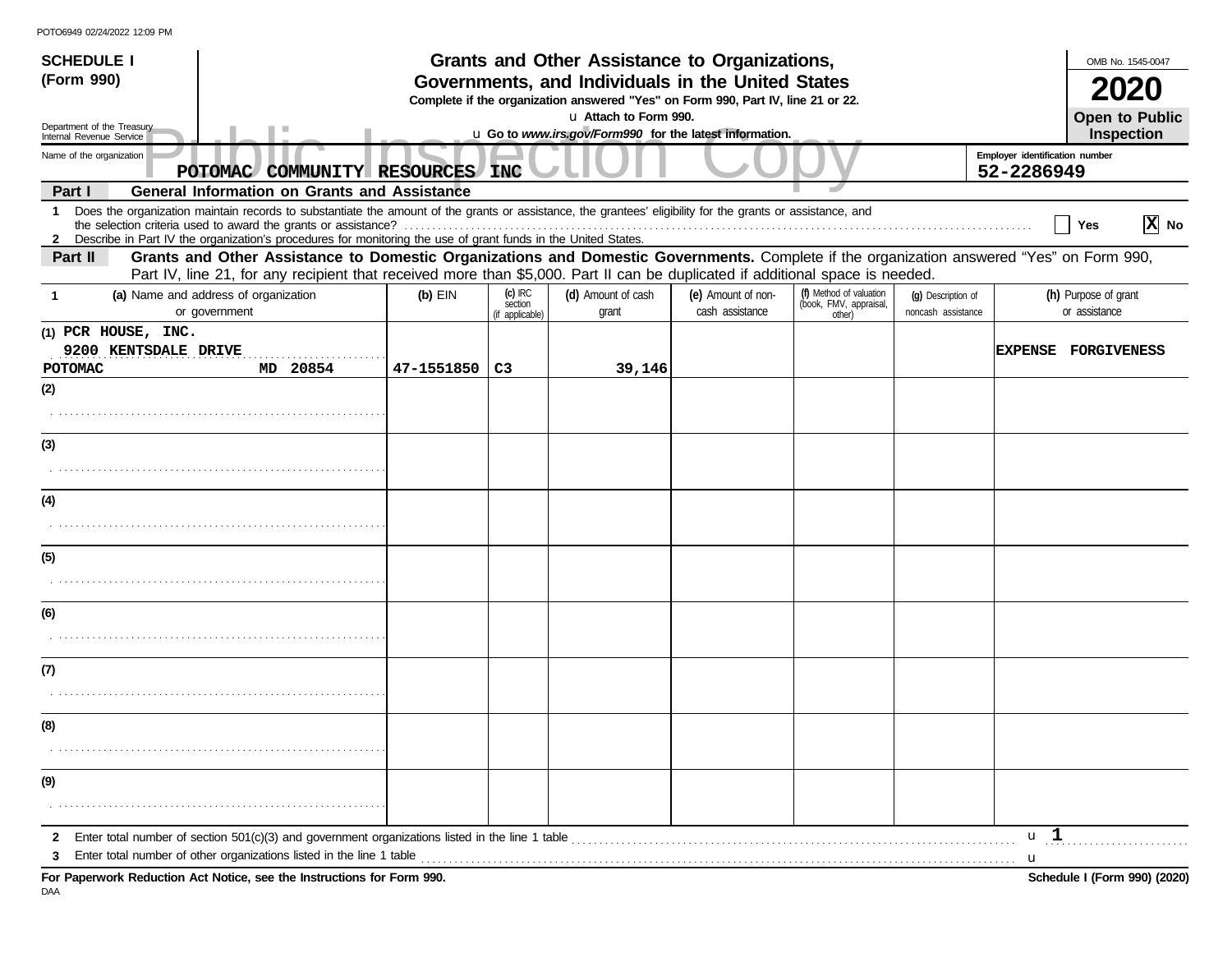#### 52-2286949 POTOMAC COMMUNITY RESOURCES INC Schedule I (Form 990) (2020)

| Part III     | Grants and Other Assistance to Domestic Individuals. Complete if the organization answered "Yes" on Form 990, Part IV, line 22.           |               |               |                    |                                |                                       |  |
|--------------|-------------------------------------------------------------------------------------------------------------------------------------------|---------------|---------------|--------------------|--------------------------------|---------------------------------------|--|
|              | Part III can be duplicated if additional space is needed.                                                                                 |               |               |                    |                                |                                       |  |
|              | (a) Type of grant or assistance                                                                                                           | (b) Number of | (c) Amount of | (d) Amount of      | (e) Method of valuation (book, | (f) Description of noncash assistance |  |
|              |                                                                                                                                           | recipients    | cash grant    | noncash assistance | FMV, appraisal, other)         |                                       |  |
|              |                                                                                                                                           |               |               |                    |                                |                                       |  |
|              |                                                                                                                                           |               |               |                    |                                |                                       |  |
| 3            |                                                                                                                                           |               |               |                    |                                |                                       |  |
| 4            |                                                                                                                                           |               |               |                    |                                |                                       |  |
| -5           |                                                                                                                                           |               |               |                    |                                |                                       |  |
| 6            |                                                                                                                                           |               |               |                    |                                |                                       |  |
| $\mathbf{7}$ |                                                                                                                                           |               |               |                    |                                |                                       |  |
| Part IV      | Supplemental Information. Provide the information required in Part I, line 2; Part III, column (b); and any other additional information. |               |               |                    |                                |                                       |  |
|              |                                                                                                                                           |               |               |                    |                                |                                       |  |
|              |                                                                                                                                           |               |               |                    |                                |                                       |  |
|              |                                                                                                                                           |               |               |                    |                                |                                       |  |
|              |                                                                                                                                           |               |               |                    |                                |                                       |  |
|              |                                                                                                                                           |               |               |                    |                                |                                       |  |
|              |                                                                                                                                           |               |               |                    |                                |                                       |  |
|              |                                                                                                                                           |               |               |                    |                                |                                       |  |
|              |                                                                                                                                           |               |               |                    |                                |                                       |  |
|              |                                                                                                                                           |               |               |                    |                                |                                       |  |
|              |                                                                                                                                           |               |               |                    |                                |                                       |  |
|              |                                                                                                                                           |               |               |                    |                                |                                       |  |
|              |                                                                                                                                           |               |               |                    |                                |                                       |  |
|              |                                                                                                                                           |               |               |                    |                                |                                       |  |
|              |                                                                                                                                           |               |               |                    |                                |                                       |  |
|              |                                                                                                                                           |               |               |                    |                                |                                       |  |
|              |                                                                                                                                           |               |               |                    |                                |                                       |  |
|              |                                                                                                                                           |               |               |                    |                                |                                       |  |
|              |                                                                                                                                           |               |               |                    |                                |                                       |  |
|              |                                                                                                                                           |               |               |                    |                                |                                       |  |
|              |                                                                                                                                           |               |               |                    |                                |                                       |  |

Page 2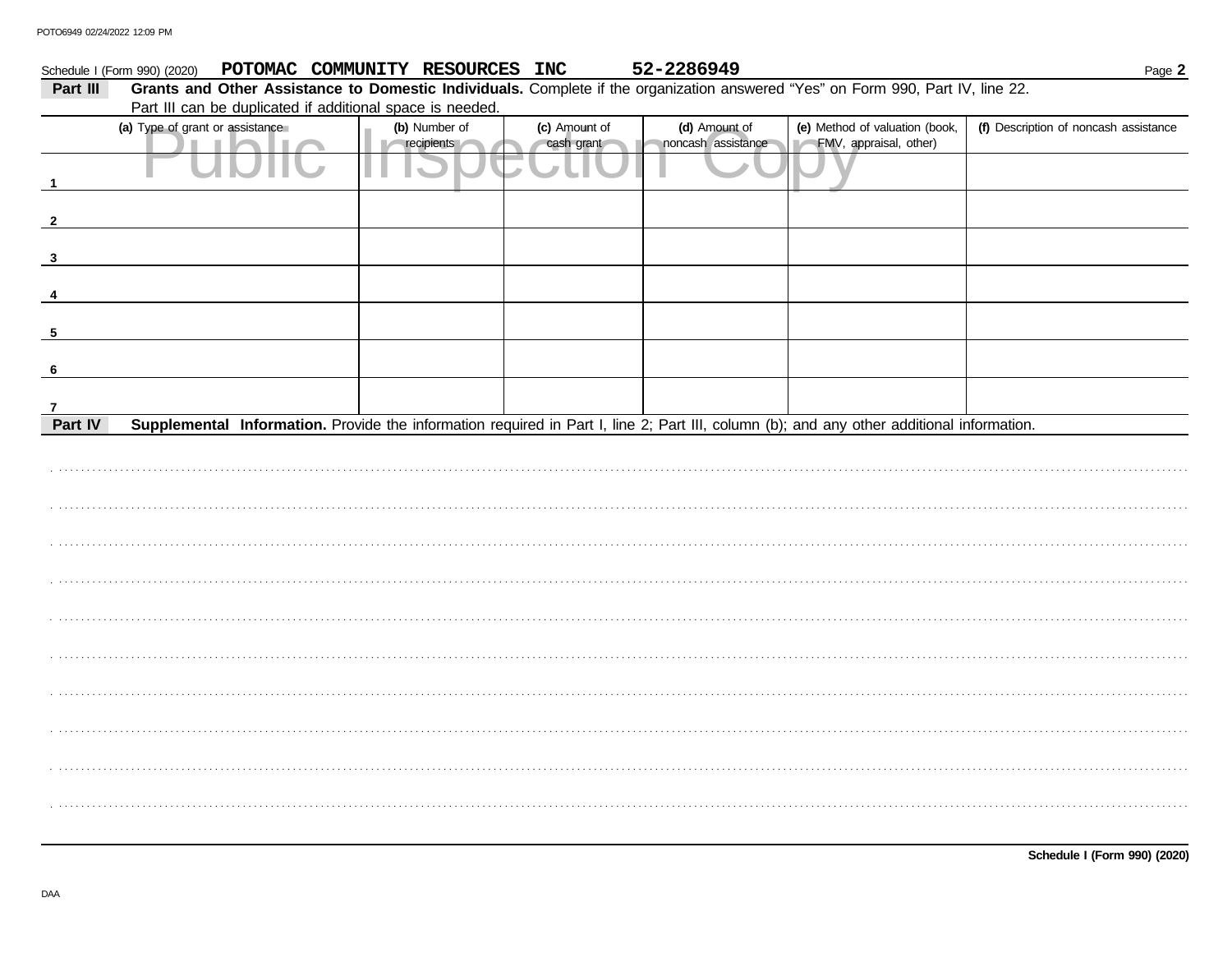| POTO6949 02/24/2022 12:09 PM |
|------------------------------|
| <b>SCHEDULE L</b>            |
| (Form 990 or 990-EZ)         |

## **Transactions With Interested Persons**

**(Form 990 or 990-EZ) and Complete if the organization answered "Yes" on Form 990, Part IV, line 25a, 25b, 26, 27, 28a,<br>28b, or 28c, or Form 990-EZ, Part V, line 38a or 40b.<br><b>2020** 

u **Attach to Form 990 or Form 990-EZ.**

u **Go to** *www.irs.gov/Form990* **for instructions and the latest information.**

Name of the organization Department of the Treasury Internal Revenue Service

#### **Inspection Employer identification number**

**Open To Public**

OMB No. 1545-0047

|              |          | POTOMAC COMMUNITY RESOURCES INC                                                                                       |                   |                                                  |                         |                          |                                | 52-2286949 |                 |     |                           |                |             |
|--------------|----------|-----------------------------------------------------------------------------------------------------------------------|-------------------|--------------------------------------------------|-------------------------|--------------------------|--------------------------------|------------|-----------------|-----|---------------------------|----------------|-------------|
|              | Part I   | <b>Excess Benefit Transactions</b> (section 501(c)(3), section 501(c)(4), and 501(c)(29) organizations only).         |                   |                                                  |                         |                          |                                |            |                 |     |                           |                |             |
|              |          | Complete if the organization answered "Yes" on Form 990, Part IV, line 25a or 25b, or Form 990-EZ, Part V, line 40b.  |                   |                                                  |                         |                          |                                |            |                 |     |                           |                |             |
| 1            |          | (a) Name of disqualified person                                                                                       |                   | (b) Relationship between disqualified person and |                         |                          | (c) Description of transaction |            |                 |     |                           | (d) Corrected? |             |
|              |          |                                                                                                                       |                   | organization                                     |                         |                          |                                |            |                 |     | Yes                       |                | No          |
| (1)          |          |                                                                                                                       |                   |                                                  |                         |                          |                                |            |                 |     |                           |                |             |
| (2)          |          |                                                                                                                       |                   |                                                  |                         |                          |                                |            |                 |     |                           |                |             |
| (3)          |          |                                                                                                                       |                   |                                                  |                         |                          |                                |            |                 |     |                           |                |             |
| (4)          |          |                                                                                                                       |                   |                                                  |                         |                          |                                |            |                 |     |                           |                |             |
| (5)          |          |                                                                                                                       |                   |                                                  |                         |                          |                                |            |                 |     |                           |                |             |
| (6)          |          |                                                                                                                       |                   |                                                  |                         |                          |                                |            |                 |     |                           |                |             |
| $\mathbf{2}$ |          | Enter the amount of tax incurred by the organization managers or disqualified persons during the year                 |                   |                                                  |                         |                          |                                |            |                 |     |                           |                |             |
| 3            |          |                                                                                                                       |                   |                                                  |                         |                          |                                |            |                 |     |                           |                |             |
|              |          |                                                                                                                       |                   |                                                  |                         |                          |                                |            |                 |     |                           |                |             |
|              | Part II  | Loans to and/or From Interested Persons.                                                                              |                   |                                                  |                         |                          |                                |            |                 |     |                           |                |             |
|              |          | Complete if the organization answered "Yes" on Form 990-EZ, Part V, line 38a or Form 990, Part IV, line 26; or if the |                   |                                                  |                         |                          |                                |            |                 |     |                           |                |             |
|              |          | organization reported an amount on Form 990, Part X, line 5, 6, or 22.                                                |                   |                                                  |                         |                          |                                |            |                 |     |                           |                |             |
|              |          | (a) Name of interested person                                                                                         | (b) Relationship  | (c) Purpose of                                   | (d) Loan                | (e) Original             | (f) Balance due                |            | (g) In default? |     | (h) Approved              |                | (i) Written |
|              |          |                                                                                                                       | with organization | loan                                             | to or from<br>the org.? | principal amount         |                                |            |                 |     | by board or<br>committee? | agreement?     |             |
|              |          |                                                                                                                       |                   |                                                  | To From                 |                          |                                | Yes        | No              | Yes | No                        | Yes            | No          |
|              |          |                                                                                                                       |                   |                                                  |                         |                          |                                |            |                 |     |                           |                |             |
| (1)          |          |                                                                                                                       |                   |                                                  |                         |                          |                                |            |                 |     |                           |                |             |
|              |          |                                                                                                                       |                   |                                                  |                         |                          |                                |            |                 |     |                           |                |             |
| (2)          |          |                                                                                                                       |                   |                                                  |                         |                          |                                |            |                 |     |                           |                |             |
|              |          |                                                                                                                       |                   |                                                  |                         |                          |                                |            |                 |     |                           |                |             |
| (3)          |          |                                                                                                                       |                   |                                                  |                         |                          |                                |            |                 |     |                           |                |             |
|              |          |                                                                                                                       |                   |                                                  |                         |                          |                                |            |                 |     |                           |                |             |
| (4)          |          |                                                                                                                       |                   |                                                  |                         |                          |                                |            |                 |     |                           |                |             |
|              |          |                                                                                                                       |                   |                                                  |                         |                          |                                |            |                 |     |                           |                |             |
| (5)          |          |                                                                                                                       |                   |                                                  |                         |                          |                                |            |                 |     |                           |                |             |
|              |          |                                                                                                                       |                   |                                                  |                         |                          |                                |            |                 |     |                           |                |             |
| (6)          |          |                                                                                                                       |                   |                                                  |                         |                          |                                |            |                 |     |                           |                |             |
|              |          |                                                                                                                       |                   |                                                  |                         |                          |                                |            |                 |     |                           |                |             |
| (7)          |          |                                                                                                                       |                   |                                                  |                         |                          |                                |            |                 |     |                           |                |             |
|              |          |                                                                                                                       |                   |                                                  |                         |                          |                                |            |                 |     |                           |                |             |
| (8)          |          |                                                                                                                       |                   |                                                  |                         |                          |                                |            |                 |     |                           |                |             |
|              |          |                                                                                                                       |                   |                                                  |                         |                          |                                |            |                 |     |                           |                |             |
| (9)          |          |                                                                                                                       |                   |                                                  |                         |                          |                                |            |                 |     |                           |                |             |
| (10)         |          |                                                                                                                       |                   |                                                  |                         |                          |                                |            |                 |     |                           |                |             |
| <b>Total</b> |          |                                                                                                                       |                   |                                                  |                         | $\mathbf{u}$             |                                |            |                 |     |                           |                |             |
|              | Part III | <b>Grants or Assistance Benefiting Interested Persons.</b>                                                            |                   |                                                  |                         |                          |                                |            |                 |     |                           |                |             |
|              |          | Complete if the organization answered "Yes" on Form 990, Part IV, line 27.                                            |                   |                                                  |                         |                          |                                |            |                 |     |                           |                |             |
|              |          | (a) Name of interested person                                                                                         |                   | (b) Relationship between interested              |                         | (c) Amount of assistance | (d) Type of assistance         |            |                 |     | (e) Purpose of assistance |                |             |
|              |          |                                                                                                                       |                   | person and the organization                      |                         |                          |                                |            |                 |     |                           |                |             |
| (1)          |          |                                                                                                                       |                   |                                                  |                         |                          |                                |            |                 |     |                           |                |             |
| (2)          |          |                                                                                                                       |                   |                                                  |                         |                          |                                |            |                 |     |                           |                |             |
| (3)          |          |                                                                                                                       |                   |                                                  |                         |                          |                                |            |                 |     |                           |                |             |
| (4)          |          |                                                                                                                       |                   |                                                  |                         |                          |                                |            |                 |     |                           |                |             |
| (5)          |          |                                                                                                                       |                   |                                                  |                         |                          |                                |            |                 |     |                           |                |             |
| (6)          |          |                                                                                                                       |                   |                                                  |                         |                          |                                |            |                 |     |                           |                |             |
| (7)          |          |                                                                                                                       |                   |                                                  |                         |                          |                                |            |                 |     |                           |                |             |
| (8)          |          |                                                                                                                       |                   |                                                  |                         |                          |                                |            |                 |     |                           |                |             |
| (9)          |          |                                                                                                                       |                   |                                                  |                         |                          |                                |            |                 |     |                           |                |             |

DAA **For Paperwork Reduction Act Notice, see the Instructions for Form 990 or 990-EZ. Schedule L (Form 990 or 990-EZ) 2020**

**(10)**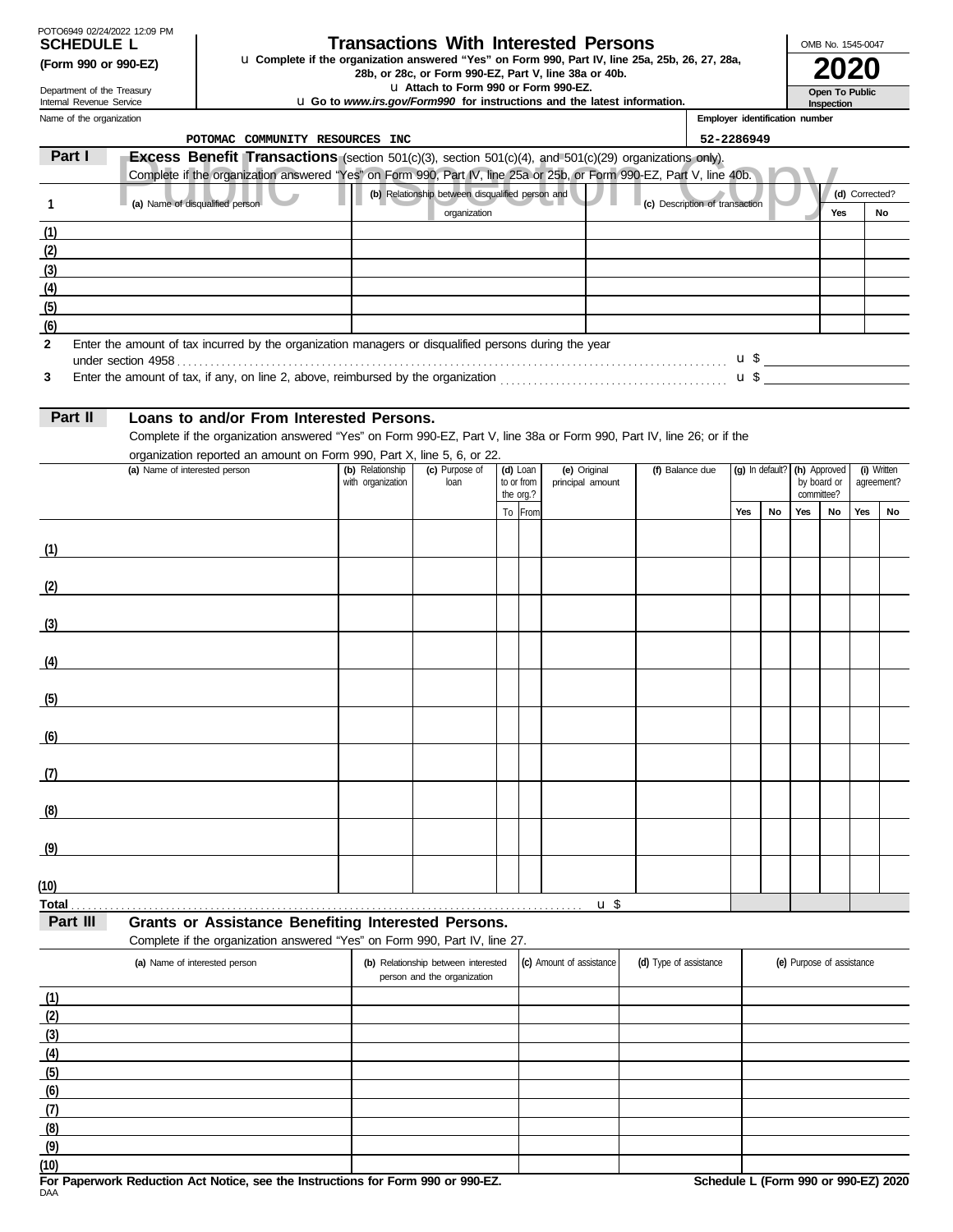| POTO6949 02/24/2022 12:09 PM |                                                                                                                                                        |                                                       |                                         |                                |                                     |
|------------------------------|--------------------------------------------------------------------------------------------------------------------------------------------------------|-------------------------------------------------------|-----------------------------------------|--------------------------------|-------------------------------------|
|                              | Schedule L (Form 990 or 990-EZ) 2020                                                                                                                   | POTOMAC COMMUNITY RESOURCES INC                       |                                         | 52-2286949                     | Page 2                              |
| Part IV                      | <b>Business Transactions Involving Interested Persons.</b><br>Complete if the organization answered "Yes" on Form 990, Part IV, line 28a, 28b, or 28c. |                                                       |                                         |                                |                                     |
|                              | (a) Name of interested person                                                                                                                          | (b) Relationship between<br>interested person and the | (c) Amount of<br>transaction            | (d) Description of transaction | (e) Sharing<br>of org.<br>revenues? |
|                              | I.<br>H.                                                                                                                                               | organization                                          | ×                                       |                                | Yes<br>No                           |
|                              | (1) STEPHEN F. RILEY P.C.                                                                                                                              | EXEC.<br><b>DIRECTOR</b>                              | 152,700                                 | MANAGEMENT                     | x                                   |
| (2)<br>(3)                   |                                                                                                                                                        | m                                                     |                                         |                                |                                     |
| (4)                          |                                                                                                                                                        |                                                       |                                         |                                |                                     |
| (5)                          |                                                                                                                                                        |                                                       |                                         |                                |                                     |
| (6)                          |                                                                                                                                                        |                                                       |                                         |                                |                                     |
| (7)                          |                                                                                                                                                        |                                                       |                                         |                                |                                     |
| (8)<br>(9)                   |                                                                                                                                                        |                                                       |                                         |                                |                                     |
| (10)                         |                                                                                                                                                        |                                                       |                                         |                                |                                     |
| Part V                       | Supplemental Information.                                                                                                                              |                                                       |                                         |                                |                                     |
|                              | Provide additional information for responses to questions on Schedule L (see instructions).                                                            |                                                       |                                         |                                |                                     |
|                              |                                                                                                                                                        |                                                       |                                         |                                |                                     |
|                              | SCHEDULE L, PART V - ADDITIONAL                                                                                                                        | <b>INFORMATION</b>                                    |                                         |                                |                                     |
| (D)                          | DESCRIPTION OF                                                                                                                                         | TRANSACTION: MANAGEMENT                               | <b>FEES</b><br>$\overline{\phantom{a}}$ | STEPHEN F. RILEY IS            |                                     |
|                              |                                                                                                                                                        |                                                       |                                         |                                |                                     |
| <b>THE</b>                   | OWNER OF<br>STEPHEN F. RILEY, P.C. POTOMAC COMMUNITY RESOURCES, INC.                                                                                   |                                                       |                                         |                                |                                     |
| <b>HAS</b>                   | <b>ENTERED</b><br>INTO AN AGREEMENT WITH STEPHEN F. RILEY, P.C., UNDER WHICH                                                                           |                                                       |                                         |                                |                                     |
|                              |                                                                                                                                                        |                                                       |                                         |                                |                                     |
| <b>STEPHEN</b>               | <b>RILEY PROVIDES</b>                                                                                                                                  | CONSULTING SERVICES AND EXECUTIVE DIRECTOR            |                                         |                                |                                     |
|                              |                                                                                                                                                        |                                                       |                                         |                                |                                     |
| MANAGEMENT                   | <b>SERVICES</b><br>TO<br>THE                                                                                                                           | ORGANIZATION.                                         |                                         |                                |                                     |
|                              |                                                                                                                                                        |                                                       |                                         |                                |                                     |
|                              |                                                                                                                                                        |                                                       |                                         |                                |                                     |
|                              |                                                                                                                                                        |                                                       |                                         |                                |                                     |
|                              |                                                                                                                                                        |                                                       |                                         |                                |                                     |
|                              |                                                                                                                                                        |                                                       |                                         |                                |                                     |
|                              |                                                                                                                                                        |                                                       |                                         |                                |                                     |
|                              |                                                                                                                                                        |                                                       |                                         |                                |                                     |
|                              |                                                                                                                                                        |                                                       |                                         |                                |                                     |
|                              |                                                                                                                                                        |                                                       |                                         |                                |                                     |
|                              |                                                                                                                                                        |                                                       |                                         |                                |                                     |
|                              |                                                                                                                                                        |                                                       |                                         |                                |                                     |
|                              |                                                                                                                                                        |                                                       |                                         |                                |                                     |
|                              |                                                                                                                                                        |                                                       |                                         |                                |                                     |
|                              |                                                                                                                                                        |                                                       |                                         |                                |                                     |
|                              |                                                                                                                                                        |                                                       |                                         |                                |                                     |
|                              |                                                                                                                                                        |                                                       |                                         |                                |                                     |
|                              |                                                                                                                                                        |                                                       |                                         |                                |                                     |
|                              |                                                                                                                                                        |                                                       |                                         |                                |                                     |
|                              |                                                                                                                                                        |                                                       |                                         |                                |                                     |
|                              |                                                                                                                                                        |                                                       |                                         |                                |                                     |
|                              |                                                                                                                                                        |                                                       |                                         |                                |                                     |
|                              |                                                                                                                                                        |                                                       |                                         |                                |                                     |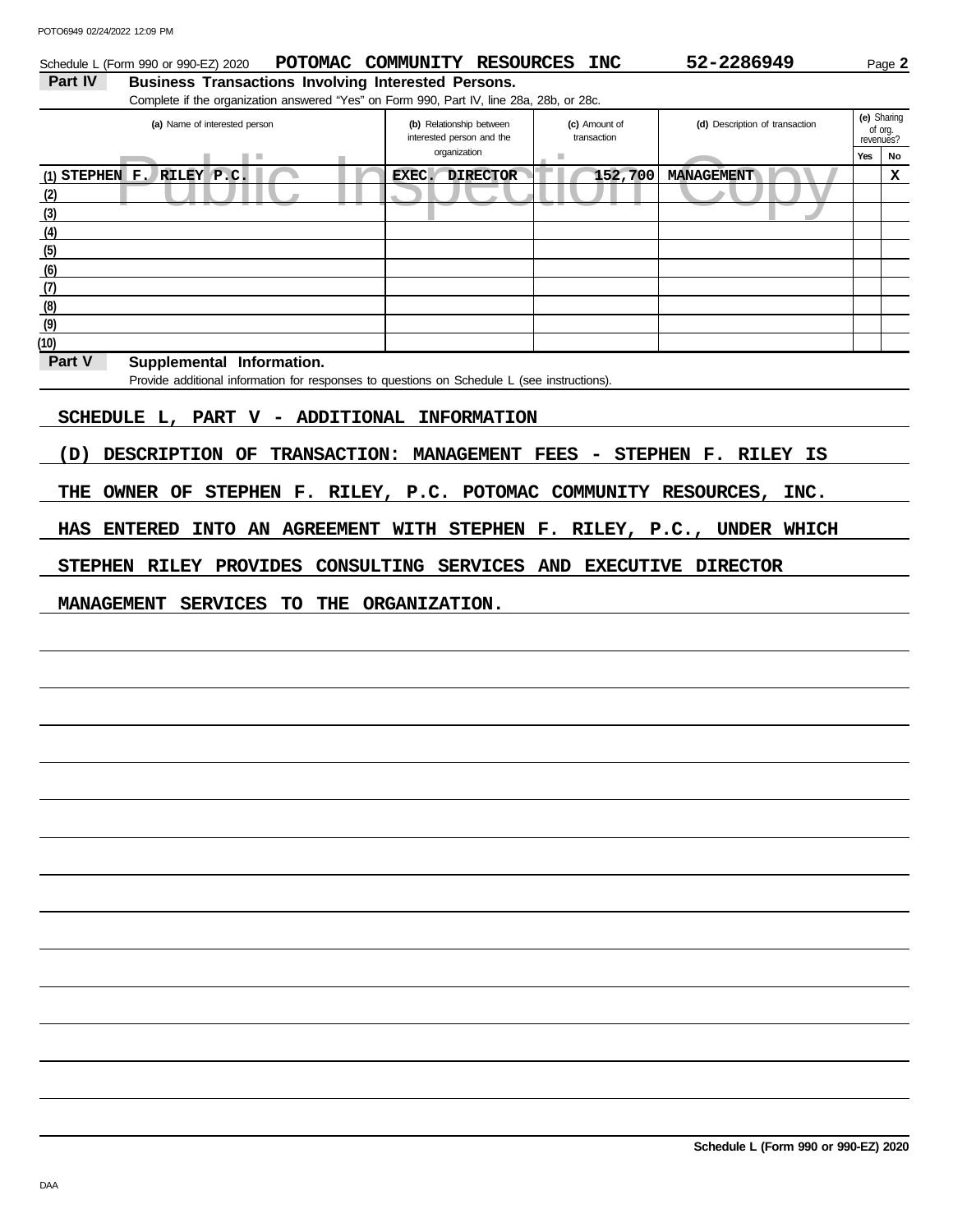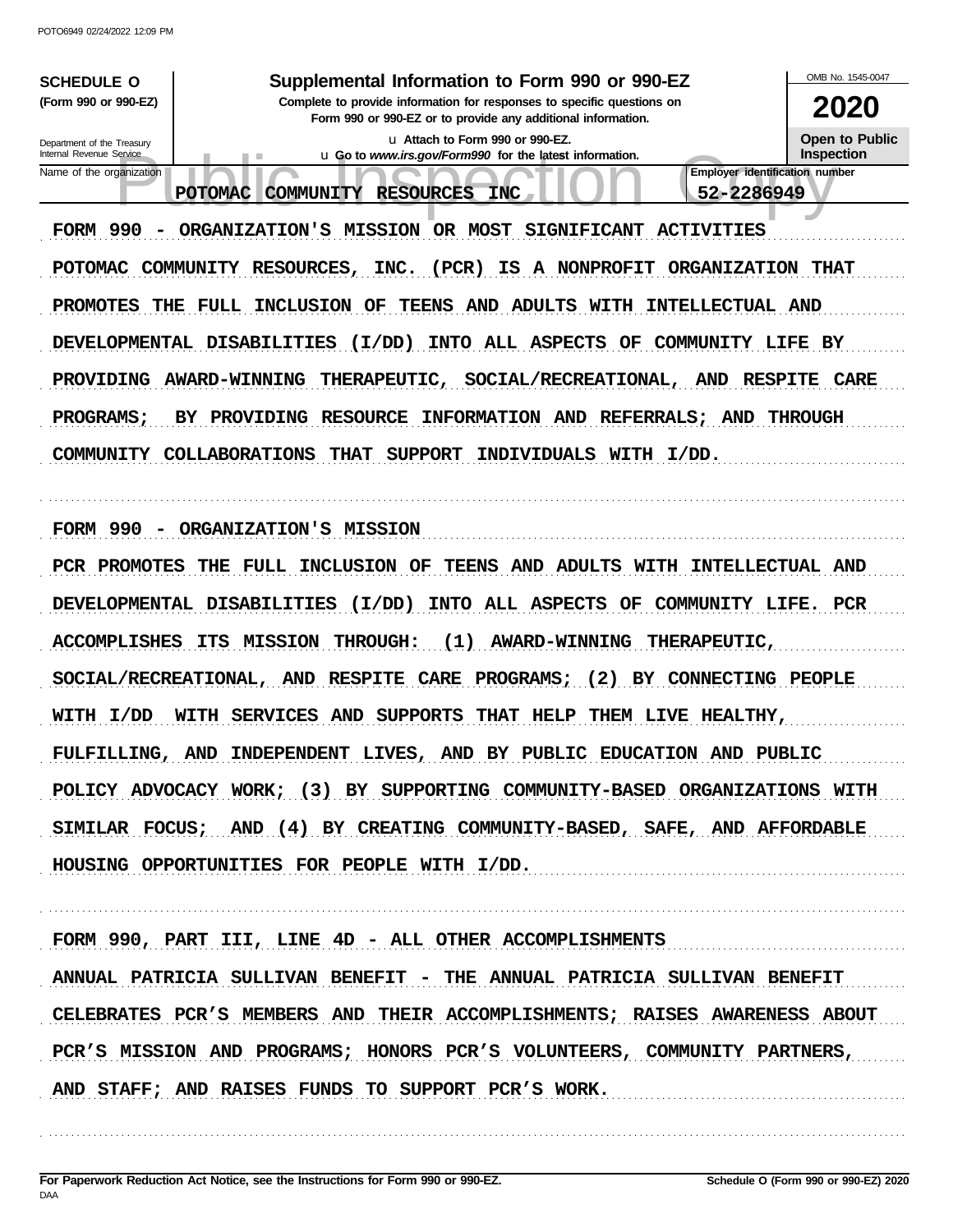| Schedule O (Form 990 or 990-EZ) 2020                                                                  | Page 2                         |
|-------------------------------------------------------------------------------------------------------|--------------------------------|
| Name of the organization                                                                              | Employer identification number |
| POTOMAC COMMUNITY RESOURCES<br><b>INC</b>                                                             | 52-2286949                     |
| FORM 990, PART VI - ADDITIONAL INFORMATION<br>MR. BRIAN P. SULLIVAN IS THE SON OF MRS. JOAN SULLIVAN. |                                |
| MS. SANDRA ANDREAS MCMURTRIE AND MS. AMANDA MCMURTRIE HERNDON ARE MOTHER<br>AND DAUGHTER.             |                                |
| MR. LAWRENCE RYAN AND MR. ROBERT J. RYAN ARE FATHER AND SON.                                          |                                |
| FORM 990, PART VI, LINE 2 - RELATED PARTY INFORMATION AMONG OFFICERS                                  |                                |
| MR. BRIAN P. SULLIVAN                                                                                 | MRS. JOAN SULLIVAN             |
|                                                                                                       |                                |
| SON                                                                                                   |                                |
|                                                                                                       |                                |
| MS. AMANDA MCMURTRIE HERDON                                                                           | MS. SANDRA ANDREAS MCMURTRIE   |
|                                                                                                       |                                |
| <b>DAUGHTER</b>                                                                                       |                                |
|                                                                                                       |                                |
| MR. ROBERT J. RYAN                                                                                    | MR. LAWRENCE RYAN              |
|                                                                                                       |                                |
| SON                                                                                                   |                                |
|                                                                                                       |                                |
| FORM 990, PART VI, LINE 3 - MANAGEMENT DELEGATED                                                      |                                |
|                                                                                                       |                                |
| STEPHEN F. RILEY, P.C. PROVIDES MANAGEMENT SERVICES TO PCR. STEPHEN RILEY                             |                                |
| DOES NOT RECEIVE ANY COMPENSATION DIRECTLY FROM PCR.                                                  |                                |
|                                                                                                       |                                |
|                                                                                                       |                                |
| FORM 990, PART VI, LINE 11B - ORGANIZATION'S PROCESS TO REVIEW FORM 990                               |                                |
| FORM 990 IS REVIEWED BY THE ORGANIZATION'S OUTSOURCED ACCOUNTANTS, AS WELL                            |                                |
| AS THE TREASURER, EXECUTIVE DIRECTOR, AND ADMINISTRATOR PRIOR TO BEING                                |                                |
|                                                                                                       |                                |
| FILED. THE FORM 990 IS ALSO DISTRIBUTED TO THE BOARD OF DIRECTORS PRIOR TO                            |                                |
| FILING.                                                                                               |                                |
|                                                                                                       |                                |

PAGE 1 OF 2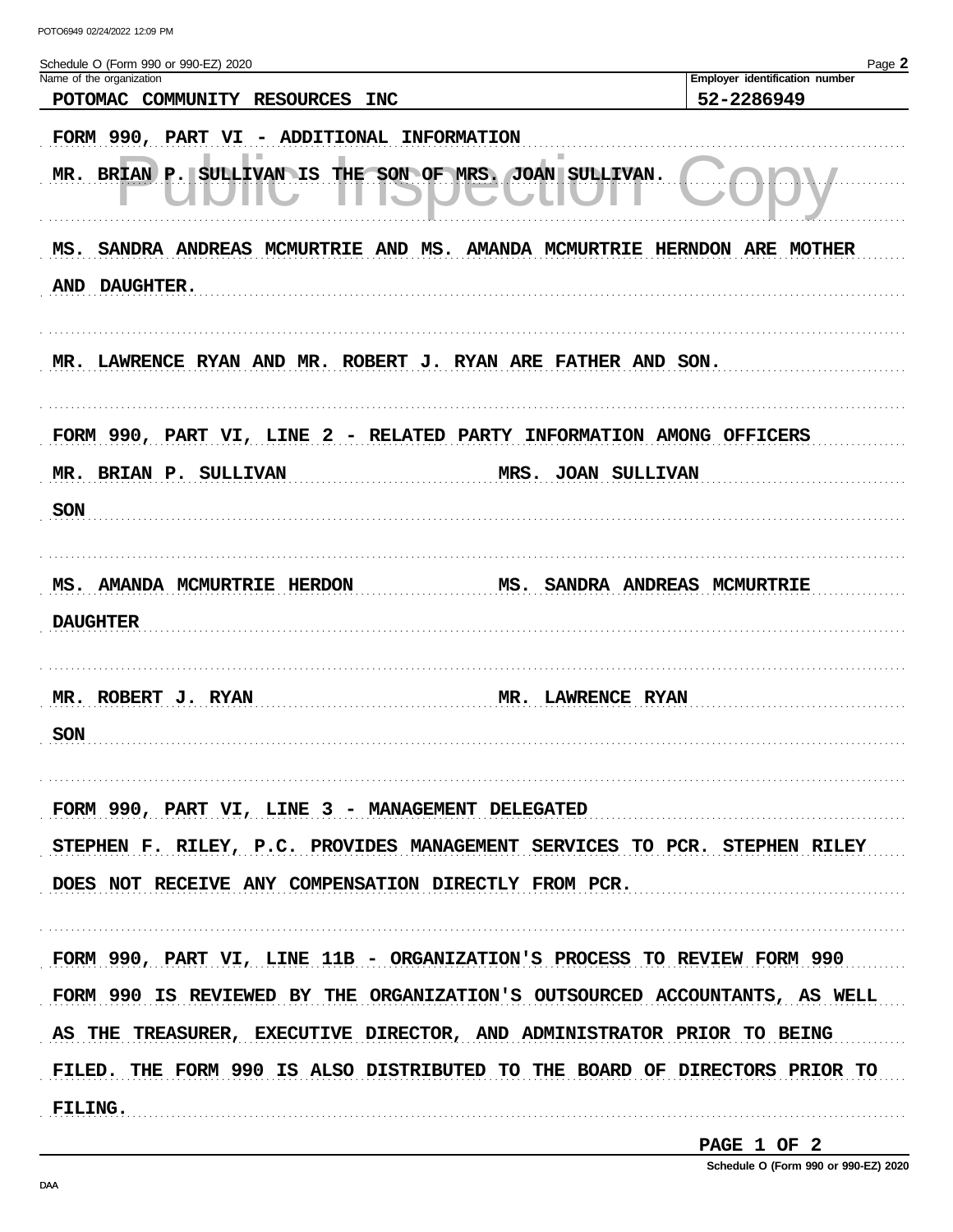| Schedule O (Form 990 or 990-EZ) 2020 | Page 2                         |
|--------------------------------------|--------------------------------|
| Name of the organization             | Employer identification number |
| POTOMAC<br>COMMINITY<br>RESOURCES    | 52-2286949<br><b>INC</b>       |
|                                      |                                |
|                                      |                                |
| -----                                | . .<br>---                     |

| FORM 990, PART VI, LINE 12C - ENFORCEMENT OF CONFLICTS POLICY<br><b>BOARD PRESIDENT</b><br>THE |                 | <b>AND</b>                                                                 |           | EXECUTIVE DIRECTOR REVIEW ALL ANNUAL DISCLOSURES |                    |
|------------------------------------------------------------------------------------------------|-----------------|----------------------------------------------------------------------------|-----------|--------------------------------------------------|--------------------|
| AND MONITOR ENFORCEMENT                                                                        |                 | OF THE POLICY.                                                             |           |                                                  |                    |
|                                                                                                |                 | FORM 990, PART VI, LINE 15A - COMPENSATION PROCESS FOR TOP OFFICIAL        |           |                                                  |                    |
| <b>COMPENSATION OF</b>                                                                         |                 | THE EXECUTIVE DIRECTOR HAS BEEN DELEGATED BY THE BOARD OF                  |           |                                                  |                    |
| <b>DIRECTORS</b>                                                                               |                 | TO THE EXECUTIVE COMMITTEE.                                                |           | THE COMPENSATION WAS ESTABLISHED                 |                    |
|                                                                                                |                 | USING COMPARABILITY DATA AND THE SERVICES ARE PROVIDED TO THE ORGANIZATION |           |                                                  |                    |
| BY CONTRACT.                                                                                   |                 |                                                                            |           |                                                  |                    |
|                                                                                                |                 |                                                                            |           |                                                  |                    |
|                                                                                                |                 | FORM 990, PART VI, LINE 19 - GOVERNING DOCUMENTS DISCLOSURE EXPLANATION    |           |                                                  |                    |
|                                                                                                |                 | ALL GOVERNING DOCUMENTS, CONFLICT OF INTEREST POLICY, AND FINANCIAL        |           |                                                  |                    |
|                                                                                                |                 |                                                                            |           |                                                  |                    |
|                                                                                                |                 | STATEMENTS ARE MADE AVAILABLE TO THE PUBLIC UPON REQUEST.                  |           |                                                  |                    |
|                                                                                                |                 |                                                                            |           |                                                  |                    |
|                                                                                                |                 | FORM 990, PART IX, LINE 11G - OTHER FEES FOR SERVICES                      |           |                                                  |                    |
| DESCRIPTION                                                                                    |                 |                                                                            |           |                                                  |                    |
|                                                                                                |                 | TOT/PROG SERVICE                                                           |           | <b>MGT &amp; GENERAL</b>                         | <b>FUNDRAISING</b> |
| <b>THERAPY</b>                                                                                 | <b>SERVICES</b> |                                                                            |           |                                                  |                    |
|                                                                                                | \$              | 89,518                                                                     | \$        | 200                                              | \$<br>$\mathbf 0$  |
|                                                                                                |                 |                                                                            |           |                                                  |                    |
|                                                                                                | \$              | 122,160                                                                    | <b>\$</b> | 7,635                                            | 15,270             |
| CONSULTING                                                                                     | <b>TOTAL</b>    |                                                                            |           |                                                  |                    |
|                                                                                                | \$              | 211,678                                                                    | \$        | 7,835                                            | \$<br>15,270       |
|                                                                                                |                 |                                                                            |           |                                                  |                    |
|                                                                                                |                 |                                                                            |           |                                                  |                    |
|                                                                                                |                 |                                                                            |           |                                                  |                    |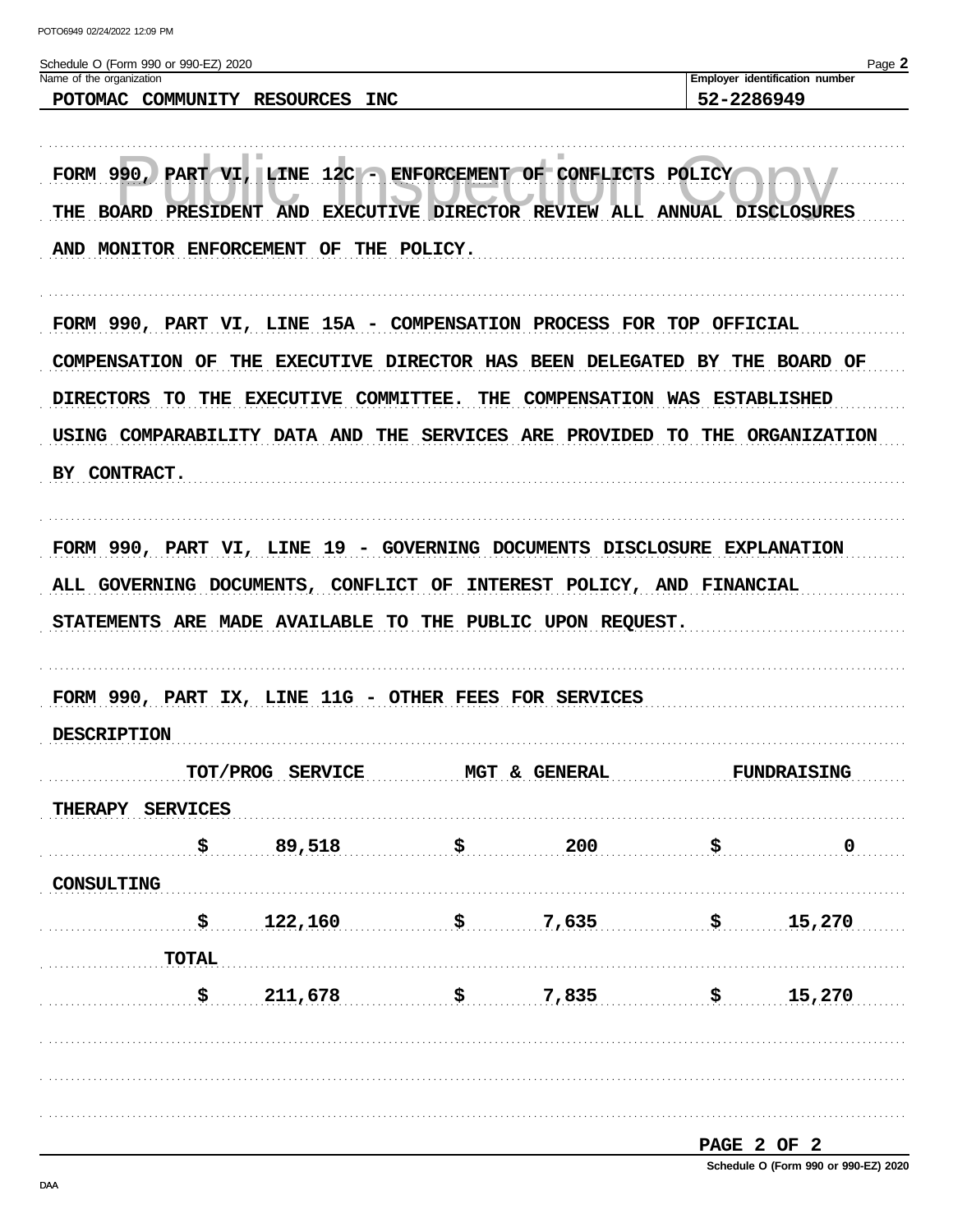| <b>OTOOSTS OLIZ-TIZOZZ TZ.0S I IV</b><br><b>SCHEDULE R</b> |                                                                                                                                                                                                                    |                         |                                                     |                            |                              |                           |                           | OMB No. 1545-0047                                 |    |  |  |
|------------------------------------------------------------|--------------------------------------------------------------------------------------------------------------------------------------------------------------------------------------------------------------------|-------------------------|-----------------------------------------------------|----------------------------|------------------------------|---------------------------|---------------------------|---------------------------------------------------|----|--|--|
| (Form 990)                                                 | <b>Related Organizations and Unrelated Partnerships</b><br>u Complete if the organization answered "Yes" on Form 990, Part IV, line 33, 34, 35b, 36, or 37.                                                        |                         |                                                     |                            |                              |                           |                           |                                                   |    |  |  |
| Department of the Treasury                                 | u Attach to Form 990.<br>u Go to www.irs.gov/Form990 for instructions and the latest information.<br>Internal Revenue Service<br>٠                                                                                 |                         |                                                     |                            |                              |                           |                           |                                                   |    |  |  |
| Name of the organization                                   | Employer identification number                                                                                                                                                                                     |                         |                                                     |                            |                              |                           |                           |                                                   |    |  |  |
|                                                            | POTOMAC COMMUNITY RESOURCES INC                                                                                                                                                                                    |                         |                                                     |                            |                              |                           | 52-2286949                |                                                   |    |  |  |
| Part I                                                     | Identification of Disregarded Entities. Complete if the organization answered "Yes" on Form 990, Part IV, line 33.                                                                                                 |                         |                                                     |                            |                              |                           |                           |                                                   |    |  |  |
|                                                            | (a)<br>Name, address, and EIN (if applicable) of disregarded entity                                                                                                                                                | (b)<br>Primary activity | (c)<br>Legal domicile (state<br>or foreign country) |                            | (d)<br>Total income          | (e)<br>End-of-year assets |                           | (f)<br>Direct controlling<br>entity               |    |  |  |
| (1)                                                        |                                                                                                                                                                                                                    |                         |                                                     |                            |                              |                           |                           |                                                   |    |  |  |
|                                                            |                                                                                                                                                                                                                    |                         |                                                     |                            |                              |                           |                           |                                                   |    |  |  |
| (2)                                                        |                                                                                                                                                                                                                    |                         |                                                     |                            |                              |                           |                           |                                                   |    |  |  |
|                                                            |                                                                                                                                                                                                                    |                         |                                                     |                            |                              |                           |                           |                                                   |    |  |  |
| (3)                                                        |                                                                                                                                                                                                                    |                         |                                                     |                            |                              |                           |                           |                                                   |    |  |  |
|                                                            |                                                                                                                                                                                                                    |                         |                                                     |                            |                              |                           |                           |                                                   |    |  |  |
| (4)                                                        |                                                                                                                                                                                                                    |                         |                                                     |                            |                              |                           |                           |                                                   |    |  |  |
|                                                            |                                                                                                                                                                                                                    |                         |                                                     |                            |                              |                           |                           |                                                   |    |  |  |
| (5)                                                        |                                                                                                                                                                                                                    |                         |                                                     |                            |                              |                           |                           |                                                   |    |  |  |
|                                                            |                                                                                                                                                                                                                    |                         |                                                     |                            |                              |                           |                           |                                                   |    |  |  |
|                                                            |                                                                                                                                                                                                                    |                         |                                                     |                            |                              |                           |                           |                                                   |    |  |  |
| Part II                                                    | Identification of Related Tax-Exempt Organizations. Complete if the organization answered "Yes" on Form 990, Part IV, line 34, because it had<br>one or more related tax-exempt organizations during the tax year. |                         |                                                     |                            |                              |                           |                           |                                                   |    |  |  |
|                                                            | (a)<br>Name, address, and EIN of related organization                                                                                                                                                              | (b)<br>Primary activity | (c)<br>Legal domicile (state                        | (d)<br>Exempt Code section | (e)<br>Public charity status |                           | (f)<br>Direct controlling | (g)<br>Section $512(b)(13)$<br>controlled entity? |    |  |  |
|                                                            |                                                                                                                                                                                                                    |                         | or foreign country)                                 |                            | (if section $501(c)(3)$ )    |                           | entity                    | Yes                                               | No |  |  |
| PCR HOUSE, INC.<br>(1)<br>9200 KENTSDALE DRIVE             | 47-1551850                                                                                                                                                                                                         |                         |                                                     |                            |                              |                           |                           |                                                   |    |  |  |
| POTOMAC                                                    | 20854<br>MD                                                                                                                                                                                                        | HOUSING                 | MD                                                  | C <sub>3</sub>             | 7                            | <b>PCR</b>                |                           | x                                                 |    |  |  |
| (2)                                                        |                                                                                                                                                                                                                    |                         |                                                     |                            |                              |                           |                           |                                                   |    |  |  |
|                                                            |                                                                                                                                                                                                                    |                         |                                                     |                            |                              |                           |                           |                                                   |    |  |  |
| (3)                                                        |                                                                                                                                                                                                                    |                         |                                                     |                            |                              |                           |                           |                                                   |    |  |  |
|                                                            |                                                                                                                                                                                                                    |                         |                                                     |                            |                              |                           |                           |                                                   |    |  |  |
| (4)                                                        |                                                                                                                                                                                                                    |                         |                                                     |                            |                              |                           |                           |                                                   |    |  |  |
|                                                            |                                                                                                                                                                                                                    |                         |                                                     |                            |                              |                           |                           |                                                   |    |  |  |
| (5)                                                        |                                                                                                                                                                                                                    |                         |                                                     |                            |                              |                           |                           |                                                   |    |  |  |
|                                                            |                                                                                                                                                                                                                    |                         |                                                     |                            |                              |                           |                           |                                                   |    |  |  |
|                                                            |                                                                                                                                                                                                                    |                         |                                                     |                            |                              |                           |                           |                                                   |    |  |  |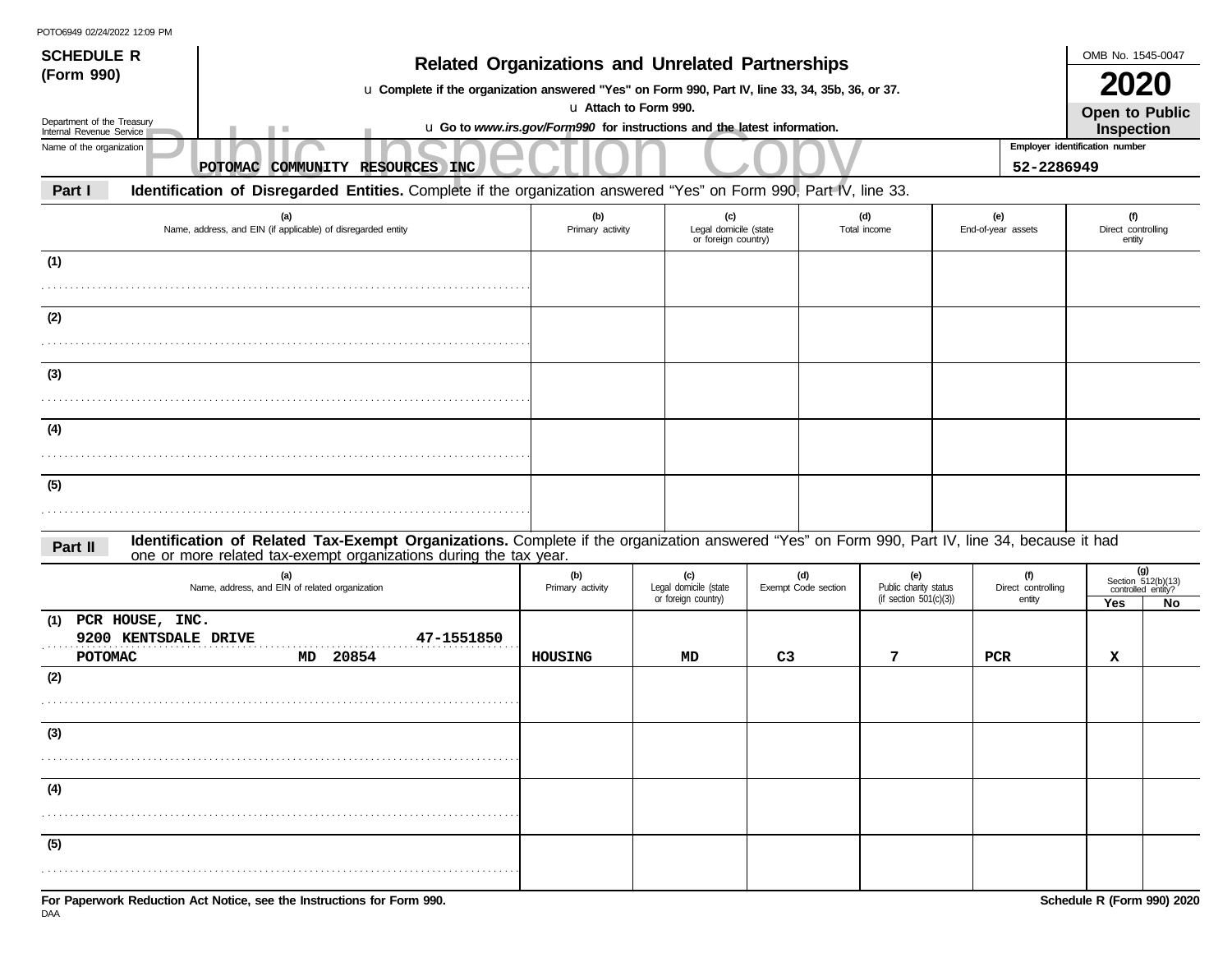|          | Schedule R (Form 990) 2020<br>POTOMAC COMMUNITY RESOURCES INC                                                                                                                                                                                  |                         |                                                       |                                                        | 52-2286949                                                                                       |                                                        |                                 |                                            |                                                                  |                                                     | Page 2                                                |
|----------|------------------------------------------------------------------------------------------------------------------------------------------------------------------------------------------------------------------------------------------------|-------------------------|-------------------------------------------------------|--------------------------------------------------------|--------------------------------------------------------------------------------------------------|--------------------------------------------------------|---------------------------------|--------------------------------------------|------------------------------------------------------------------|-----------------------------------------------------|-------------------------------------------------------|
| Part III | Identification of Related Organizations Taxable as a Partnership. Complete if the organization answered "Yes" on Form 990, Part IV, line 34,<br>because it had one or more related organizations treated as a partnership during the tax year. |                         |                                                       |                                                        |                                                                                                  |                                                        |                                 |                                            |                                                                  |                                                     |                                                       |
|          | (a)                                                                                                                                                                                                                                            | (b)                     | (c)                                                   | (d)                                                    | (e)                                                                                              | (f)                                                    | (g)                             | (h)                                        | (i)                                                              | $\omega$                                            | (k)                                                   |
|          | Name, address, and EIN of $\Box$ related organization                                                                                                                                                                                          | Primary activity        | Legal<br>domicile<br>(state or<br>foreign<br>country) | Direct controlling<br>entity                           | Predominant<br>income (related,<br>unrelated,<br>excluded from<br>tax under<br>sections 512-514) | Share of total<br>income                               | Share of end-of-<br>year assets | Dispro-<br>portionate<br>alloc.?<br>Yes No | Code V-UBI<br>amount in box 20<br>of Schedule K-1<br>(Form 1065) | General or<br>managing<br>partner?<br>$Yes \mid No$ | Percentage<br>ownership                               |
| (1)      |                                                                                                                                                                                                                                                |                         |                                                       |                                                        |                                                                                                  |                                                        |                                 |                                            |                                                                  |                                                     |                                                       |
| (2)      |                                                                                                                                                                                                                                                |                         |                                                       |                                                        |                                                                                                  |                                                        |                                 |                                            |                                                                  |                                                     |                                                       |
| (3)      |                                                                                                                                                                                                                                                |                         |                                                       |                                                        |                                                                                                  |                                                        |                                 |                                            |                                                                  |                                                     |                                                       |
| (4)      |                                                                                                                                                                                                                                                |                         |                                                       |                                                        |                                                                                                  |                                                        |                                 |                                            |                                                                  |                                                     |                                                       |
| Part IV  | Identification of Related Organizations Taxable as a Corporation or Trust. Complete if the organization answered "Yes" on Form 990, Part IV,                                                                                                   |                         |                                                       |                                                        |                                                                                                  |                                                        |                                 |                                            |                                                                  |                                                     |                                                       |
|          | line 34, because it had one or more related organizations treated as a corporation or trust during the tax year.<br>(a)<br>Name, address, and EIN of related organization                                                                      | (b)<br>Primary activity |                                                       | (c)<br>Legal domicile<br>(state or<br>foreign country) | (d)<br>Direct controlling<br>entity                                                              | (e)<br>Type of entity<br>(C corp, S corp,<br>or trust) | (f)<br>Share of total<br>income | (g)<br>Share of<br>end-of-year assets      | (h)<br>Percentage<br>ownership                                   |                                                     | (i)<br>Section<br>512(b)(13)<br>controlled<br>entity? |
|          |                                                                                                                                                                                                                                                |                         |                                                       |                                                        |                                                                                                  |                                                        |                                 |                                            |                                                                  |                                                     | Yes   No                                              |
| (1)      |                                                                                                                                                                                                                                                |                         |                                                       |                                                        |                                                                                                  |                                                        |                                 |                                            |                                                                  |                                                     |                                                       |
| (2)      |                                                                                                                                                                                                                                                |                         |                                                       |                                                        |                                                                                                  |                                                        |                                 |                                            |                                                                  |                                                     |                                                       |
| (3)      |                                                                                                                                                                                                                                                |                         |                                                       |                                                        |                                                                                                  |                                                        |                                 |                                            |                                                                  |                                                     |                                                       |
| (4)      |                                                                                                                                                                                                                                                |                         |                                                       |                                                        |                                                                                                  |                                                        |                                 |                                            |                                                                  |                                                     |                                                       |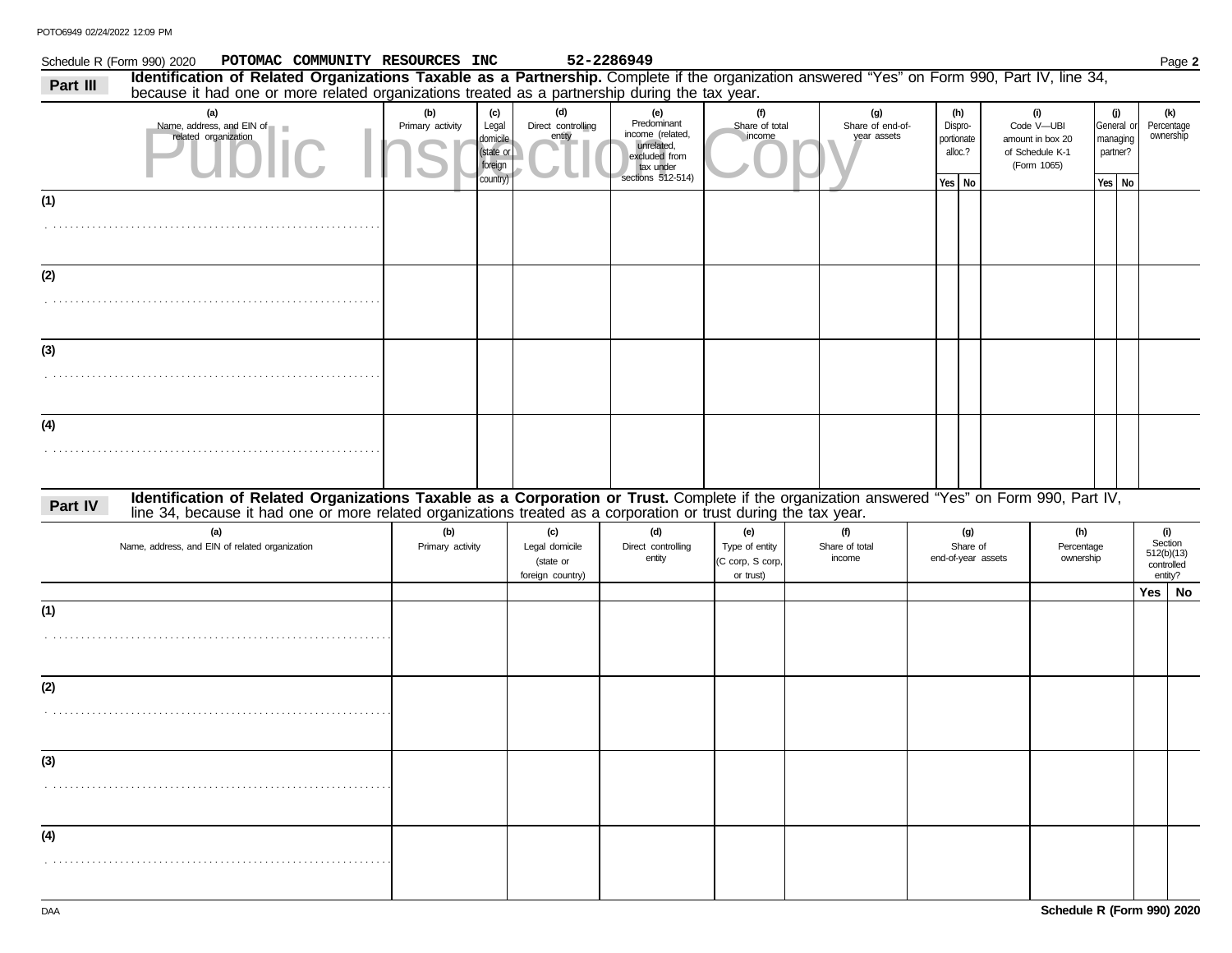## Schedule R (Form 990) 2020 Page **3 POTOMAC COMMUNITY RESOURCES INC 52-2286949**

| Part V<br>Transactions With Related Organizations. Complete if the organization answered "Yes" on Form 990, Part IV, line 34, 35b, or 36.                                                                                                         |              |              |
|---------------------------------------------------------------------------------------------------------------------------------------------------------------------------------------------------------------------------------------------------|--------------|--------------|
| Note: Complete line 1 if any entity is listed in Parts II, III, or IV of this schedule.                                                                                                                                                           | Yes          | No           |
| During the tax year, did the organization engage in any of the following transactions with one or more related organizations listed in Parts II-IV?                                                                                               |              |              |
| a Receipt of (i) interest, (ii) annuities, (iii) royalties, or (iv) rent from a controlled entity<br>1a                                                                                                                                           |              | $\mathbf{x}$ |
| 1 <sub>b</sub><br>b Gift, grant, or capital contribution to related organization(s) enters and contact the contribution to related organization(s)                                                                                                | $\mathbf{x}$ |              |
| 1 <sub>c</sub><br>c Gift, grant, or capital contribution from related organization(s) encourse the content of content of the content of the content of the content of the contribution from related organization(s) encourse the content of cont  |              | $\mathbf{x}$ |
| d Loans or loan guarantees to or for related organization(s) encourance contained and contained a contained a contained a contained a contained a contained a contact or for related organization(s) encourance and contact th<br>1 <sub>d</sub>  | $\mathbf{x}$ |              |
| 1e                                                                                                                                                                                                                                                |              | $\mathbf{x}$ |
|                                                                                                                                                                                                                                                   |              |              |
| 1f                                                                                                                                                                                                                                                |              | x            |
| g Sale of assets to related organization(s) with the contract of the contract or contract the contract or contract or contract or contract or contract or contract or contract or contract or contract or contract or contract<br>1g              |              | $\mathbf{x}$ |
| h Purchase of assets from related organization(s) encourance contains and contains a container and container and container and container and container and container and container and container and container and container a<br>1 <sub>h</sub>  |              | $\mathbf x$  |
| 11                                                                                                                                                                                                                                                |              | $\mathbf x$  |
| 1j                                                                                                                                                                                                                                                |              | $\mathbf{x}$ |
|                                                                                                                                                                                                                                                   |              |              |
| 1k                                                                                                                                                                                                                                                |              | x            |
| 11                                                                                                                                                                                                                                                |              | $\mathbf x$  |
| 1 <sub>m</sub>                                                                                                                                                                                                                                    |              | $\mathbf x$  |
| 1n                                                                                                                                                                                                                                                |              | $\mathbf{x}$ |
| o Sharing of paid employees with related organization(s) with the contract the contract of the contract of the contract or space of the contract or space with related organization(s) with the contract of the contract of th<br>10 <sub>o</sub> |              | $\mathbf x$  |
|                                                                                                                                                                                                                                                   |              |              |
| 1p                                                                                                                                                                                                                                                | $\mathbf{x}$ |              |
| 1q                                                                                                                                                                                                                                                |              | x            |
|                                                                                                                                                                                                                                                   |              |              |
| r Other transfer of cash or property to related organization(s) encourse the content of the content of cash or property to related organization(s) encourse the content of cash or property to related organization(s)<br>1r                      | $\mathbf{x}$ |              |
| 1s                                                                                                                                                                                                                                                |              | $\mathbf{x}$ |
| 2 If the answer to any of the above is "Yes," see the instructions for information on who must complete this line, including covered relationships and transaction thresholds.                                                                    |              |              |

|     | (a)<br>Name of related organization | (b)<br>Transaction<br>type (a-s) | (c)<br>Amount involved | (d)<br>Method of determining amount involved |
|-----|-------------------------------------|----------------------------------|------------------------|----------------------------------------------|
| (1) | PCR HOUSE, INC.                     | в                                | 39,146                 | COST                                         |
| (2) | PCR HOUSE, INC.                     | $\Omega$                         | 66,325                 | COST                                         |
| (3) | PCR HOUSE, INC.                     | S                                | 57,397                 | COST                                         |
| (4) |                                     |                                  |                        |                                              |
| (5) |                                     |                                  |                        |                                              |
| (6) |                                     |                                  |                        |                                              |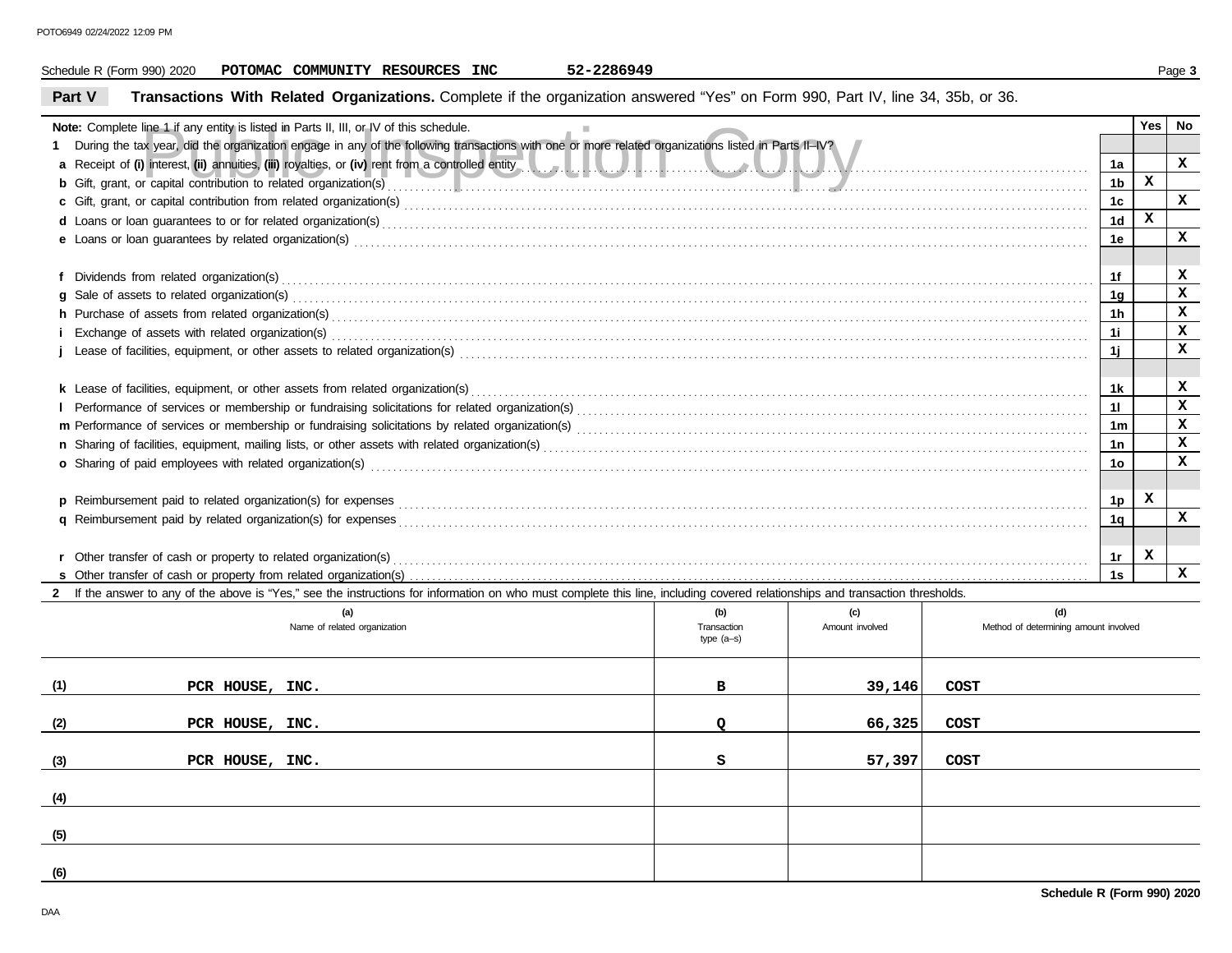### Schedule R (Form 990) 2020 Page **4 POTOMAC COMMUNITY RESOURCES INC 52-2286949**

## Part VI **Unrelated Organizations Taxable as a Partnership.** Complete if the organization answered "Yes" on Form 990, Part IV, line 37.

Provide the following information for each entity taxed as a partnership through which the organization conducted more than five percent of its activities (measured by total assets or gross revenue) that was not a related organization. See instructions regarding exclusion for certain investment partnerships.

| Provide the following information for each entity taxed as a partnership through which the organization conducted more than five percent of its activities (measured by total assets<br>or gross revenue) that was not a related organization. See instructions regarding exclusion for certain investment partnerships. |                                         |  |                         |                                                  |                                                                                 |                                                 |                |                                 |                                          |                                  |     |                                                                         |                                              |    |                                |
|--------------------------------------------------------------------------------------------------------------------------------------------------------------------------------------------------------------------------------------------------------------------------------------------------------------------------|-----------------------------------------|--|-------------------------|--------------------------------------------------|---------------------------------------------------------------------------------|-------------------------------------------------|----------------|---------------------------------|------------------------------------------|----------------------------------|-----|-------------------------------------------------------------------------|----------------------------------------------|----|--------------------------------|
|                                                                                                                                                                                                                                                                                                                          | (a)<br>Name, address, and EIN of entity |  | (b)<br>Primary activity | (c)<br>Legal<br>domicile<br>(state or<br>foreign | (d)<br>Predominant<br>income (related,<br>unrelated, excluded<br>from tax under | Are all partners<br>501(c)(3)<br>organizations? | (e)<br>section | (6)<br>Share of<br>total income | (g)<br>Share of<br>end-of-year<br>assets | Disproportionate<br>allocations? | (h) | (i)<br>Code V-UBI<br>amount in box 20<br>of Schedule K-1<br>(Form 1065) | (j)<br>General or<br>$m$ anaging<br>partner? |    | (k)<br>Percentage<br>ownership |
|                                                                                                                                                                                                                                                                                                                          |                                         |  |                         | country)                                         | sections 512-514)                                                               | Yes No                                          |                |                                 |                                          | Yes                              | No  |                                                                         | Yes                                          | No |                                |
| (1)                                                                                                                                                                                                                                                                                                                      |                                         |  |                         |                                                  |                                                                                 |                                                 |                |                                 |                                          |                                  |     |                                                                         |                                              |    |                                |
| (2)                                                                                                                                                                                                                                                                                                                      |                                         |  |                         |                                                  |                                                                                 |                                                 |                |                                 |                                          |                                  |     |                                                                         |                                              |    |                                |
|                                                                                                                                                                                                                                                                                                                          |                                         |  |                         |                                                  |                                                                                 |                                                 |                |                                 |                                          |                                  |     |                                                                         |                                              |    |                                |
| (3)                                                                                                                                                                                                                                                                                                                      |                                         |  |                         |                                                  |                                                                                 |                                                 |                |                                 |                                          |                                  |     |                                                                         |                                              |    |                                |
|                                                                                                                                                                                                                                                                                                                          |                                         |  |                         |                                                  |                                                                                 |                                                 |                |                                 |                                          |                                  |     |                                                                         |                                              |    |                                |
| (4)                                                                                                                                                                                                                                                                                                                      |                                         |  |                         |                                                  |                                                                                 |                                                 |                |                                 |                                          |                                  |     |                                                                         |                                              |    |                                |
| (5)                                                                                                                                                                                                                                                                                                                      |                                         |  |                         |                                                  |                                                                                 |                                                 |                |                                 |                                          |                                  |     |                                                                         |                                              |    |                                |
|                                                                                                                                                                                                                                                                                                                          |                                         |  |                         |                                                  |                                                                                 |                                                 |                |                                 |                                          |                                  |     |                                                                         |                                              |    |                                |
| (6)                                                                                                                                                                                                                                                                                                                      |                                         |  |                         |                                                  |                                                                                 |                                                 |                |                                 |                                          |                                  |     |                                                                         |                                              |    |                                |
| (7)                                                                                                                                                                                                                                                                                                                      |                                         |  |                         |                                                  |                                                                                 |                                                 |                |                                 |                                          |                                  |     |                                                                         |                                              |    |                                |
| (8)                                                                                                                                                                                                                                                                                                                      |                                         |  |                         |                                                  |                                                                                 |                                                 |                |                                 |                                          |                                  |     |                                                                         |                                              |    |                                |
| (9)                                                                                                                                                                                                                                                                                                                      |                                         |  |                         |                                                  |                                                                                 |                                                 |                |                                 |                                          |                                  |     |                                                                         |                                              |    |                                |
| (10)                                                                                                                                                                                                                                                                                                                     |                                         |  |                         |                                                  |                                                                                 |                                                 |                |                                 |                                          |                                  |     |                                                                         |                                              |    |                                |
|                                                                                                                                                                                                                                                                                                                          |                                         |  |                         |                                                  |                                                                                 |                                                 |                |                                 |                                          |                                  |     |                                                                         |                                              |    |                                |
| (11)                                                                                                                                                                                                                                                                                                                     |                                         |  |                         |                                                  |                                                                                 |                                                 |                |                                 |                                          |                                  |     |                                                                         |                                              |    |                                |
|                                                                                                                                                                                                                                                                                                                          |                                         |  |                         |                                                  |                                                                                 |                                                 |                |                                 |                                          |                                  |     |                                                                         |                                              |    |                                |

**Schedule R (Form 990) 2020**